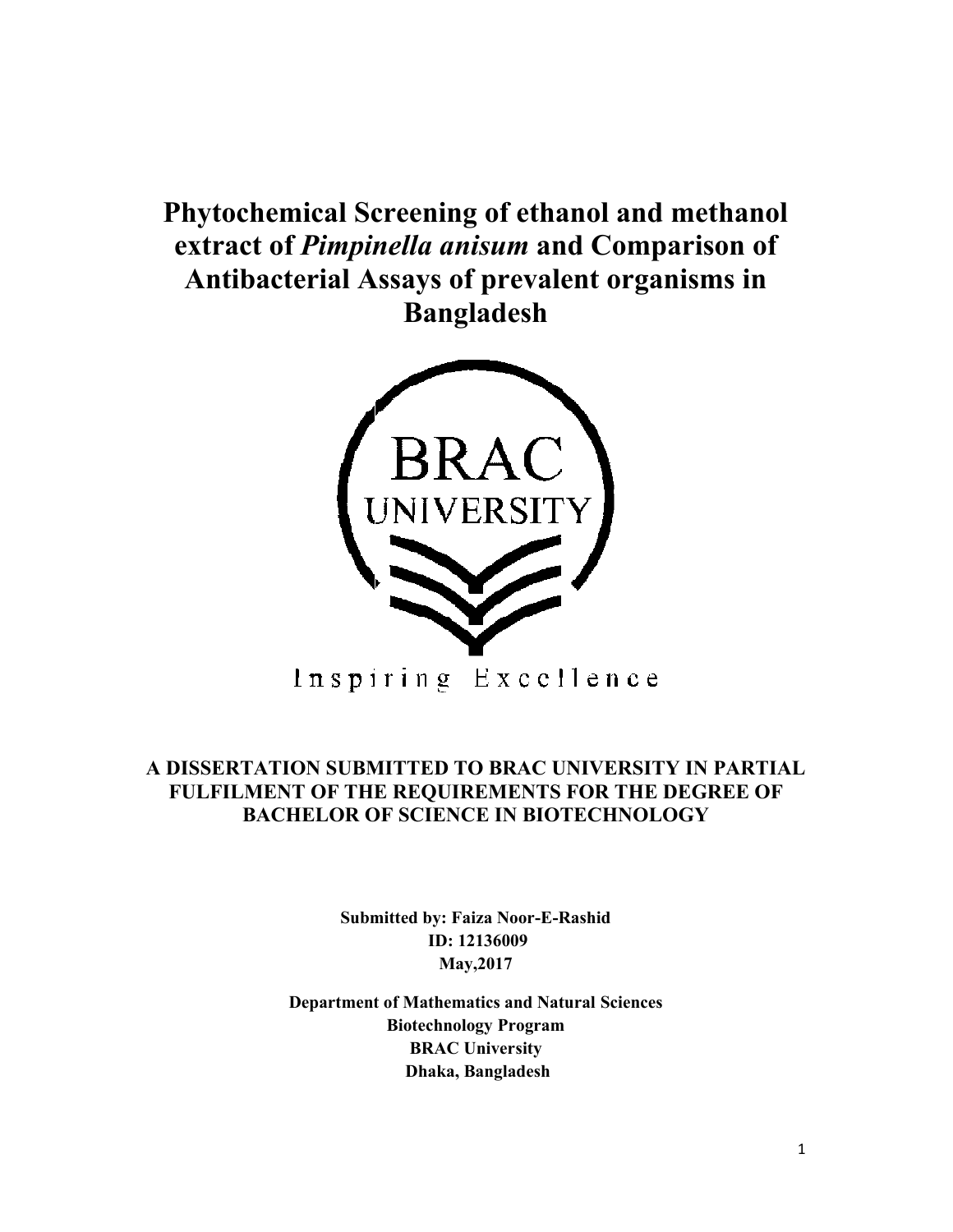# *Dedicated to My beloved Parents and Brother*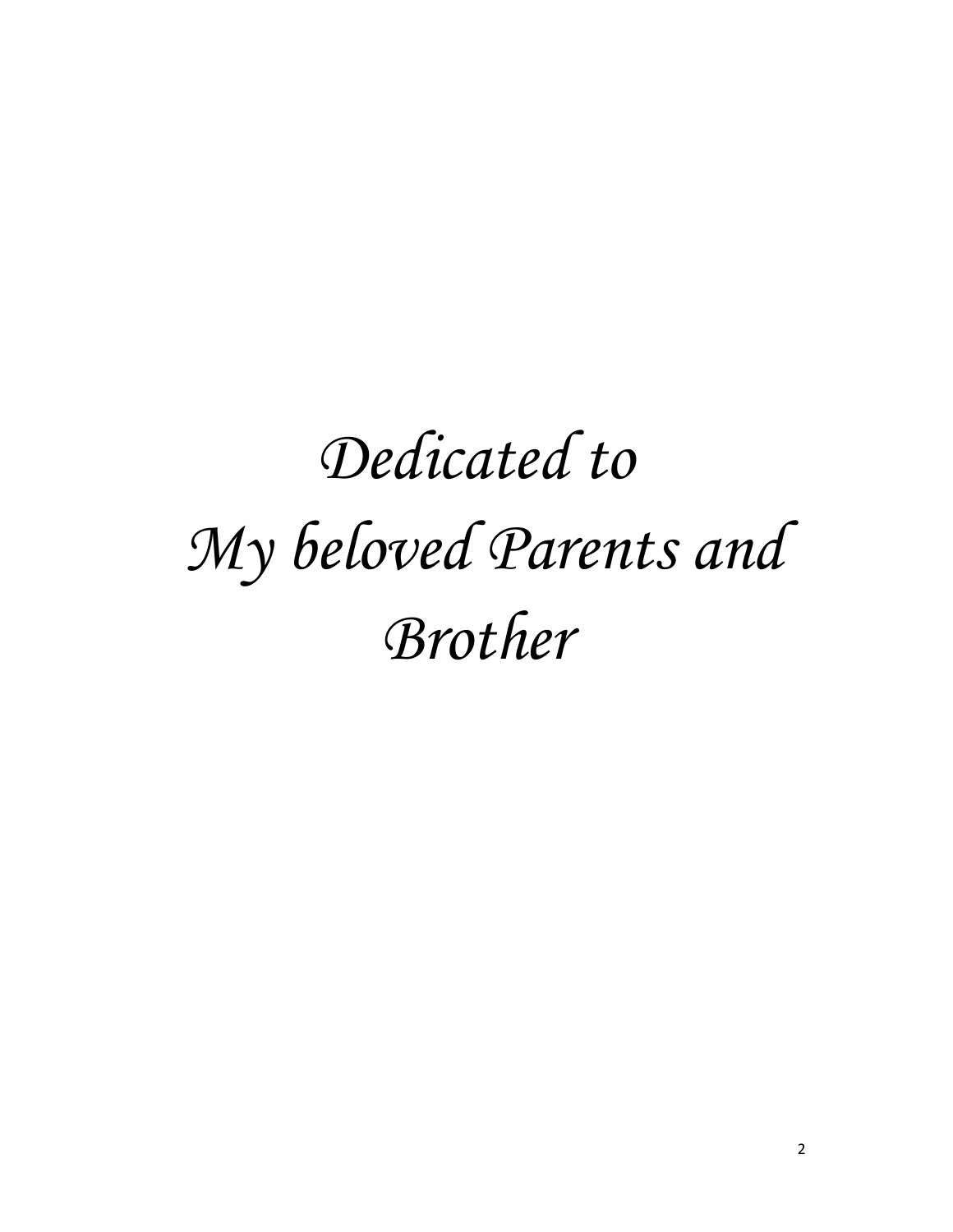#### **DECLARATION BY THE RESEARCHER**

I do hereby declare that the thesis work entitled "**Phytochemical Screening of ethanol and methanol extract of** *Pimpinella anisum* **and Comparison of Antibacterial Assays of prevalent organisms in Bangladesh**" has been written and submitted by me, Faiza Noor-E-Rashid(ID-12136009) Department of Mathematics and Natural Sciences under the supervision of Ms. ZubaidaMarufee Islam, Lecturer,Department of Mathematics and Natural Sciences without the use of other sources than those mentioned. It is further asserted that this Bachelor's Thesis has never been submitted in the same or substantially similar version to any other examinations office.

All explanations that have been adopted literally or analogously are marked as such and these have been CERTIFIED BY Ms. Zubaida Marufee Islam, Supervisor, Lecturer Department of Mathematics and Natural Sciences, BRAC University `Dhaka, Bangladesh

(Faiza Noor-E-Rashid)

#### CERTIFIED BY

Ms. ZubaidaMarufee Islam Supervisor Lecturer Department of Mathematics and Natural Sciences, BRAC University ` Dhaka, Bangladesh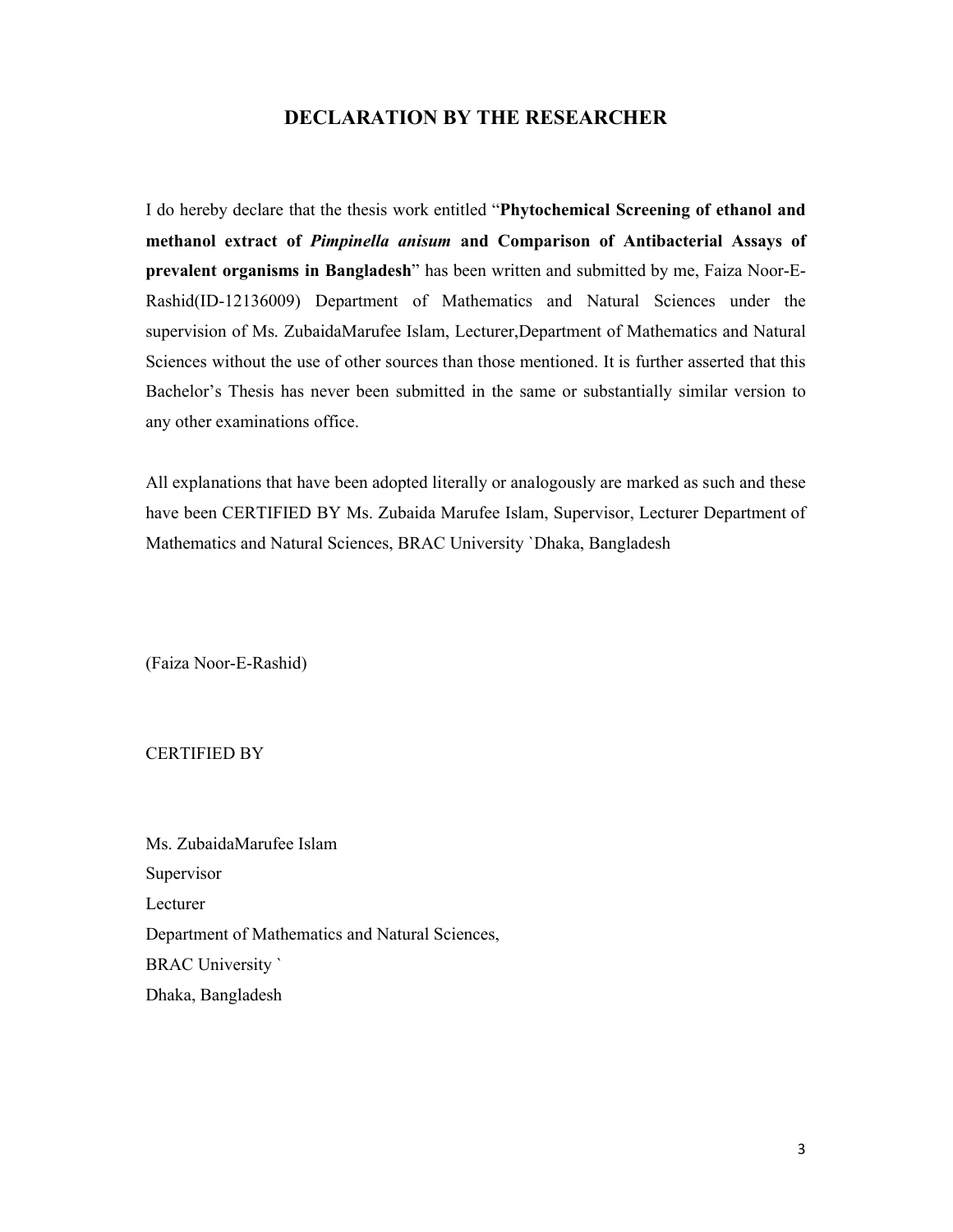#### **Acknowledgement**

I would like to express my gratitude to the Almighty for His blessings that gave me the strength and patience to be able to successfully complete this dissertation. I express my deepest gratitude and respect to my supervisor Ms. ZubaidaMarufee Islam, Lecturer, Department of Mathematics and Natural Sciences, BRAC University for being a constant support all with helpful advices as well as constructive criticism during the period of this research work which has refined and enhanced my capability immensely. Also for giving me hope which I needed the most. Even after repeated lagging she was always there to back me up unconditionally. I also express my sincere gratitude to Professor NaiyyumChoudhury, former Coordinator of the Biotechnology and Microbiology program, Department of Mathematics and Natural Sciences, BRAC University, Chairman, Bangladesh Atomic Energy Regulatory Authority (BAERA); and Professor A. A. Ziauddin Ahmad, Chairperson, Department of Mathematics and Natural Sciences, BRAC University, for their cooperation and inspiration, prudent advice and encouragement in conducting this study.

Not to forget Associate Professor Dr. MahboobHossain and Assistant Professor JebunnesaChowdhury, who helped by drawing in me new thoughts, and requesting a high caliber of work from every one of my attempts. Their constant invigilation over my work kept me on my feet and running to excel.

I owe utmost gratefulness to my parents for their continuous support in every stage of my life. They have always supported me in my studies, provided me with the best possible academic environment and guided me with words of encouragement. I want to thank all the seniors, laboratory assistants as well as teaching assistants namely, Kashmery Khan and ShahanaChowdhury for their helpful advices, guidance, support and affection when I was conducting my research work. Lastly, I am thankful to my friends, Mayaboti Akbar Cinderella, Samiha Kabir,MehbishJahan and Fahim Ahmed for their help and support for making this work seem easier than it was.

Most importantly, I could never have persevered without my family who offered me their encouragement and listened to my frustrations with patience. They turned the long nights of frustration and doubts to determination and perseverance. I am forever grateful for having them in my life.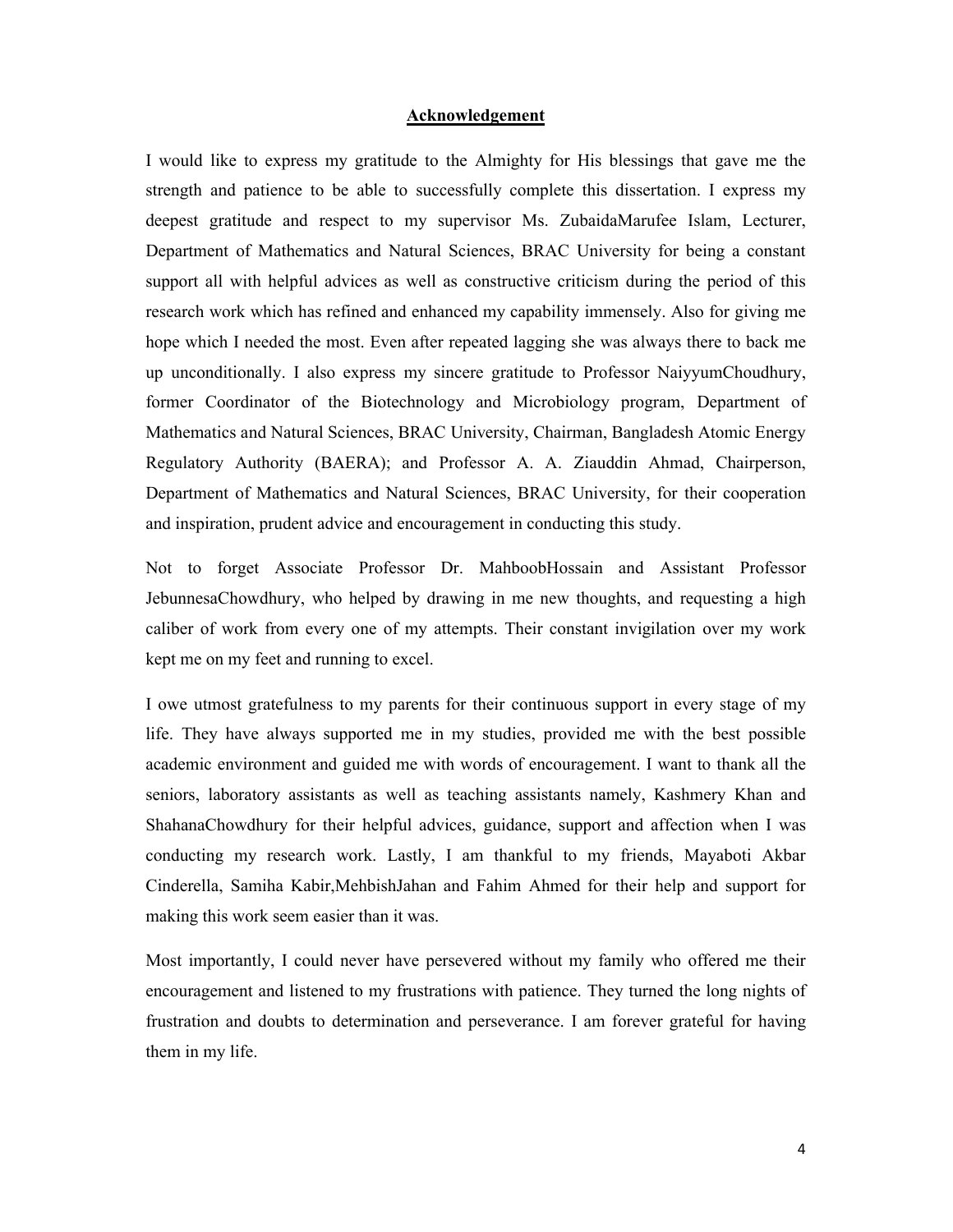#### **ABSTRACT**

"There simply aren't enough new drugs in the pharmaceutical pipeline to keep pace with the evolution of drug-resistant bacteria, the so-called superbugs".

Medicinal plants synthesize a vast array of secondary metabolites that are important for human life. For medicinal purpose, antimicrobial activity of substances derived from plant extracts has been recognized for many years. The antimicrobial activity of the ethanol, methanol and aqueous extracts of the seeds of *Pimpinella anisum L.* (Apiaceae) was tested for their potential antimicrobial activities against *Salmonella typhii, Staphylococcus aureus, Shigella flexineri, Streptococcus pneumonae, Klebsiella sp., Bacillus cereus, Pseudomonas aeruginosa, Bacillus subtilis, Proteus vulgaris,* Enterotoxicogenic *E.coli* (ETEC)*, Klebsiella pneumonae* and *Streptococcus pyogenes.*

Extracts of different days had variable effects on the common pathogenic organisms chosen in context of Bangladesh. Positive antibacterial effect of aniseed was shownagainstfour types of bacteria, *Shigella flexineri, Bacillus Subtilis, Streptococcus Pneumoniae* and ETEC. Day 5 methanol extract showed the greatest activity against *Bacillus subtilis* and *Streptococcus pneumoniae*. Also the Day 5 methanol extract showed maximum activity against *Shigella flexineri, Bacillus subtilis* and Enterotoxicogenic *E.coli* (ETEC) indicating high sensitivity to the extract. However the ethanol extract had no effect on ETEC.

Phytochemicals such as tannin, saponin, phlobatanin, terpenoid, flavonoid and phenolic compounds were detected in both ethanol and methanol extracts as the extracts showed corresponding test result positive. Both the extracts yielded a negative result for the phytochemicals cardiac glycoside, phlobatannin and steroids. Variation in the solubility of these phytochemicals in different solvents may have an effect leading to the difference in antibacterial action. It is expected that the findings of this study will stimulate researchers to design clinical trials that may lead to the development of less expensive antimicrobial agents.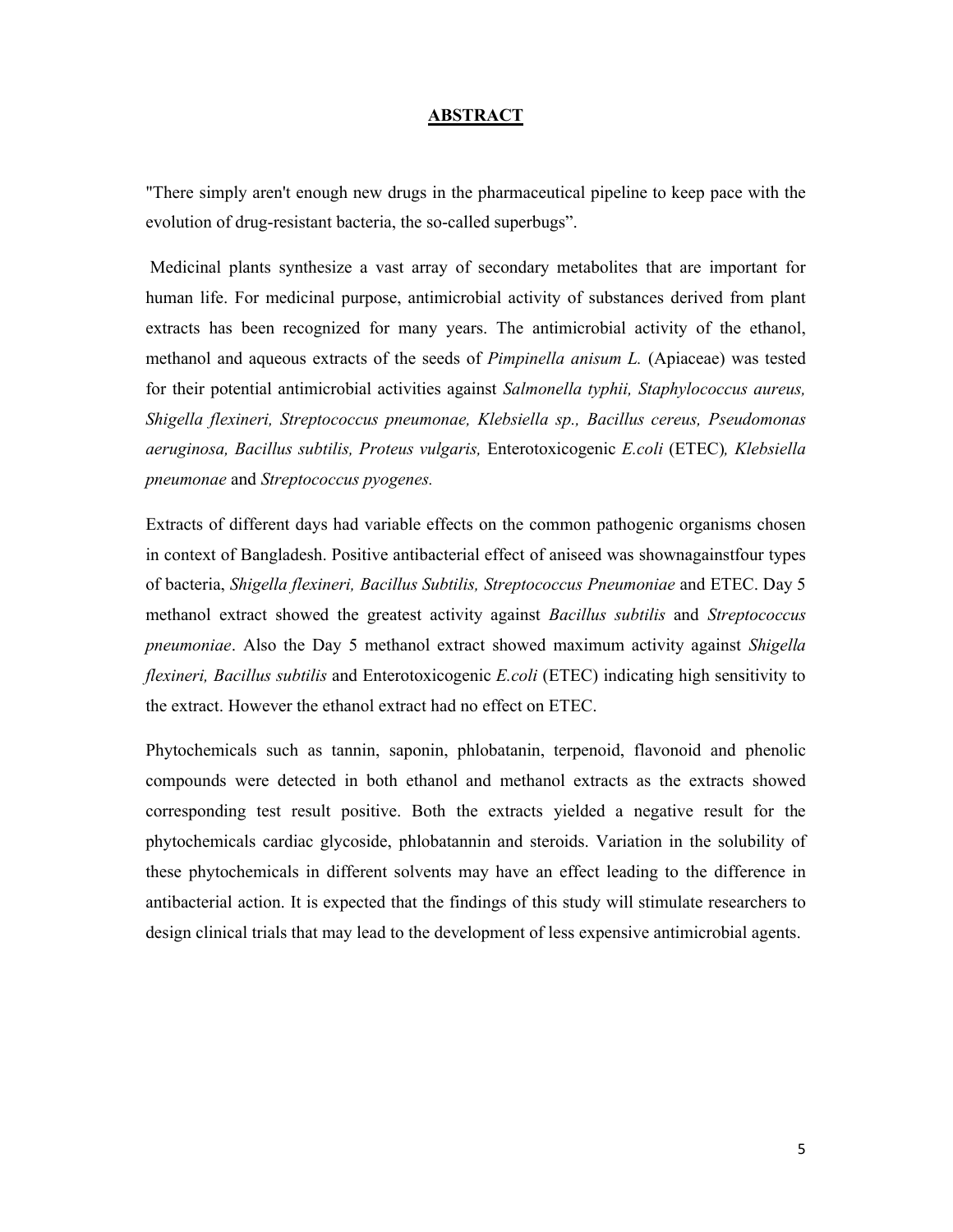#### **TABLE OF CONTENTS**

| Contents            |  |
|---------------------|--|
|                     |  |
| <b>INTRODUCTION</b> |  |
|                     |  |
|                     |  |
|                     |  |
|                     |  |
|                     |  |
|                     |  |
|                     |  |
|                     |  |
|                     |  |
|                     |  |
|                     |  |
|                     |  |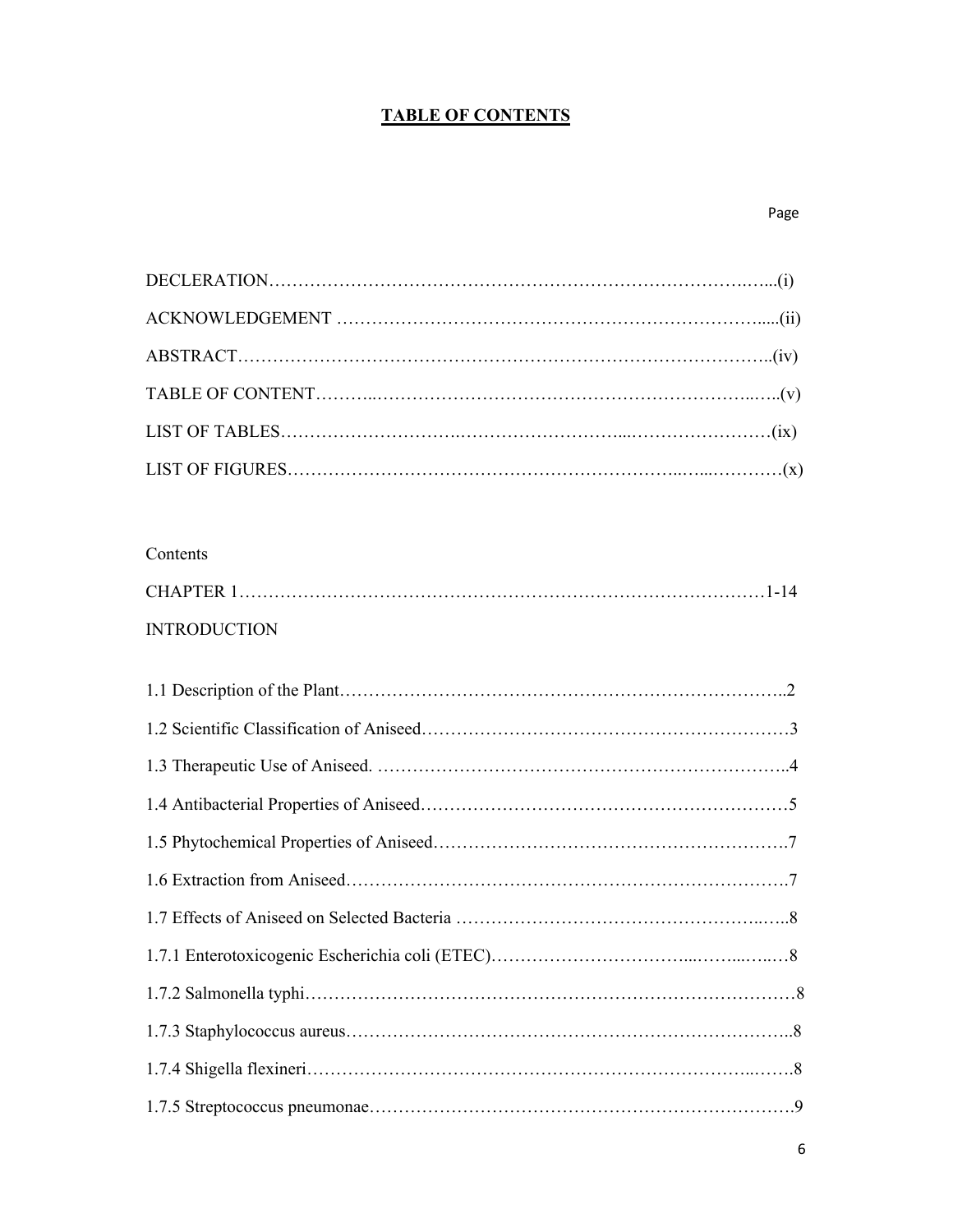| 1.7.8 Bacillus subtilis  |  |
|--------------------------|--|
|                          |  |
|                          |  |
|                          |  |
|                          |  |
|                          |  |
|                          |  |
|                          |  |
|                          |  |
|                          |  |
| 1.8.5 Cardiac glycoside  |  |
|                          |  |
| 1.8.6 Phenolic compounds |  |
|                          |  |
| 1.8.8. Phlobotannins     |  |
|                          |  |
|                          |  |
|                          |  |
|                          |  |
|                          |  |
|                          |  |
|                          |  |
|                          |  |
| MATERIALS AND METHODS    |  |
|                          |  |
|                          |  |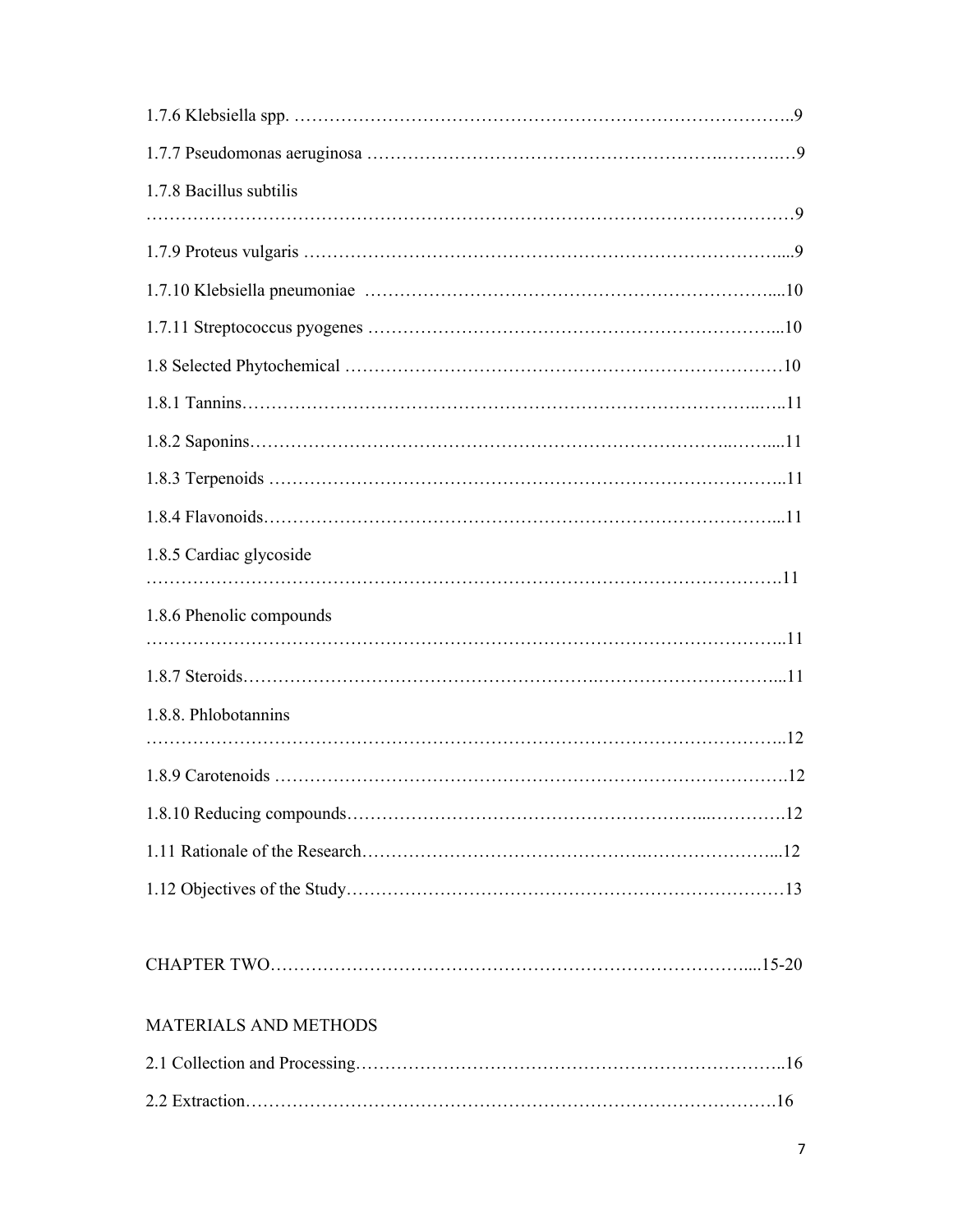| 2.8.6 Tests for phenolic                                                                     |
|----------------------------------------------------------------------------------------------|
|                                                                                              |
|                                                                                              |
|                                                                                              |
|                                                                                              |
|                                                                                              |
|                                                                                              |
|                                                                                              |
|                                                                                              |
|                                                                                              |
| 3.1.4 Comparison of the positive result (zone of inhibition in cm) of Different Extraction31 |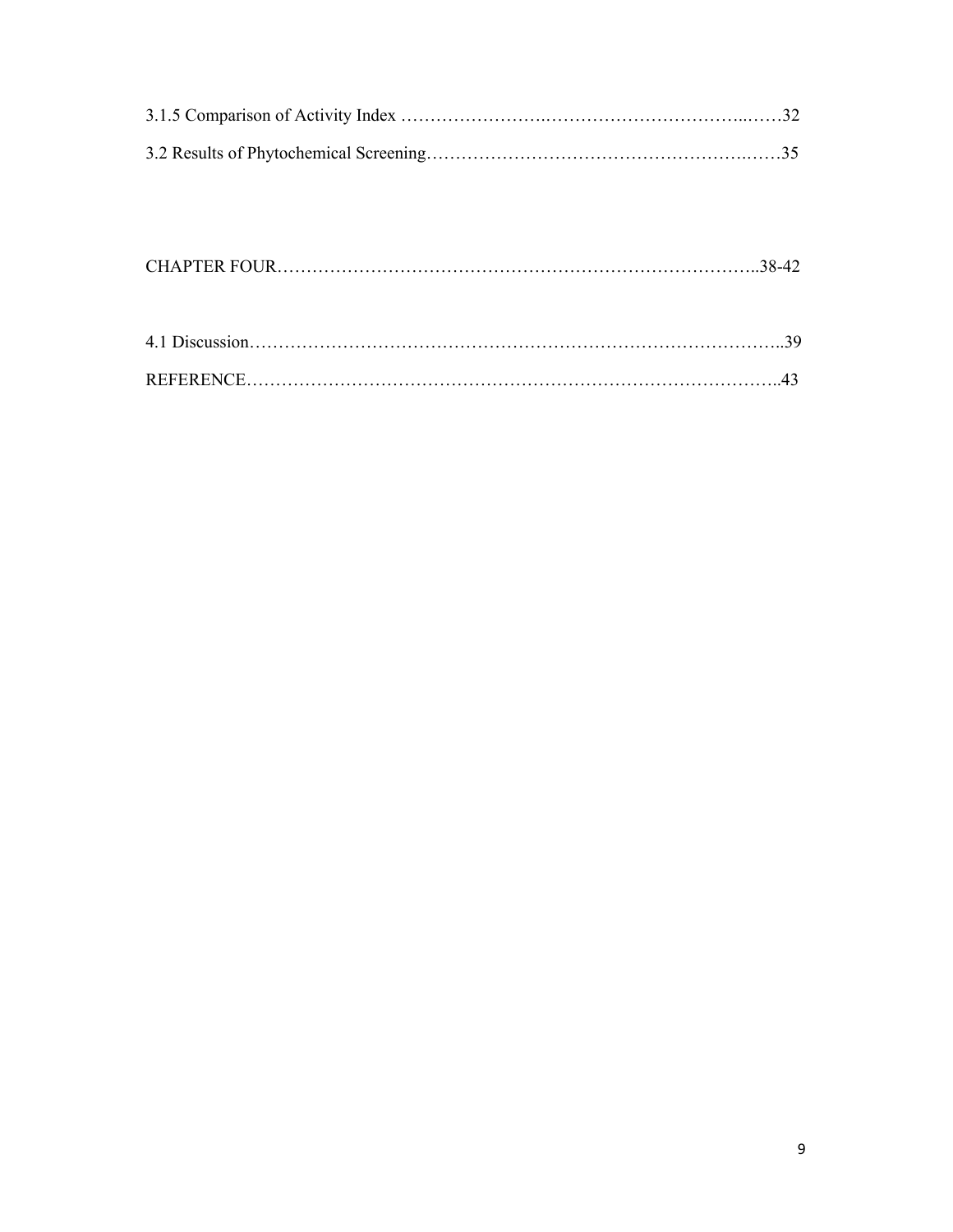#### **LIST OF TABLES**

| Title                                                                                                                                                      | Page number |
|------------------------------------------------------------------------------------------------------------------------------------------------------------|-------------|
| Table 1: Antimicrobial effects (average zone of<br>inhibition in cm) produced by ethanol and methanol<br>extract of aniseed, and that in positive controls | 23          |
| Table 2: Positive antimicrobial effects (average)<br>zone of inhibition in cm) produced by ethanol<br>extract of aniseed, and that in positive controls    | 26          |
| Table 3: Positive antimicrobial effects (average)<br>zone of inhibition in cm) produced by methanol<br>extract of aniseed, and that in positive controls   | 28          |
| Table 4: Activity Index of $2nd$ , $5th$ and $7th$ day<br>ethanol and methanol extract of Pimpinella anisum                                                | 33          |
| Table 5: Results yielded for each phytochemical<br>tested in Pimpinella anisum                                                                             | 37          |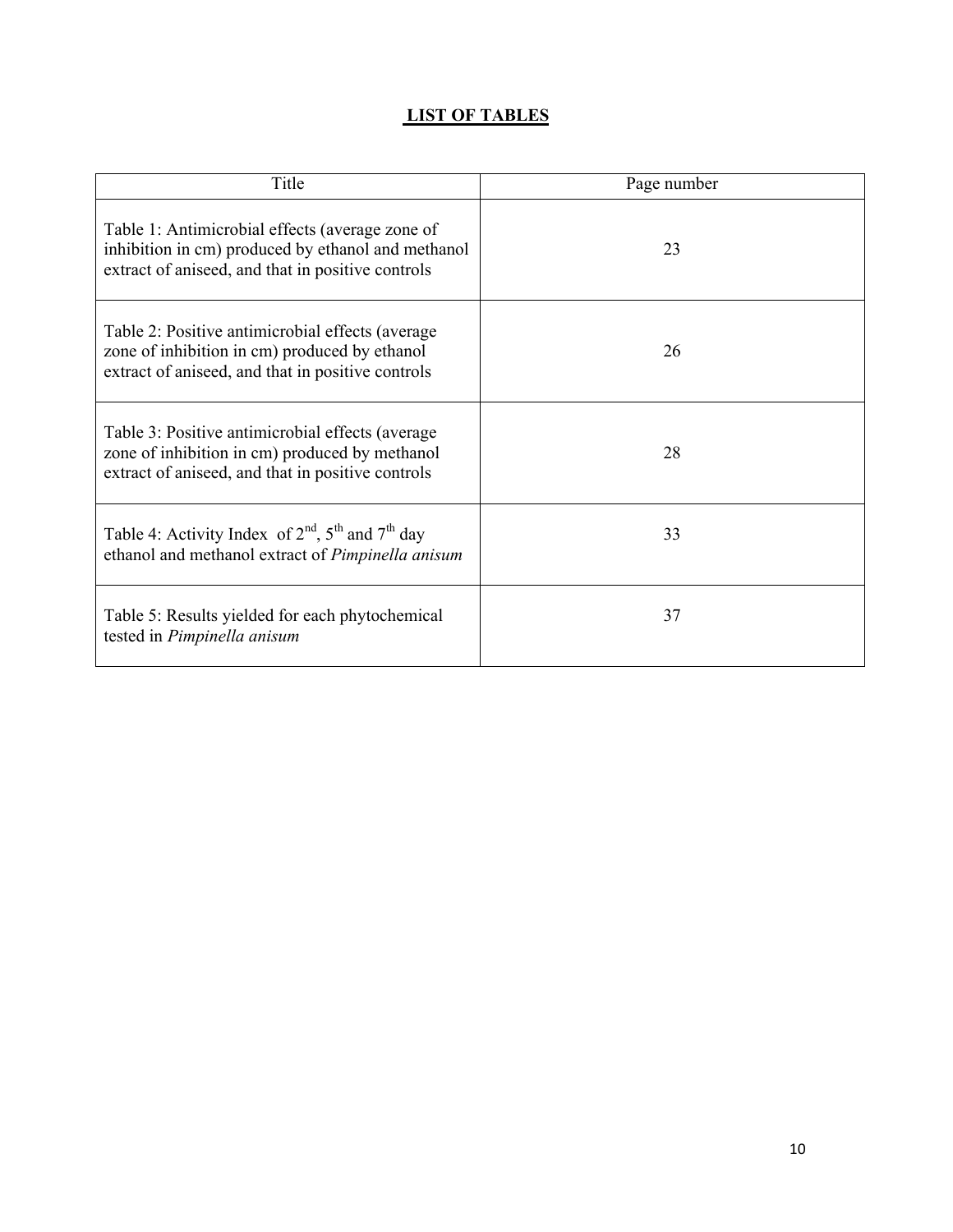#### **LIST OF FIGURES**

| Figure Number and Title                                                                                                                                                                                                                                           | Page number    |
|-------------------------------------------------------------------------------------------------------------------------------------------------------------------------------------------------------------------------------------------------------------------|----------------|
| Fig.1.1: Aniseed herb                                                                                                                                                                                                                                             | 3              |
| Fig.1.2: The external morphology of aniseed                                                                                                                                                                                                                       | $\overline{4}$ |
| Fig 1.3: Dried Aniseed                                                                                                                                                                                                                                            | $\overline{4}$ |
| Fig 3.1 : The antibacterial effect of ethanol<br>extract of aniseed of 2nd, 5th and 7th day of<br>extraction along with the positive control<br>against (a) Shigella flexineri (b) Bacillus<br>subtilis $(c)$ S. pneumonia and $(d)$ E. coli<br>(negative result) | 27             |
| Fig 3.2 : The antibacterial effect of methanol<br>extract of aniseed of 2nd, 5th and 7th day of<br>extraction along with the positive control<br>against (a) Shigella flexineri (b) Bacillus<br>subtilis (c) S. pneumonia and(d) E. coli<br>(negative result)     | 30             |
| Fig 3.5: Activity index from ethanol extract<br>of $2^{nd}$ , $5^{th}$ and $7^{th}$ day.                                                                                                                                                                          | 34             |
| Fig 3.6 : Activity index from methanol<br>extract of $2nd$ , $5th$ and $7th$ day                                                                                                                                                                                  | 34             |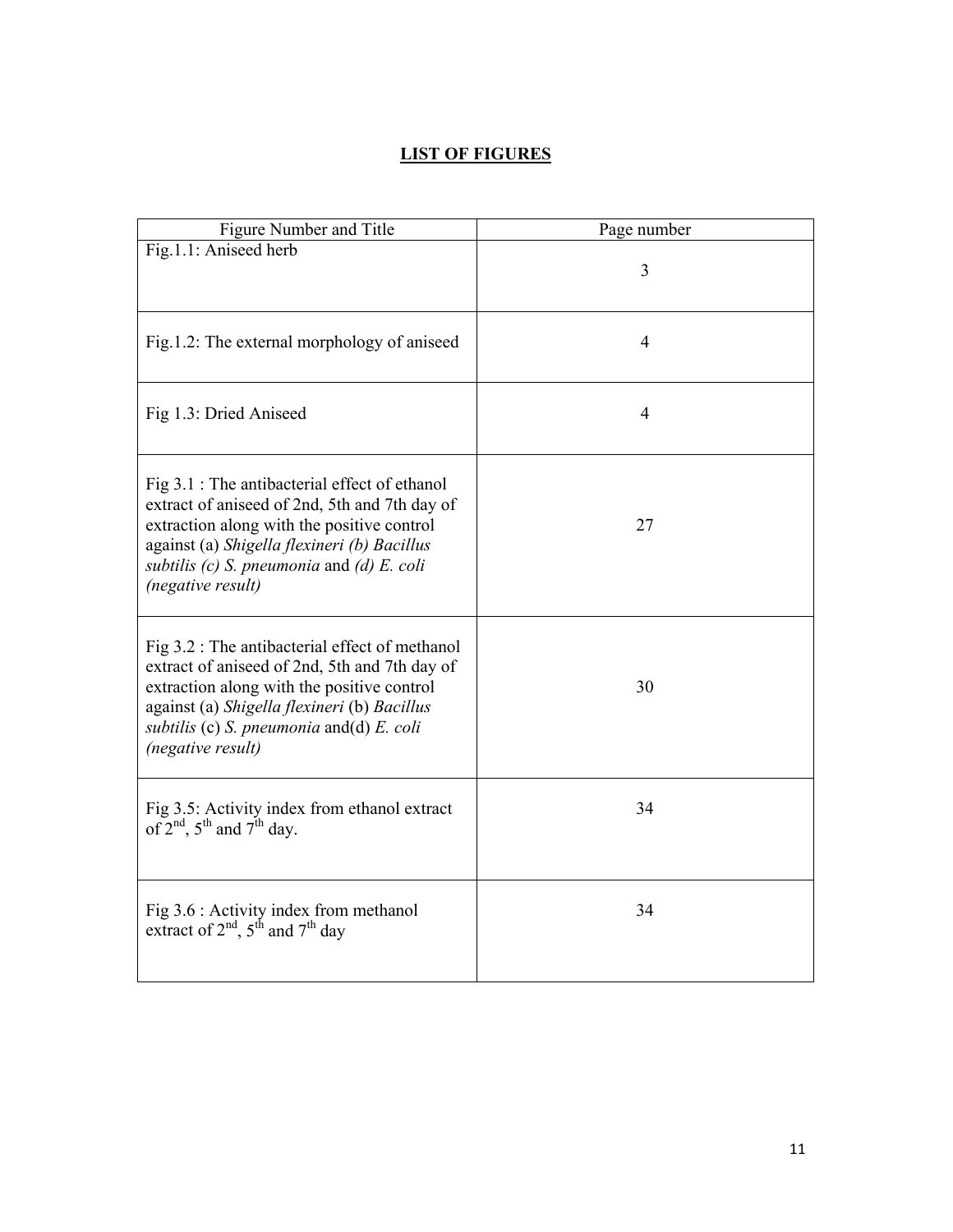## **CHAPTER ONE** *INTRODUCTION*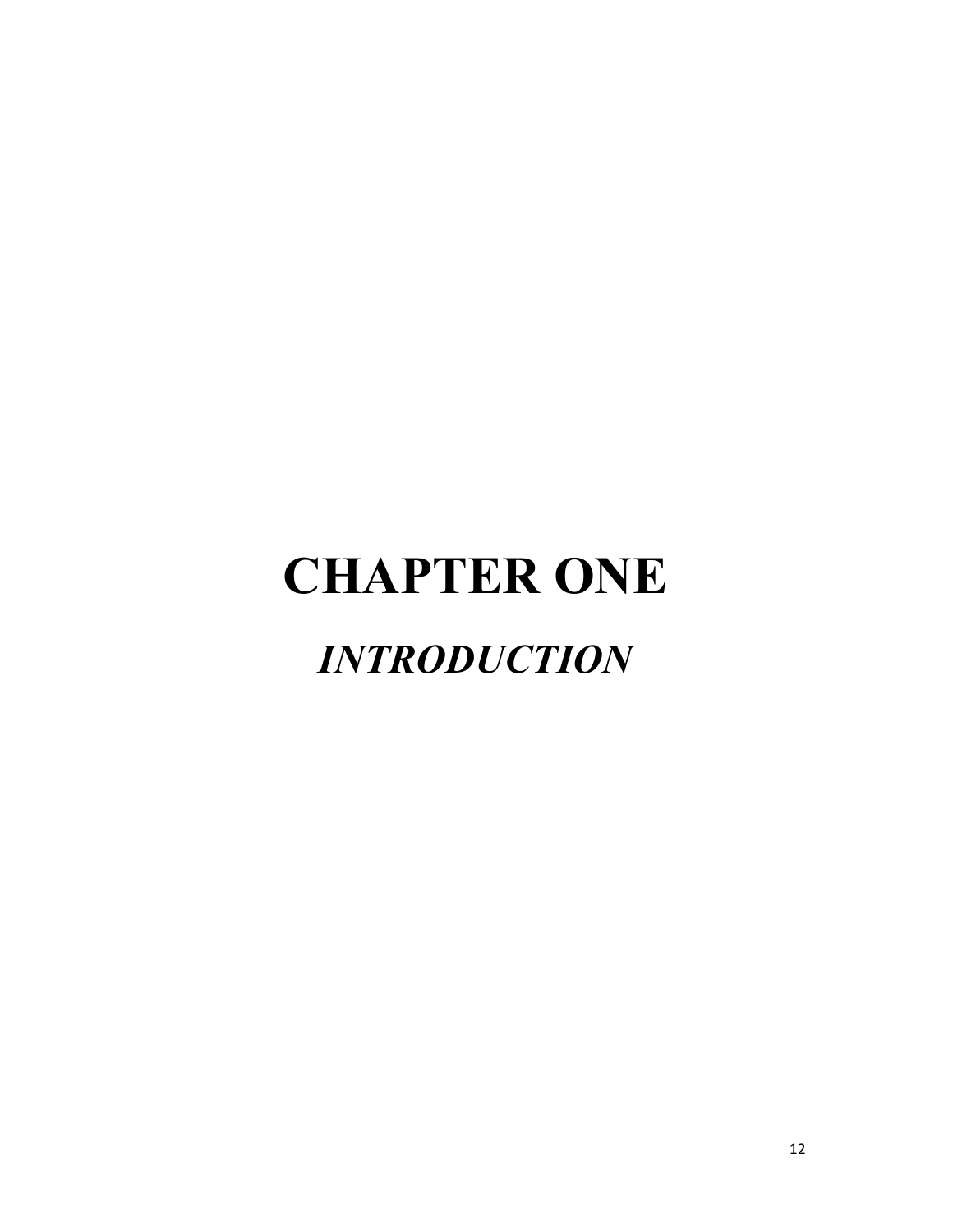#### **1.1 Descriptionof the Plant**

*Pimpinellaanisum* is a flowering plant in the family Apiaceae, native to the India and southwest Asia. It is a herbaceous annual plant growing to 1m tall. The leaves at the base of the plant are simple, 2- 5 cm long and shallowly lobed, while leaves higher on the stems are feathery pinnate, divided into numerous leaflets. The flowers are white, 3 mm diameter, produced in dense umbels. The fruit is an oblong dry schizocarp, 3-5 mm long.

Anise (*PimpinellaanisumL.Apiaceae*) is an annual herb indigenous to Near East andwidely cultivated in the Mediterranean rim (Turkey, Egypt, Syria, Spain, *etc*.) and inMexico and Chile. It has been used as an aromatic herb and spice since Egyptian timesand antiquity and has been cultivated throughout Europe.

As a medicinal plant, *Pimpinellaanisum* has been used as a stimulating effect of digestion and antiparasitic, antifungal (Soliman and Badea, 2002) and antipyretic (Afifi*et.al*,1994). Additionally, the plant and especially its fruit essential oil have been used for treatment of some disease including seizures and epilepsy (Avicenna,1988;Abdul-Ghani*et.al.,*1987). Furthermore, it has been shown to have anticonvulsant effects and has been used for the treatment of constipation (Curtis*et.al,* 1996; Pourgholam*et.al.,* 1999; Chicouri and Chicouri, 2000) and possesses muscle relaxant effect (Albuquerque*et. al*,1995).Recently its oil has been reported to be used as antibiotic substitute in broiler ration (Mehmet *et.al*,2005). Aniseeds contain 1.5–5% essential oil. It is used in perfumery for its aromatic smell. It is used as a flavoring agent because of its sweet taste. It is also used to relieve gastrointestinal spasms since it helps in digestion and it also has carminative properties. The production of milk in lactating women is also observed to increase after the consumption of aniseed. It also reduces the gastrointestinal problems of their children (Shojaii and Fard, 2012). Due to all these benefits, it is one of the oldest spices used in traditional medicine.

Aniseed is grown to a limited extent in Bangladesh. It is mostly imported, and widely used as flavoring spice in the preparation of food. It is used in the preparation of Ayurvedic medicine. Therefore, the present investigation was undertaken to evaluate antibacterial activity of *Pimpinellaanisum* dried fruits against some pathogenic bacteria mainly in context of the most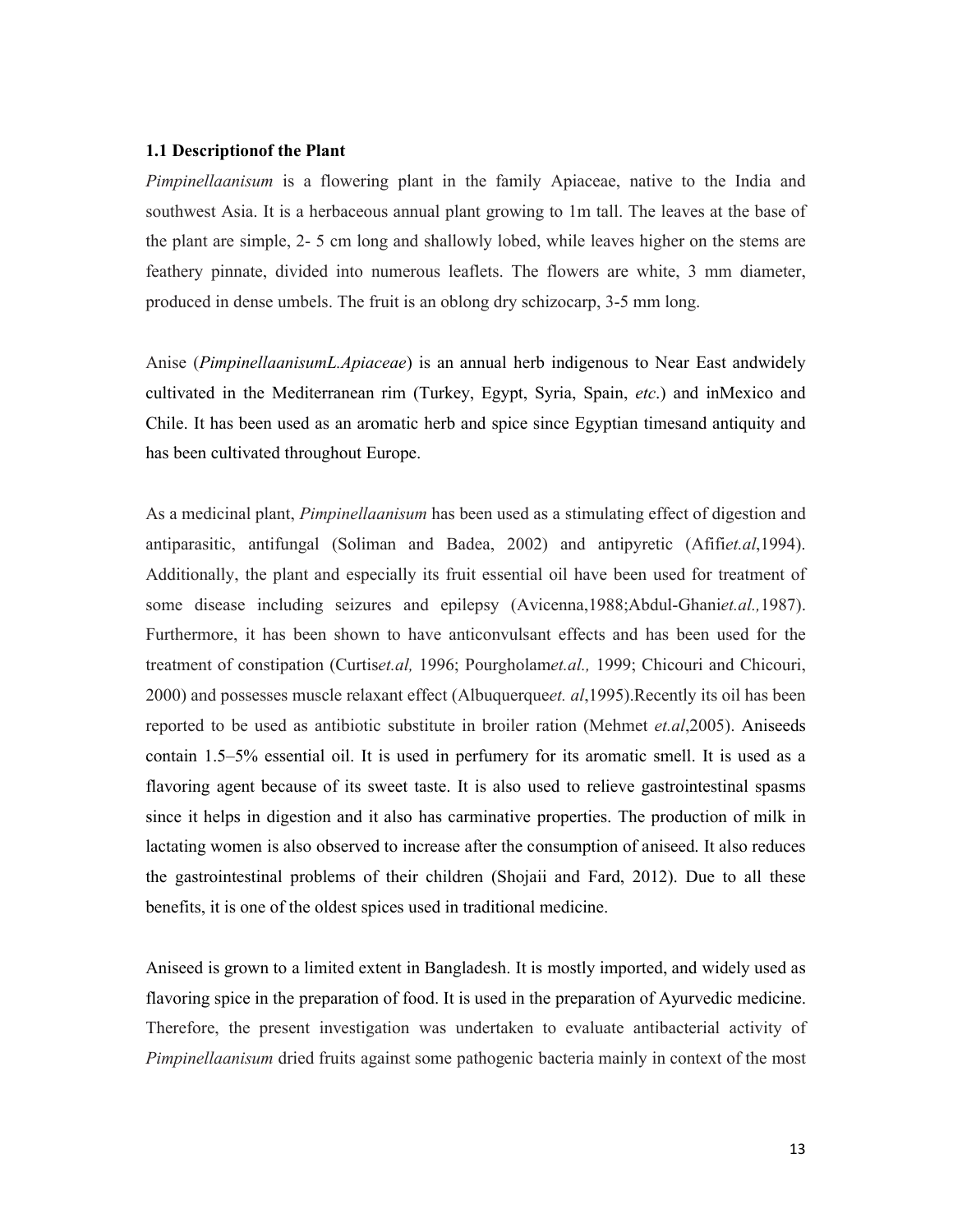prevalent ones in Bangladesh and also to see the presence of certain phytochemicals in the ethanol and methanol extracts of the plant. in extracts of the plant.<br>
extracts of the plant.<br> **cation of Aniseed**<br>
- Plants<br>
ecobionta– Vascular plants

#### **1.2 Scientific Classification of Aniseed**

|          | Kingdom Plantae – Plants                 |
|----------|------------------------------------------|
|          | Subkingdom Tracheobionta-Vascular plants |
|          | SuperdivisionSpermatophyta – Seed plants |
| Division | Magnoliophyta – Flowering plants         |
| Class    | Magnoliopsida – Dicotyledons             |
| Subclass | Rosidae                                  |
| Order    | Apiales                                  |
| Family   | $A$ piaceae – Carrot family              |
| Genus    | Pimpinella L.                            |
| Species  | Pimpinellaanisum L.                      |



Fig.1.1: Aniseed herb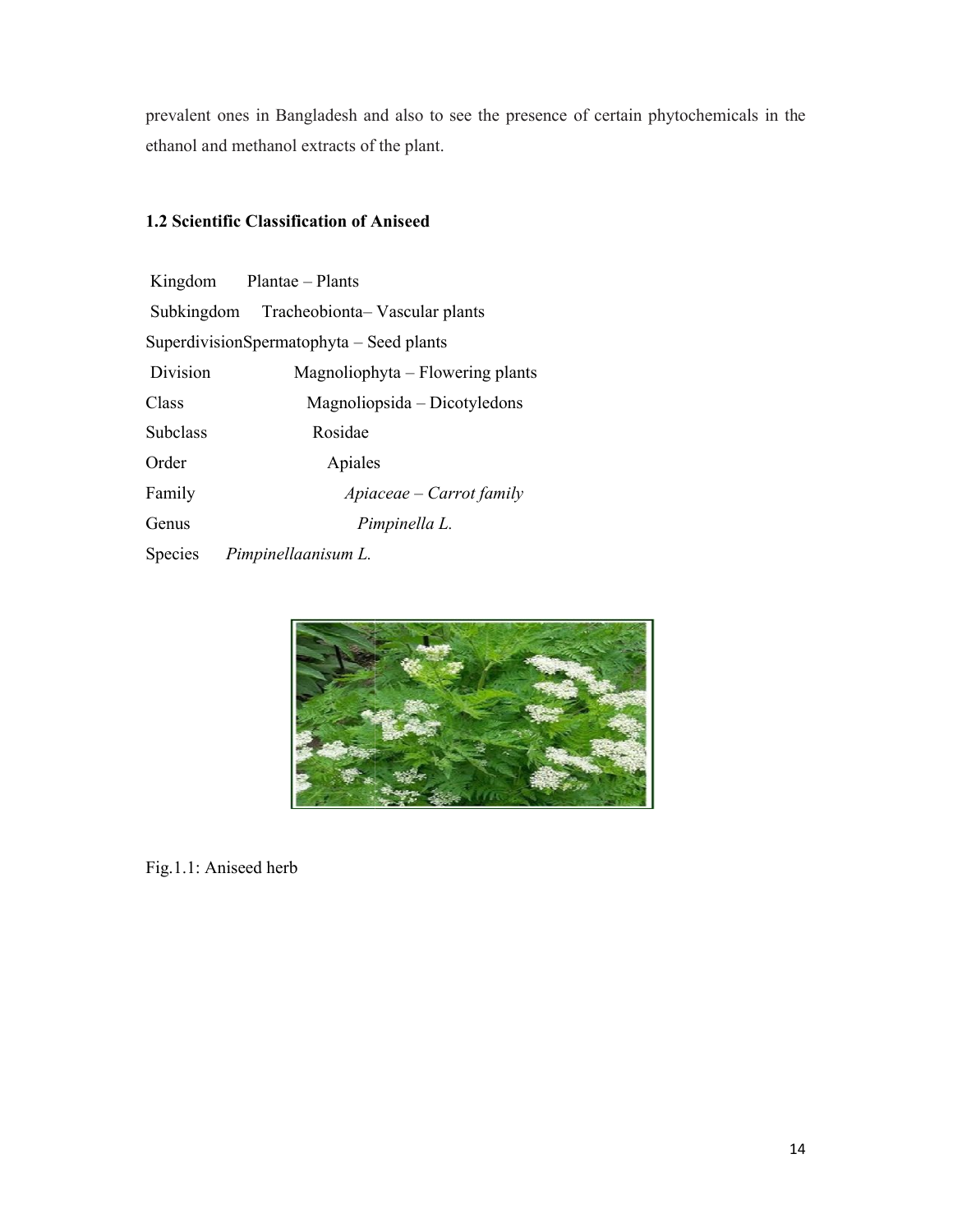

 $\overline{\text{Fic}}$  1.2: The external mornhology of aniseed



Fig 1.3: Dried Aniseed

#### **1.3 Therapeutic Use of Aniseed**

Aniseed enjoys considerable reputation as a medicine in coughs and pectoral affections. In hard, dry coughs where expectoration is difficult, it is of much value. It is greatly used in the form of lozenges and the seeds have also been used for smoking, to promote expectoration.

For many years, various diseases were treated with natural products instead of antibiotics and other modern drugs. Different herbal extracts show different antimicrobial activities. Plants have a wide variety of secondary metabolites such as tannins and flavonoids, which have been found to have antimicrobial properties in vitro *(Khan et al, 2009)*. Anise drinks like Pernod, Anisette, Raki are traditionally used after a heavy meal due to its antispasmodic effect on the digestive tract (Kosalec*et al*, 2005). antispasmodic effect on the digestive tract (Kosalecet al, 2005). of antibiotics and Different herbal extracts show different antimicrobial activities. Plants of secondary metabolites such as tannins and flavonoids, which have l, dry coughs where expectoration is difficult, it is of much value. It is greatly used in the nof lozenges and the seeds have also been used for smoking, to promote expectoration.<br>
many years, various diseases were treat

The volatile oil, mixed with spirits of wine forms the liqueur Anisette, which has a beneficial action on the bronchial tubes, and for bronchitis and spasmodic asthma, Anisette, if The volatile oil, mixed with spirits of wine forms the liqueur Anisette, which has a beneficial action on the bronchial tubes, and for bronchitis and spasmodic asthma, Anisette, if administered in hot water, is an immediat very helpful. Is like Pernod, Anisette, Raki are traditionally used after a heavy meal due to its<br>pasmodic effect on the digestive tract (Kosalecet al, 2005).<br>volatile oil, mixed with spirits of wine forms the liqueur Anisette, which ha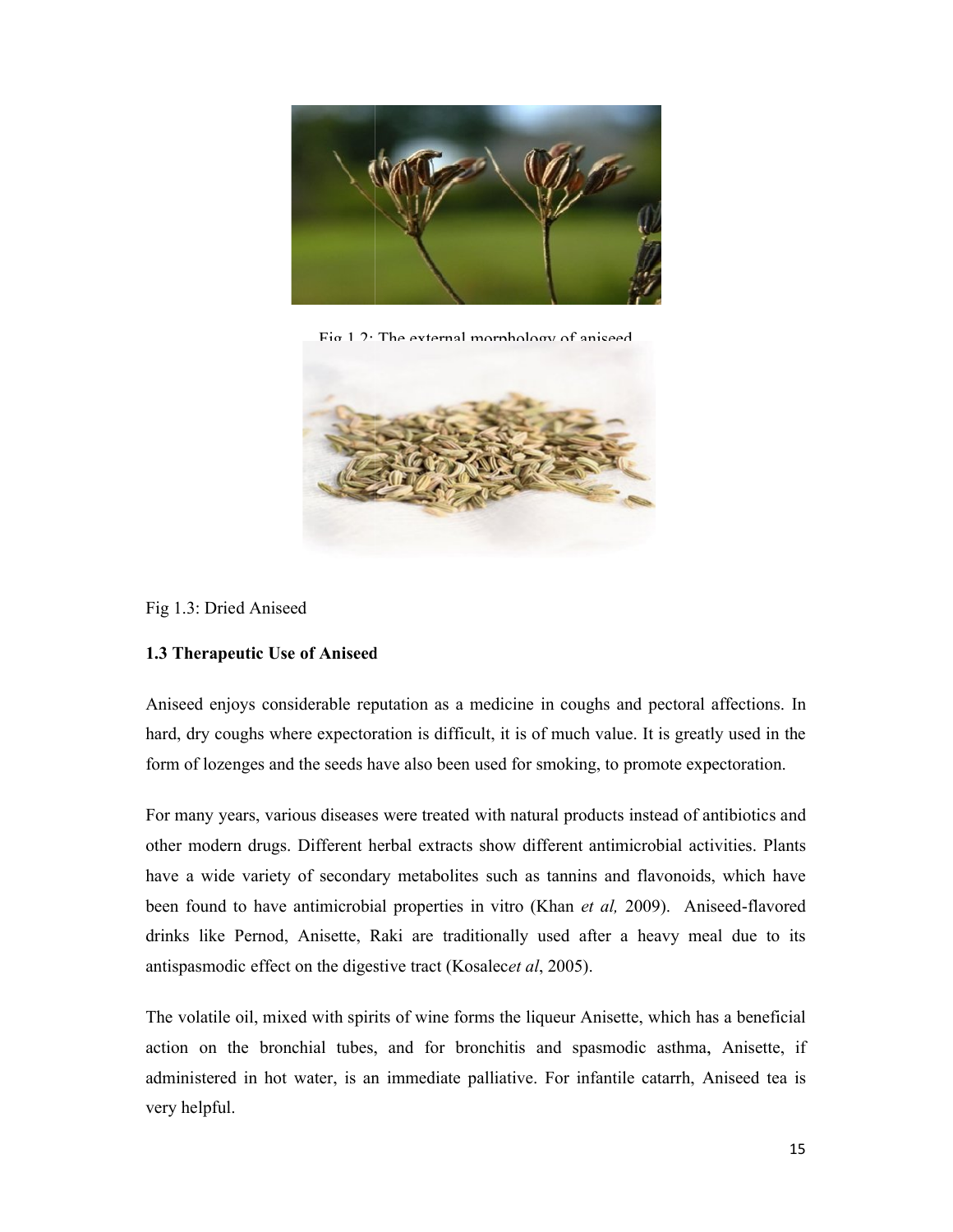Because of the mentioned facts, searching for sources of new antimycotics is justified, with plants providing a promising source of new substances with antifungal activity.

#### **1.4 Antibacterial Properties of Aniseed**

As a medicinal plant, *Pimpinellaanisum* has been used as a stimulating effect of digestion and antiparasitic, antifungal (Soliman and Badea, 2002) and antipyretic (Afif *et.al,*1994). Additionally, the plant and especially its fruit essential oil have been used for treatment of some disease including seizures and epilepsy (Avicenna1988;Abdul-Ghani *et.al,*1987). Furthermore, it has been shown to have anticonvulsant effects and has been used for the treatment of constipation (Curtis*et.al.,* 1996; Pourgholam *et.al,* 1999; Chicouri and Chicouri, 2000) and possesses muscle relaxant effect (Albuquerque*et. al,*1995).Recently its oil has been reported to be used as antibiotic substitute in broiler ration (Mehmet *et.al,*2005). There are few reports (Singh *et.al.*2002; Tabanca *et.al,* 2003) on systematic studies pertaining to antibacterial evaluation of *Pimpinellaanisum*. Hence, considering its therapeutic potential, it was essential to prove it for its exact rational use as medicine by scientific means. Therefore, the present investigation was undertaken to evaluate antibacterial activity of *Pimpinellaanisum* dried fruits against some pathogenic bacteria.

The antibacterial activities of the aqueous, methanol, acetone and petroleum ether extracts of *Pimpinellaanisum* fruits were tested against 4 pathogenic bacteria (*Staphylococcus aureus, Streptococcus pyogenes, Escherchia coli,* and*Klebsiellapneumoniae*) by disc diffusion method (Akhtar *et al,* 2008), and the findings suggest that only aqueous and methanol extracts exhibited fair antibacterial activity against all of the test bacteria. The aqueous extract was found to be more effective than the methanolic extract. Acetone and petroleum ether extracts were incapable of inhibiting the growth of the organisms that were tested (Shojaii and Fard, 2012).

In another study by Al-Bayati, synergic antibacterial activity of essential oil and methanol extracts of *Thymus vulgaris* and *Pimpinellaanisum* was tested against 9 pathogenic bacteria. Positive results were shown by most of the pathogens that were tested. This was done by measuring the zone of inhibition. The largest zone of inhibition was observed against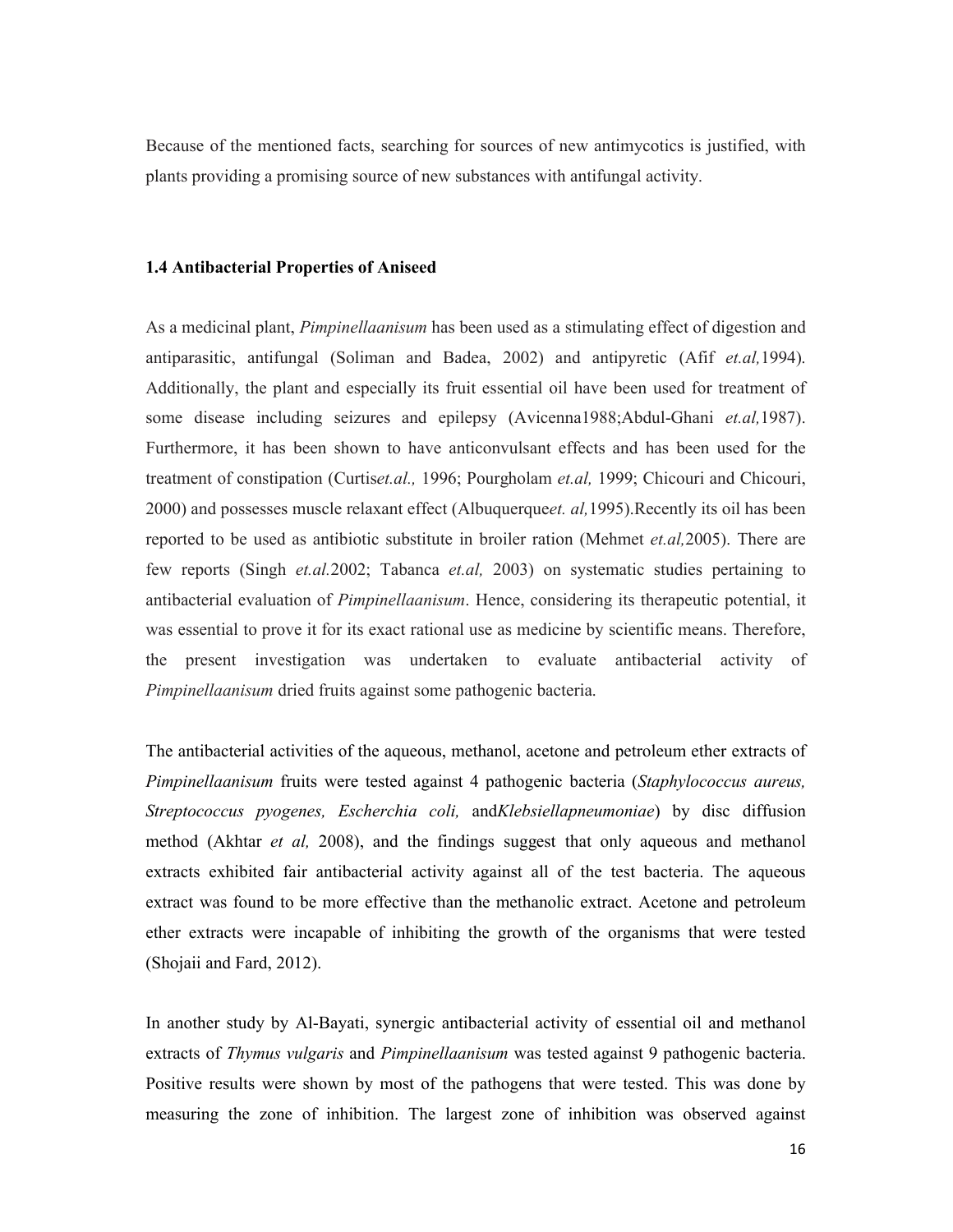*Staphylococcus aureus, Bacillus cereus,* and *Proteus vulgaris*. A combination of essential oil and methanol extracts of these plants showed a better effect against most of the tested bacteria namely *Pseudomonas aeruginosa* (Al-Bayati, 2008). The antibacterial potential of aqueous extracts of a few spices, including aniseed was tested against 176 bacterial isolates. This was done through disc diffusion technique by Chaudhry and Tariq. The maximum antibacterial activities of the aqueous extract of aniseed were exhibited against *Micrococcus roseus*(Chaudhry and Tariq, 2006).

Positive results for antifungal activity of essential oil from aniseed were also seen against *Aternariaalternata, Aspergillusniger*and*Aspergillusparasiticus* (Özcan and Chalchat, 2006). Methanolic extracts of aniseed was tested for its antifungal activity against four dermatophyte species and one saprophyte fungus. The extract gave positive results against the dermatophyte species only (Yazdani*et al*, 2009)

Due to the increasing of human consumption demand for more natural nutrition, theabuse of toxic synthetic food substances and the increasing of resistance of pathogenicmicroorganisms against antibiotics, natural isolated substances from plants areconsidered as promising natural sources of food preservatives. Patients who regularly take antibiotics are at an increased risk for acquiring multidrug resistant pathogens that may be food borne or air bourn (Angulo *et al*, 2004). For this reason, alternative forms of antimicrobial agents are searched for within a spectrum of natural produces.

#### **1.5 Phytochemical Properties of Aniseed**

Medicinal and healing properties of herbs are related to their chemical compositions. These can be categorized into acids, essential oils, steroids, saponins and tannins. These compounds have different solubility in different solvents. Many plant extract contain highly volatile substances that can be isolated by physical methods (Al-Daihan*et al,* 2013). Aniseed contains 1.5–6.0 mass % of a volatile oil consisting primarily of trans-anethole and also as much as 8– 11 mass % of lipids rich in fatty acids, such as palmitic and oleic acids, as well as approximately 4 mass % of carbohydrates, and 18 mass % of protein (Shojaii and Fard, 2012). Aniseed extracts contains a mixture of various compounds including sesquiterpenes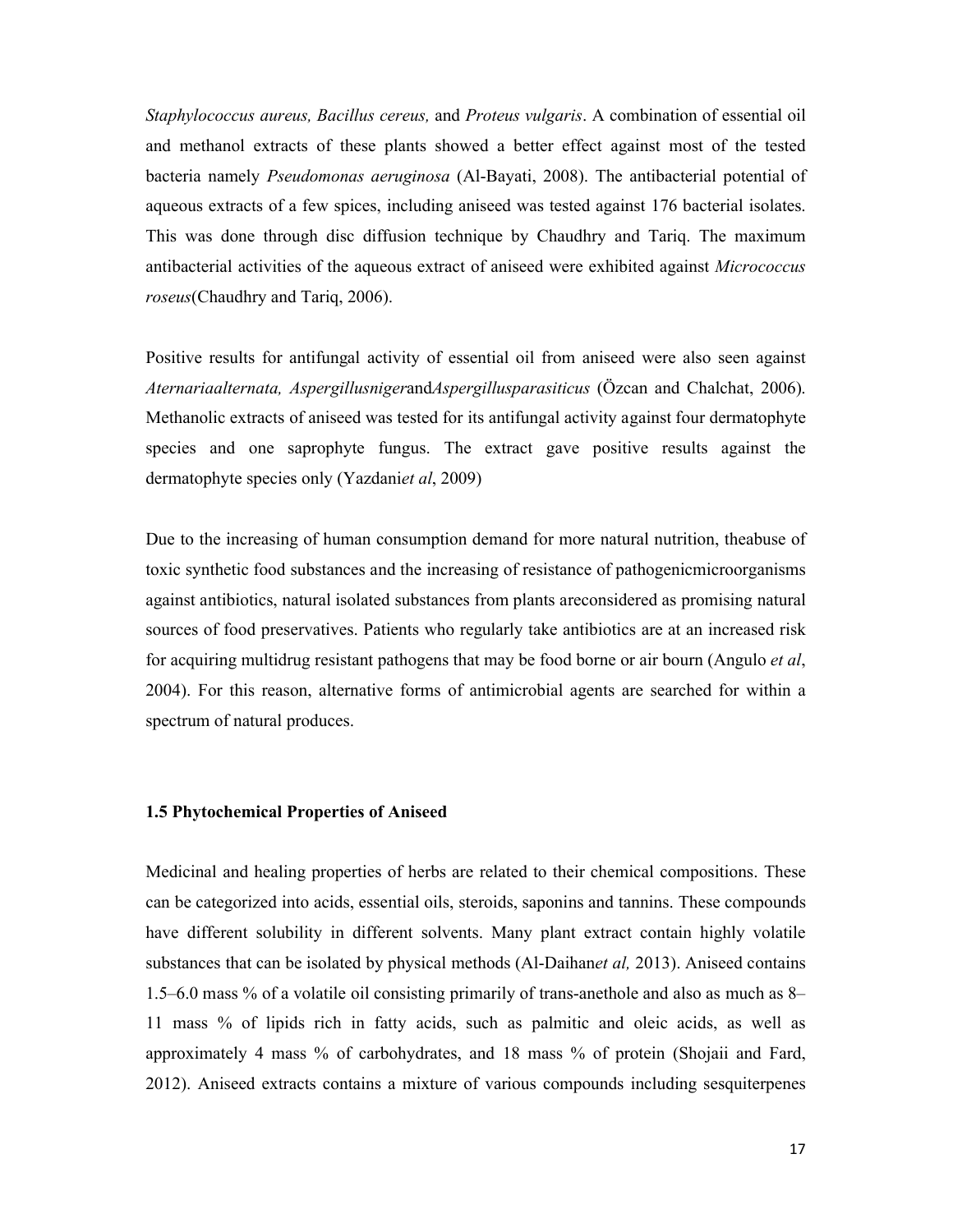phenolic compounds and alkenes. These compounds are responsible for the different antimicrobial and other such properties of aniseed (Albulushi*et al,* 2014).

#### **1.6 Extraction from Aniseed**

Extraction of aniseed is done in different ways for the purpose of research. For water extraction, 25g of the powdered sample was mixed with 500ml boiling water. A magnetic stirrer was used to agitate the mixture for 15 minutes. Later, the extract was filtered through the Whatman No. 1 filter paper (Gulcin*et al,* 2003). The filtrate was used for further research. In another study, the aqueous extract was prepared by adding 100 gm of dried powder sample to 1000 ml of boiled distilled water. This was left at room temperature for an hour. The suspension was agitated by alternatively stirring. This was then filtered through a filter paper. The extract was left to dry at 45ºC temperature. The dried extract was refrigerated at 4ºC until further use (Mahmood*et al,* 2010). Fifty grams of the powdered sample was soaked in 200 ml of distilled water for 2 days. This was agitated at a regular interval to get the aqueous extract. The same was done in methanol, acetone and petroleum ether to get the alcoholic, acetone and petroleum ether extract respectively. At the end of the 2 day-time period, it was filtered. At first it was passed through a muslin cloth and then through a filter paper. The filtrate was collected and dried under room temperature. The extract was then stored at 40ºC until needed (Akhtar *et al,* 2008).

#### **1.7 Effects of Aniseed on Selected Bacteria**

The bacteria selected to observe antibacterial effect of aniseed extracts are: *Escherichia coli, Salmonella typhii, Staphylococcus aureus, Shigellaflexineri, Streptococcus pneumonae, Klebsiella spp, Bacillus cereus, Pseudomonas aeruginosa, Bacillus subtilis, Proteus vulgaris,*  Enterotoxicogenic*E.coli*(ETEC),*Klebsiella pneumonae*and *Streptococcus pyogenes*.

**1.7.1Enterotoxicogenic** *Escherichia coli*(ETEC) are gram negative normal floral bacteria that are commonly found in the human intestinal tract. It can cause food poisoning and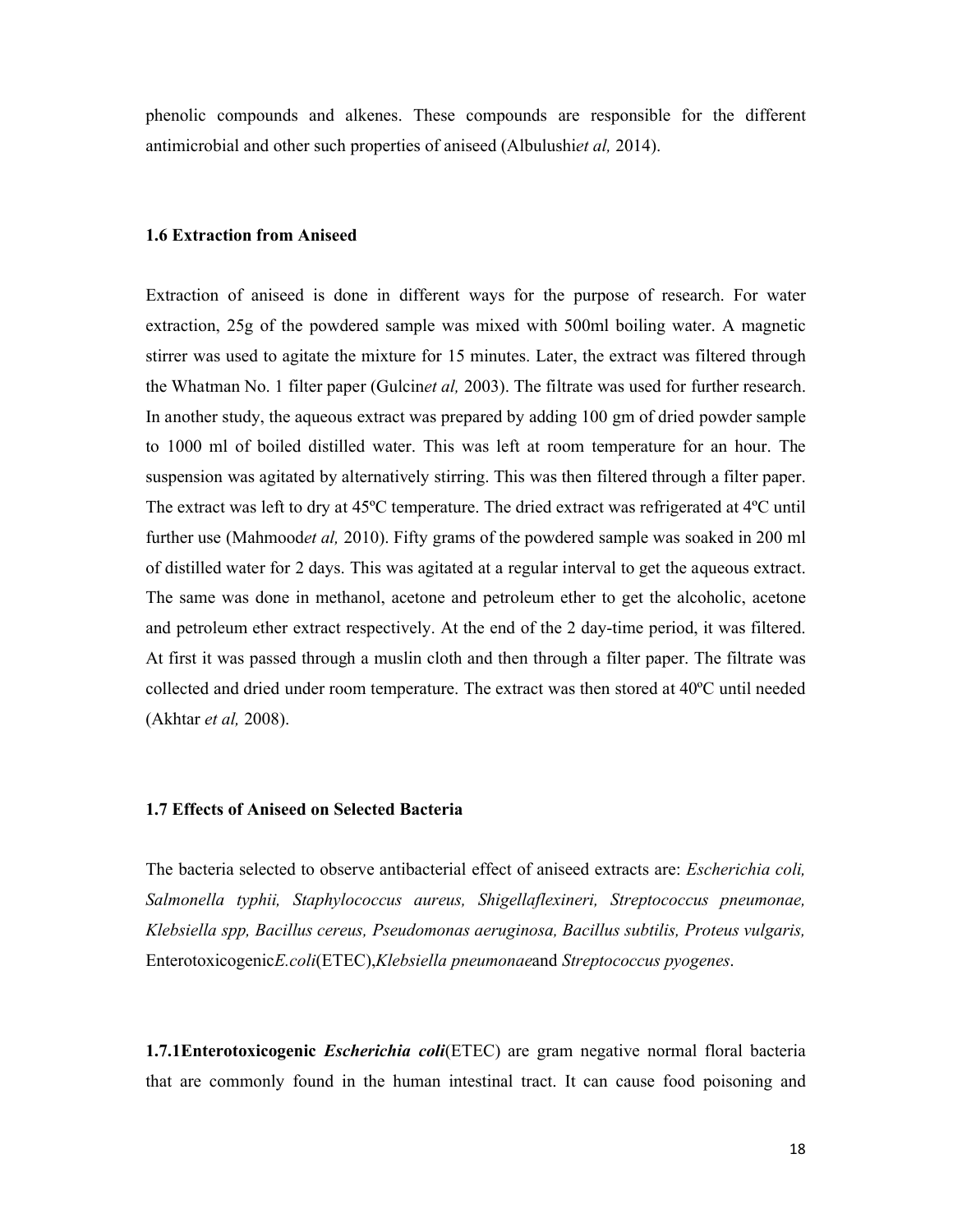urinary tract infections. Some strains of *E.coli* produce enterotoxins that cause traveler's diarrhea and other foodborne disease.

**1.7.2** *Salmonella typhi* are gram-negative rod shaped bacteria. They are normally found in the intestinal tracts of humans and animals. *Salmonella typhi* causes a serious illness which is called typhoid fever. Antibiotics used on typhoid patients include ampicillin, trimethoprimsulfamethoxazole, or chloramphenicol. Due to the overuse of such antibiotics, the species have started to develop drug resistance over the past few years.

**1.7.3** *Staphylococcus aureus* is a gram positive bacterium that causes food poisoning. It is usually found in grapelike clusters and it forms yellow pigmented colonies (aureus means golden). *S. aureus* can quickly develop resistance against antibiotics such as penicillin, methicillin, amoxicillin and oxacillin. Such strains are called methicillin-resistant *Staphylococcus aureus* (MRSA).

**1.7.4** *Shigellaflexineri* causes a disease that is called shigellosis that gives way to abdominal cramps and fever. It is found only in humans. Studies show that the microbe is developing resistance against the common antimicrobial as ampicillin, chloramphenicol, streptomycin, trimethoprim-sulphamethoxazol and tetracycline.

**1.7.5** *Streptococcus pneumonae* is a gram-positive bacterium that causes pneumococcal pneumonia. It is also the leading cause of bacterial meningitis. It is found in the nasopharyngeal region. Almost everyone is a healthy carrier of this microbe. Pneumococcal meningitis occurs mostly among children between the ages of 1 month and 4 years. *S. pneumococcus* is getting resistant to antibiotics like penicillin, erythromycin, trimethoprimsulfamethoxazole, and tetracycline.

**1.7.6** *Klebsiella spp.* Members of the genus Klebsiella are commonly found in soil or water. In the human body, they are usually found in the respiratory tract. They are resistant to penicillins and can acquire resistance to third- and fourth-generation cephalosporin.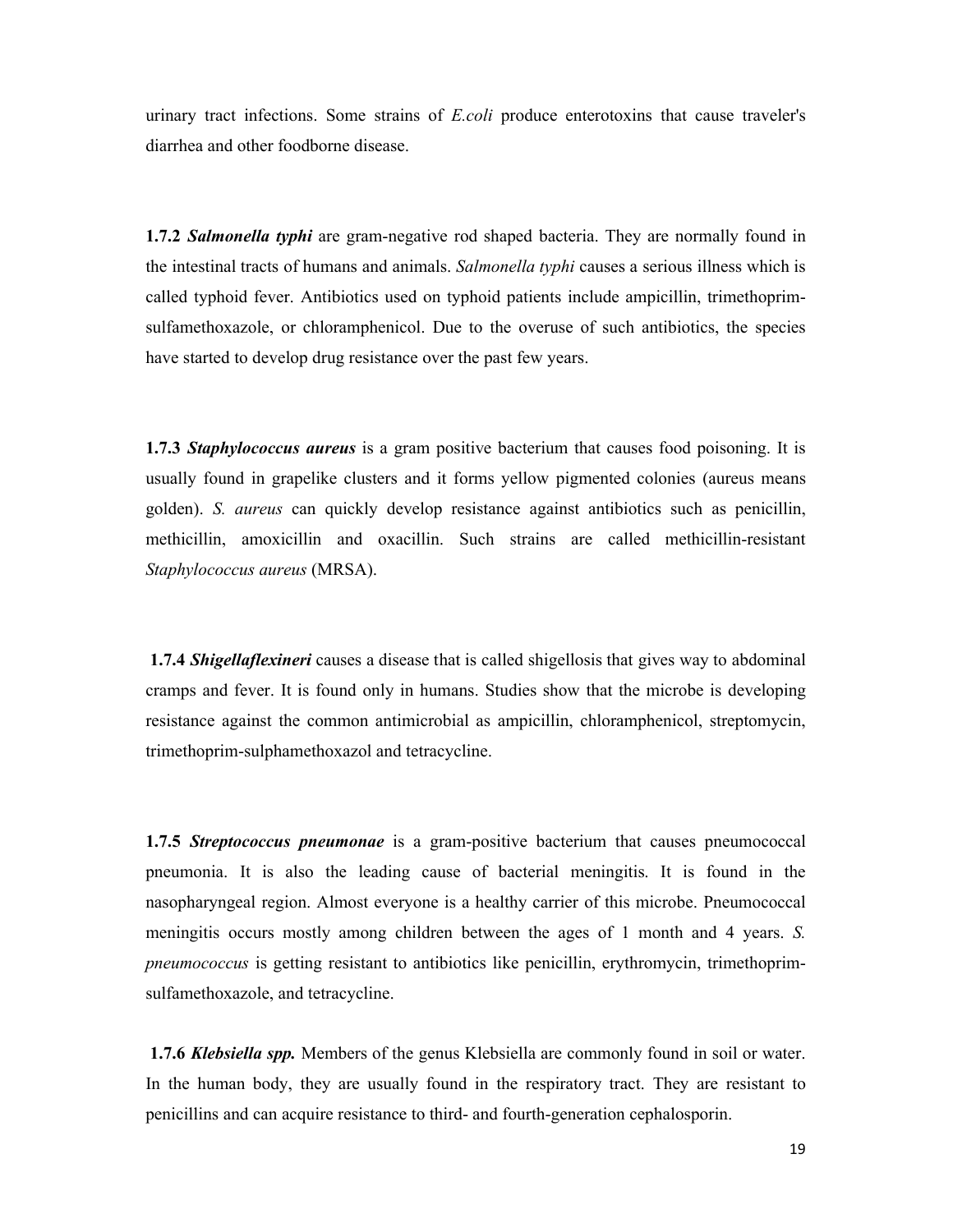**1.7.7***Pseudomonas aeruginosa* is a gram-negative bacterium with flagellum that helps in its motility. It produces a soluble, blue-green pigment. It can cause urinary tract infections. It can also infect burns and wounds, and can cause blood infections (sepsis).

**1.7.8** *Bacillus subtilis* is a gram-positive bacterium. It is naturally found in soil and plants and within the gastrointestinal tract of humans. It has the ability to survive under stressful conditions by forming stress-resistant endospores.

**1.7.9** *Proteus vulgaris* is a rod-shaped, nitrate-reducing, indole+ and catalase-positive, hydrogen sulfide-producing, Gram-negative bacteriumthat inhabits the intestinal tracts of humans and animals. It can be found in soil, water, and fecal matter. It is grouped with the Enterobacteriaceae and is an opportunistic pathogen of humans. It is known to cause wound infections and other species of its genera are known to cause urinary tract infections.

**1.7.10** *Klebsiellapneumoniae* is a Gram-negative, non motile, encapsulated, lactosefermenting, facultative anaerobic, rod-shaped bacterium. It appears as a mucoid lactose fermenter on MacConkey agar.

Although found in the normal flora of the mouth, skin, and intestines, it can cause destructive changes to human and animal lungs if aspirated (inhaled), specifically to the alveoli (in the lungs) resulting in bloody sputum. In the clinical setting, it is the most significant member of the Klebsiella genus of the Enterobacteriaceae. In recent years, Klebsiella species have become important pathogens in nosocomial infections.

It naturally occurs in the soil, and about 30% of strains can fix nitrogen in anaerobic conditions. As a free-living diazotroph, its nitrogen-fixation system has been much-studied, and is of agricultural interest, as *K. pneumoniae* has been demonstrated to increase crop yields in agricultural conditions.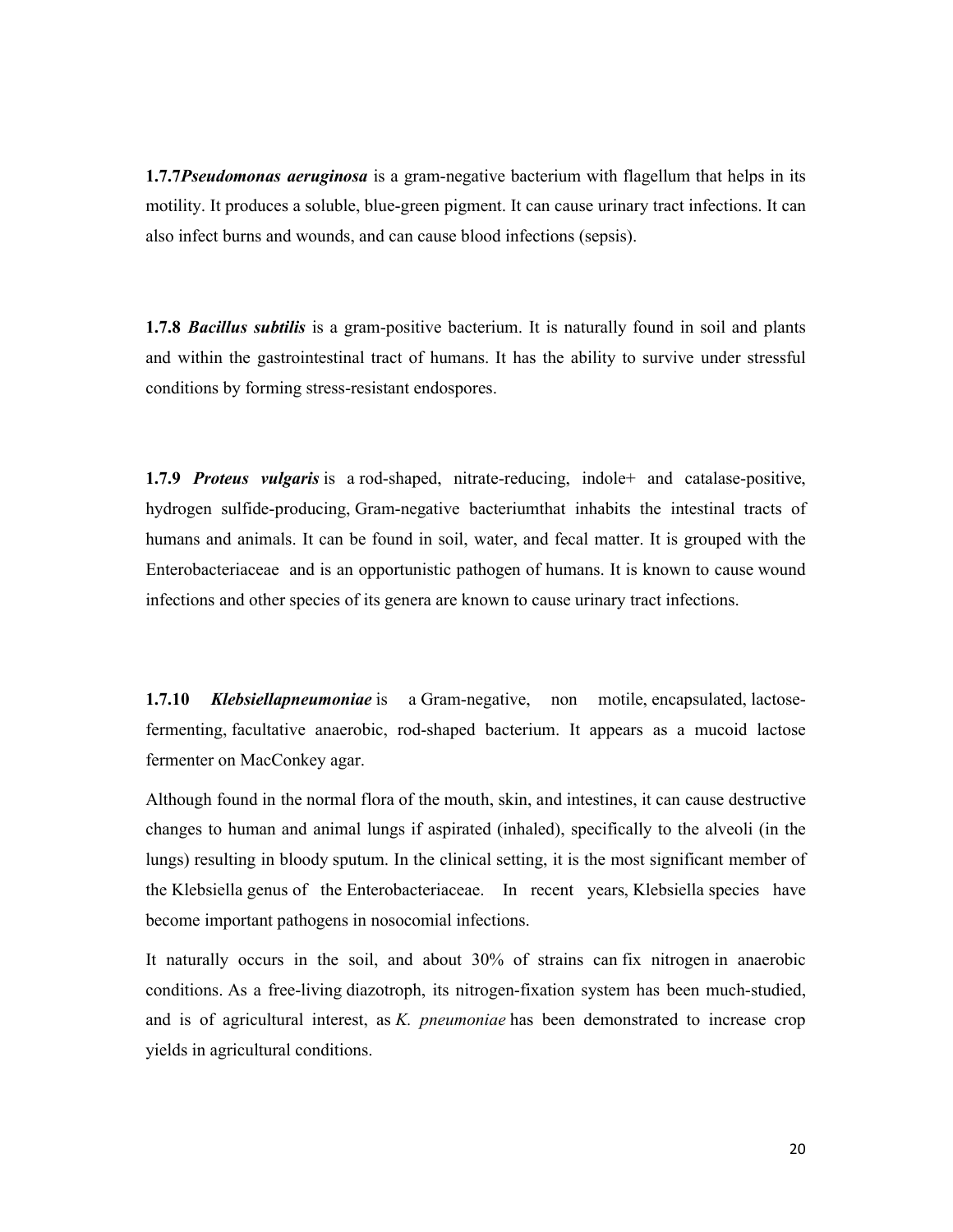**1.7.11** *Streptococcus pyogenes* is a species of bacteria. Like most other streptococci, it is clinically important in human illness and are round bacteria. It is an infrequent, but usually pathogenic, part of the skin flora. It is the predominant species harboring the Lancefield group A antigen, and is often called group A streptococcus (GAS). Group Astreptococcal infection can cause illness, which typically produces small zones of betahemolysis, a complete destruction of red blood cells.

#### **1.8 Selected Phytochemicals**

The phytochemical tests that were conducted were to determine the presence of saponins, phlobatannins, tannins, terpenoids, flavonoids, cardiac glycosides, phenolics and steroids.

**1.8.1 Tannins:** Tannins are found in the root, bark, stem and outer layers of plant tissue. They have a high molecular weight and are soluble in water and alcohol. Tannins have a characteristic feature to tan, that is, they can convert things into leather.

**1.8.2 Saponins:**Saponin is a word that was derived from Saponaria Vaccaria, which is a plant that has an abundant amount of saponins and was once used as soap. Saponins therefore possess 'soaplike' behaviour in water, which is they produce foam.

**1.8.3 Terpenoids:**Terpenenoids are chemically diverse groups of natural products. They are flammable, unsaturated hydrocarbons. They exist in liquid form and are commonly found in essential oils, resins or oleoresins.

**1.8.4 Flavonoids:** Flavonoids are a type of polyphenols that are found in plants. They are used as antioxidants or free radical scavengers. They are derived another compound called flavans. Over four thousand flavonoids are known to exist.

**1.8.5 Cardiac glycoside:** The cardiac glycosides are steroids. When administered through injection, they have a very specific and powerful impact on the cardiac muscle.

**1.8.6 Phenolic compounds:**Phenolics are chemical components that are found everywhere as natural color pigments, which are responsible for the colour of many fruits. Phenolics in plants are usually made from phenylalanine through the action of an enzyme called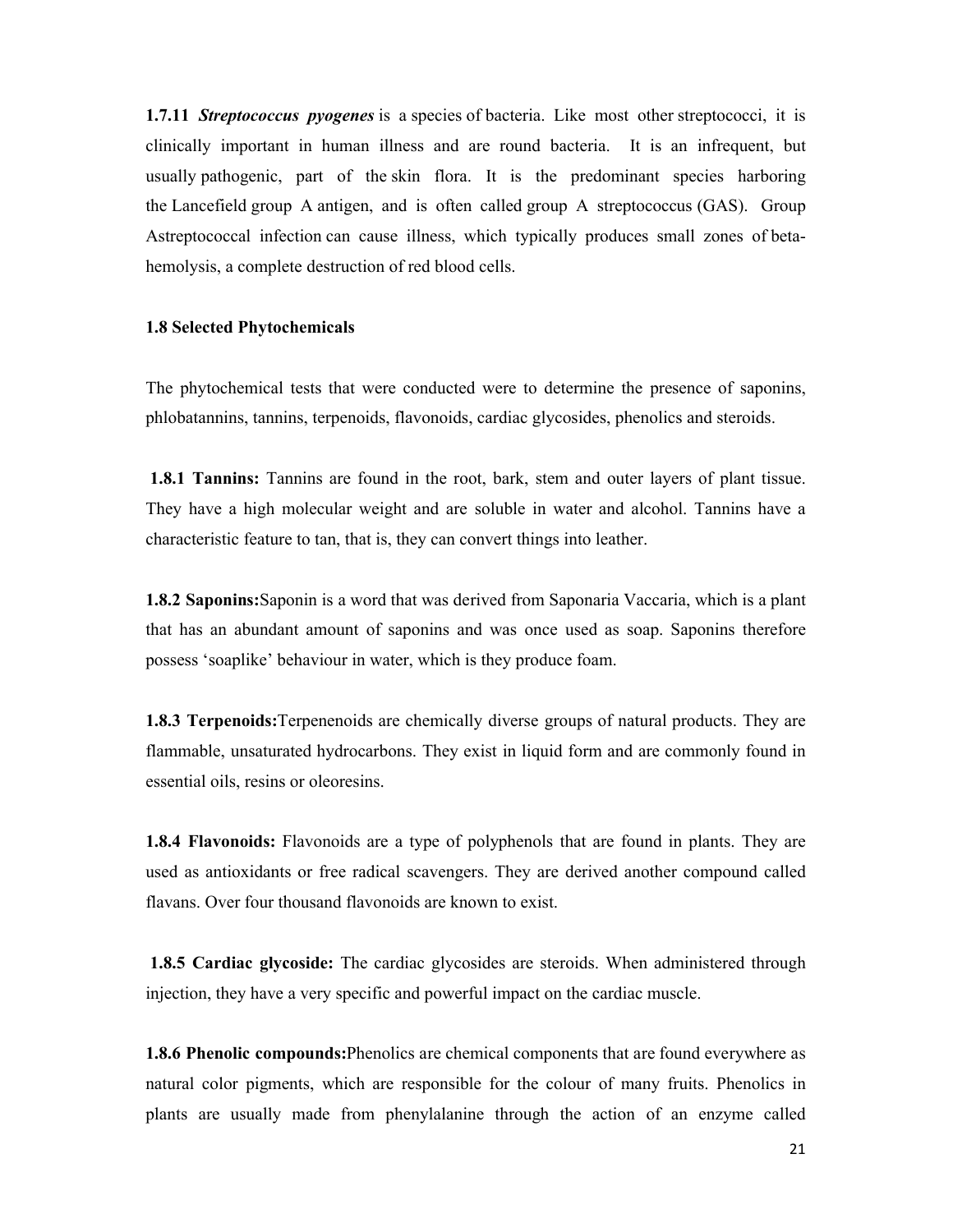phenylalanine ammonia lyase (PAL). One of the most important roles of phenolics in the plant is in its defense against pathogens and herbivore predators. Thus, they also help in controlling human pathogenic infections via plants.

**1.8.7 Steroids:** Plant steroids are one of the most naturally occurring plant phytoconstituents. They have therapeutic applications as arrow poisons or cardiac drugs. Small doses of these may be enough to exhibit the required amount of stimulation on a diseased heart. Overdose may cause even death (Doughari, 2012).

**1.8.8. Phlobotannins:** Four members of a novel class of natural 'phlobaphene' condensed tannins, representing the products of stereospecific ring-isomerization (Journal of the Chemical Society, 1972 – 1995). Phlobaphenes (are reddish, alcohol-soluble and waterinsoluble phenolic substances. They can be extracted from plants, or be the result from treatment of tannin extracts with mineral acids.

**1.8.9 Carotenoids:** Also called tetra terpenoids, are organic pigments that are found in the chloroplasts and chromoplasts of plants and some other photosynthetic organisms, including some bacteria and some fungi. They can be produced from fats and other basic organic metabolic building blocks by all these organisms. Carotenoids serve two key roles in plants and algae: they absorb light energy for use in photosynthesis, and they protect chlorophyll from photodamage. Carotenoids that contain un-substituted beta-ionone rings have vitamin activity (meaning that they can be converted to retinol), and these and other carotenoids can also act as antioxidants. In the eye, certain other carotenoids (lutein, astaxanthin and zeaxanthin) apparently act directly to absorb damaging blue and nearultraviolet light, in order to protect the macula of the retina, the part of the eye with the sharpest vision.

**1.8.10 Reducing compounds:**A reducing agent (also called a reductant or reducer) is an element or compound that loses (or "donates") an electron to another chemical species in a redox chemical reaction. Since the reducing agent is losing electrons, it is said to have been oxidized.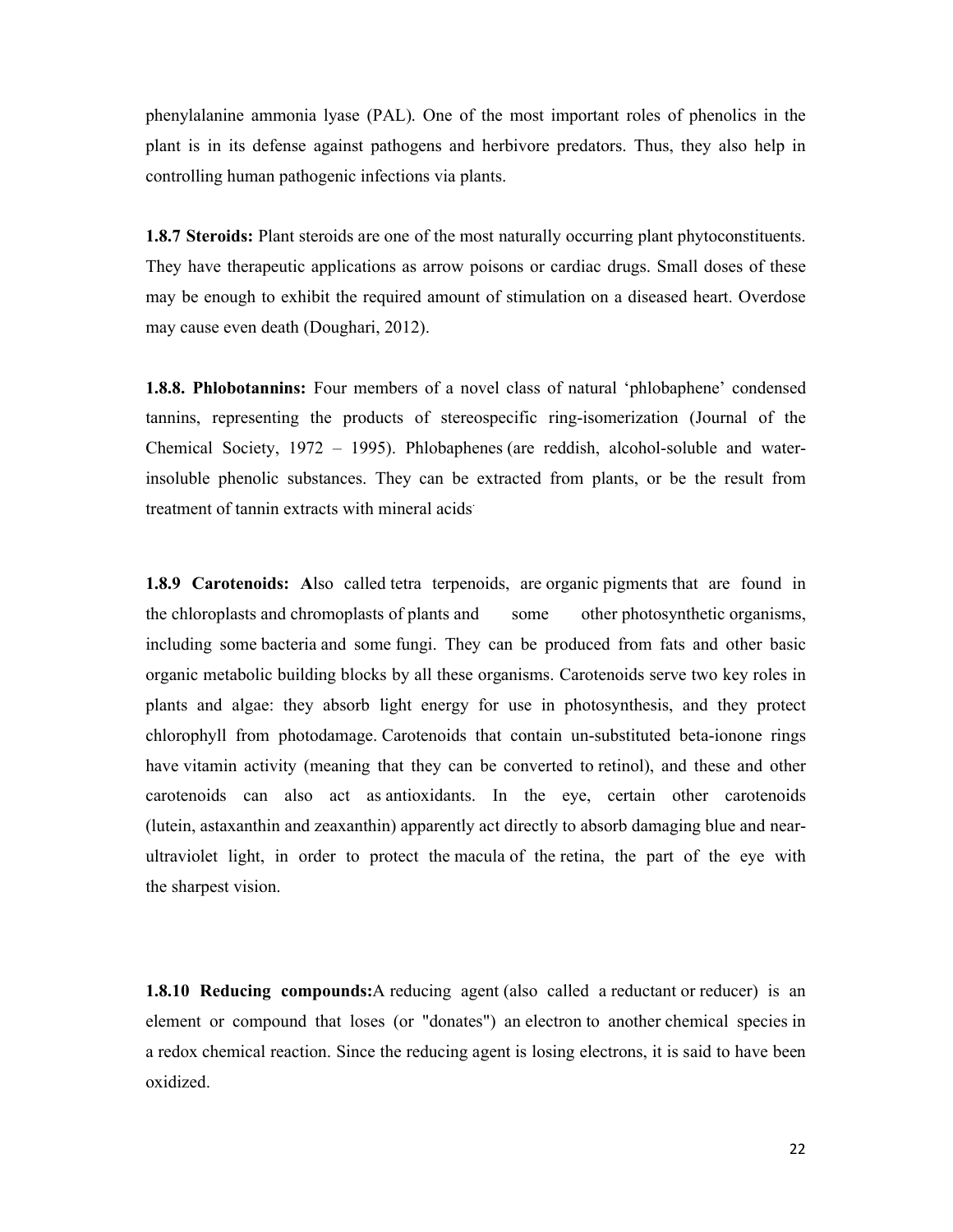#### **1.11 Rationale of the Research**

Currently there is an absence of clinical trials of aniseed, which require regulated experimental environment involving considerable resources. *In vitro* studies are required to establish the proof of evidence of the antimicrobial properties of various forms of aniseed extract. This current study will contribute to existing evidence of *in vitro* analysis of antimicrobial properties of aniseed against different pathogenic organisms specially ones that are prevalent in Bangladesh. Further in vivo clinical trials in limited resource settings may be warranted to confirm such tests.

#### **1.12 Objectives of the Study**

Antibiotics work by specifically interacting with a particular target molecule in the bacteria. For example, penicillin works by gumming up the assembly of a peptidoglycan that makes up the bacterial cell wall and the cells essentially burst due to osmotic shock when they can't form it properly.

As it turns out, over time bacteria, like most things, will experience minor mutations. Some of these mutations affect the structure of the molecular target of the antibiotic, rendering the bacterium resistant to the antibiotic effects. With time, the antibiotics become less effective. Resistance will eventually develop for all antibiotics whether that will be natural or synthetic; it is only a matter of time. "There simply aren't enough new drugs in the pharmaceutical pipeline to keep pace with the evolution of drug-resistant bacteria, the so-called 'superbugs,'" said Joseph R. Dalovisio, MD, president of the Infectious Diseases Society of America.

Mainly in a developing country like Bangladesh the infection is associated with malnutrition and poor health. This time the effect of infection can be delayed by prudent use of antibiotics, but it cannot be delayed forever. The selection pressure imposed by antibiotic use and the ubiquity of antibiotic resistance genes in the environment ensures that resistant strains of pathogens will eventually emerge.Looking at the antimicrobial properties of *Pimpinellaanisum* and its phytochemical contents can help in the search of newer antimicrobial extracted from locally available natural produce.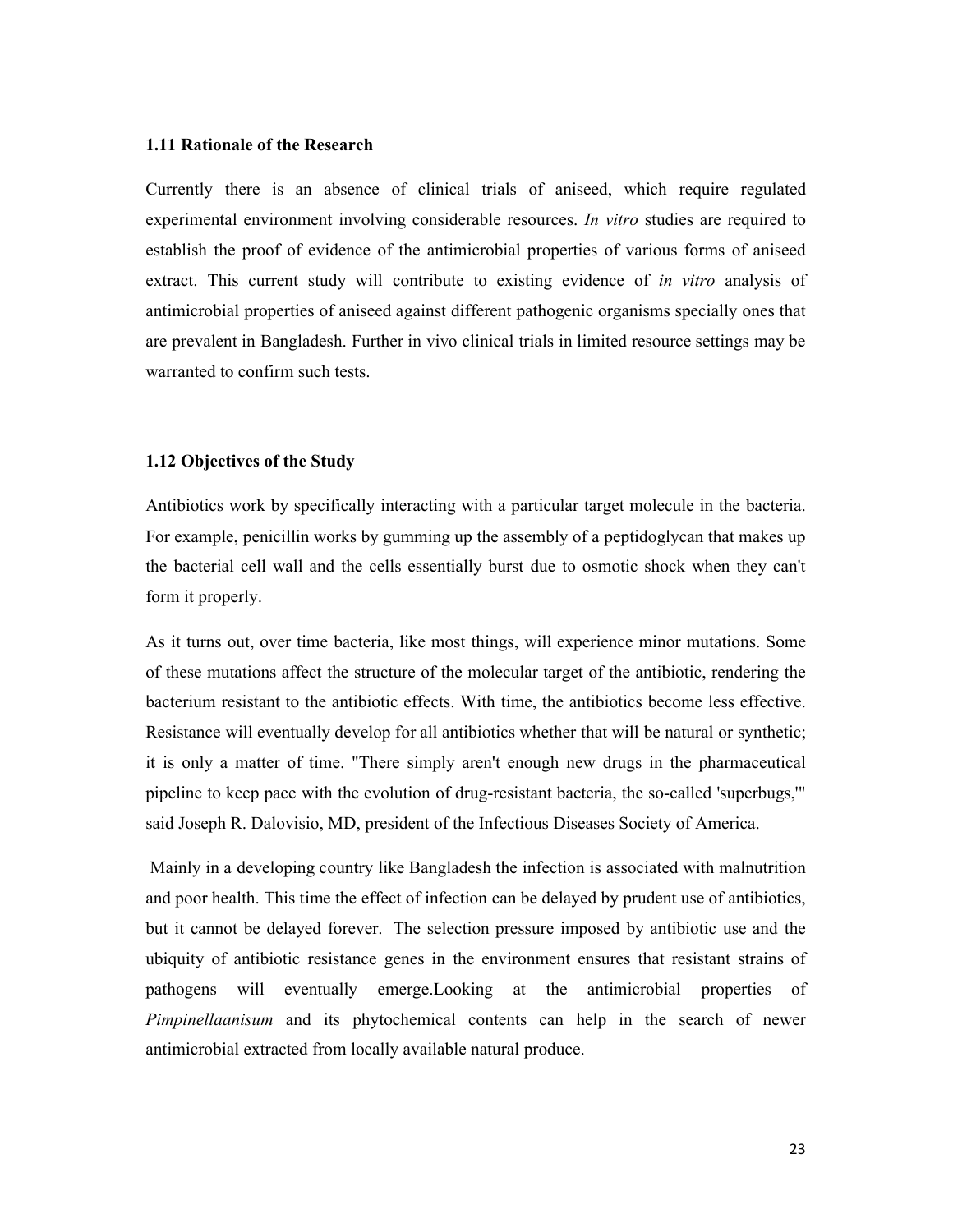It is expected that the antimicrobial properties and the phytochemical assay of extracts of aniseed as found in this study will stimulate researchers to search further in-depth andor design clinical trials to come up with less expensive antimicrobial agents to benefit mankind.

Therefore, the specific objectives considered for this study were:

- Isolation of ethanol and methanol extracts of aniseed (*Pimpinellaanisum*)
- Observation of the antimicrobial activity of the extracts on 12 selected pathogenic microbes mainly those prevalent in Bangladesh
- Determination of selected phytochemical/biochemical assay using the ethanol andmethanol extracts

## CHAPTER 2 **MATERIALS AND METHODS**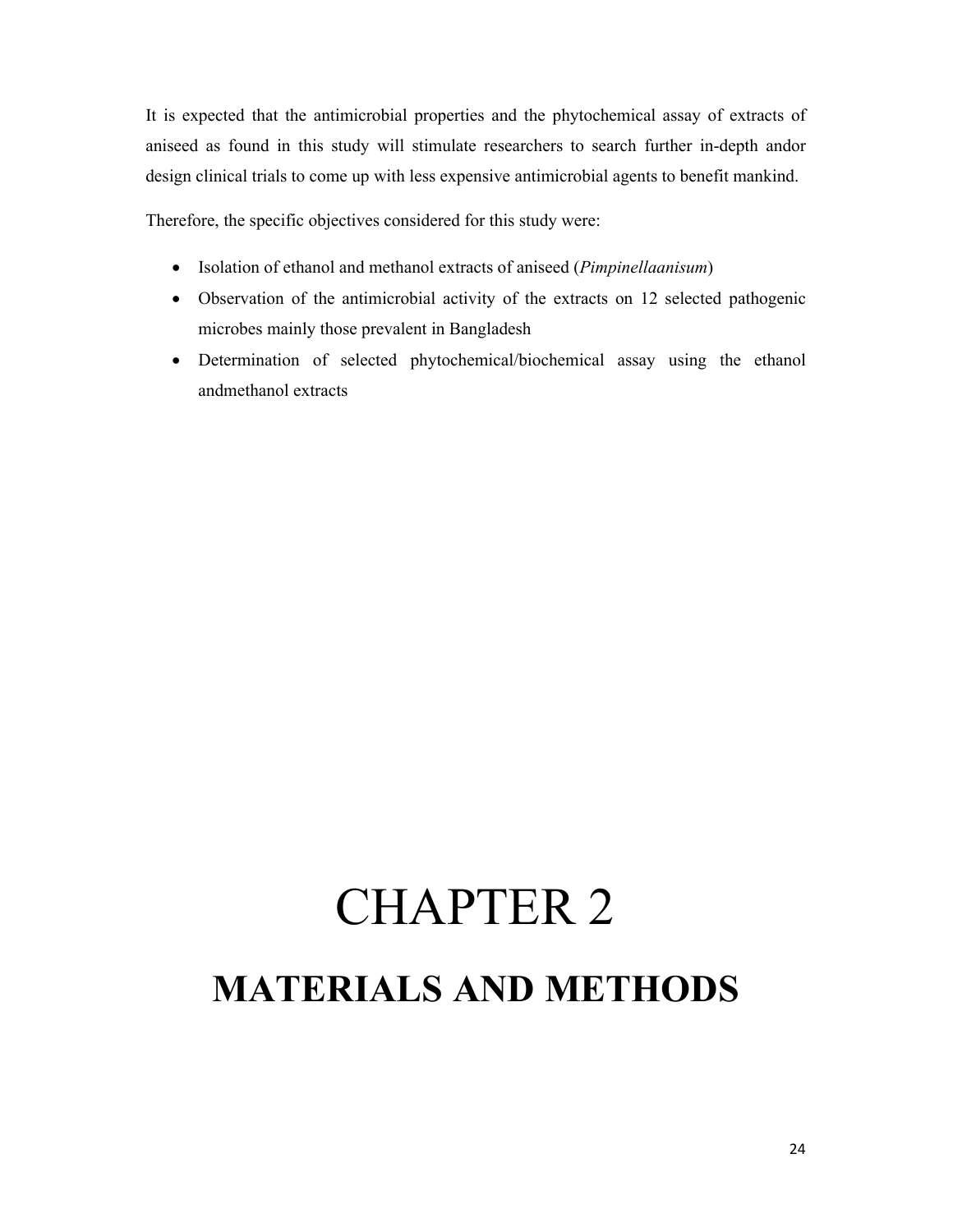#### **MATERIALS AND METHODS**

This was a laboratory based exploratory descriptive study where selected antimicrobial activities of ethanolic, methanolic and aqueous extracts of aniseed (*Pimpinella anisum*) were done. Selected phytochemical assay of the aqueous extracts was also done. The steps followed are as follows.

#### **2.1 Collection and Processing**

The aniseeds were bought from the local store and sundried for about 3 to 4 days. These were then processed through a grinder to turn the seeds into powder form. The powder was sieved through mesh to get the finest form of it.

#### **2.2 Extraction**

The aniseed powder was extracted in ethanol and methanol.

**2.2.1 Ethanol extract:** With the help of an electric weighing machine, 20 gm of aniseed powder was taken. The powder was mixed in a beaker with 100 ml of ethanol and stirred for about 30 minutes. Then the beaker was covered with foil paper and left standing in a dark chamber for 2 days. The same procedure was followed for another two set of beakers as well and kept for 5 and 7 days respectively.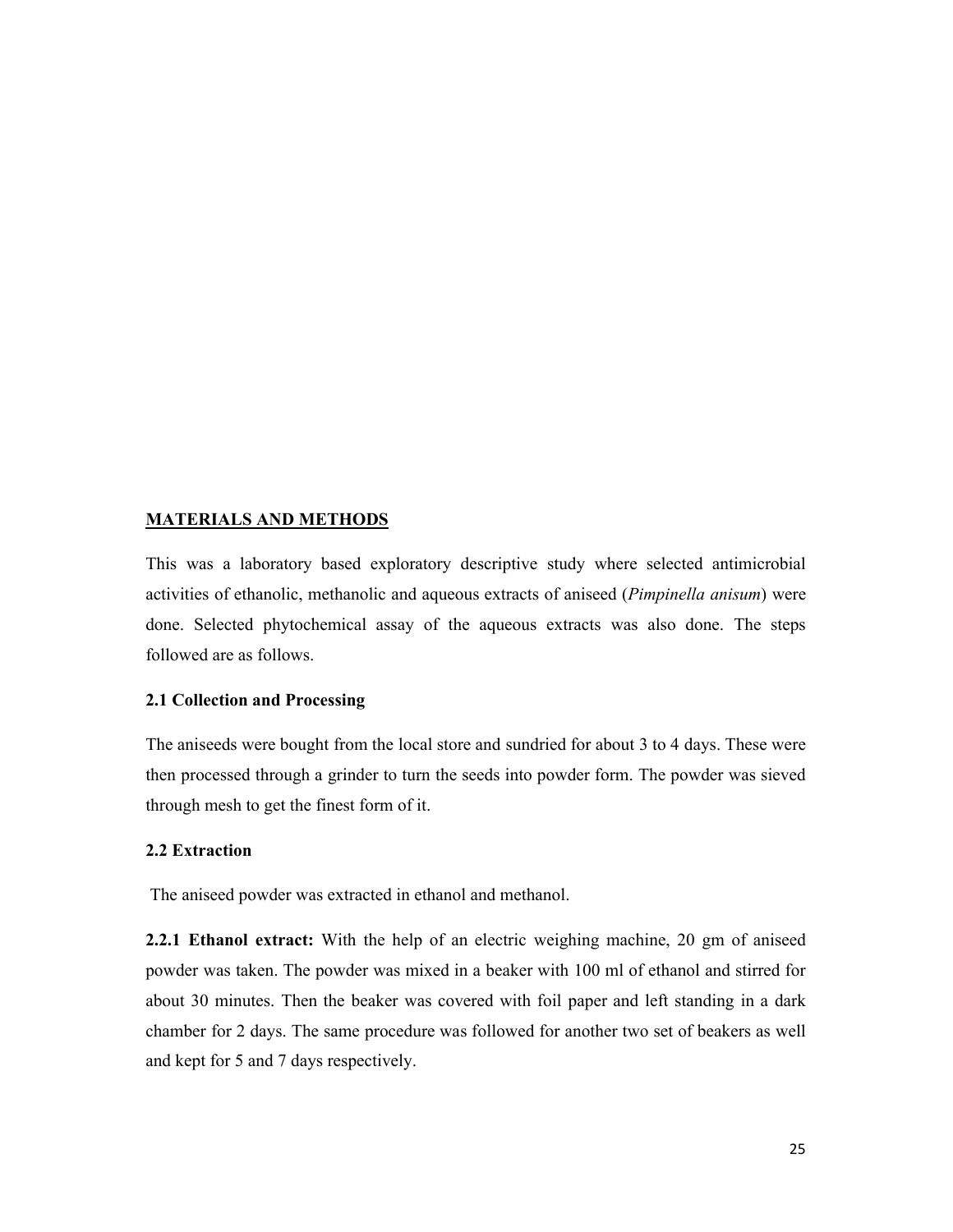After 2, 5 or 7 days, the contents of the beakers were filtered, through Whatman No.1 filter paper and then concentrated using rotary evaporator. This was done till the contents of the beaker became approximately 20 ml. This was then poured into a petri dish and put back in the water-bath. Once oily substances were visible, the dish was taken out of the water-bath and the extracts were scooped out into a vial that was previously washed with ethanol. This was then labeled for identification.

**2.2.2 Methanol extract:** With the help of an electric weighing machine, 100 gm of aniseed powder was taken. The powder was mixed in a beaker with 500 ml of methanol and stirred for about 30 minutes. Then the beaker was covered with foil paper and left standing in a dark chamber for 2 days. The same procedure was followed for another two set of beakers as well and kept for 5 and 7 days respectively.

After 2, 5 or 7 days, the contents of the beakers were filtered, through Whatman No.1 filter paper and then concentrated in a water-bath at about 65°C temperature. This was done till the contents of the beaker became approximately 20 ml. This was then poured into a petri-dish and put back in the water-bath. Once oily substances were visible, the dish was taken out of the water-bath and the extracts were scooped out into a vial that was previously washed with ethanol. This was then labeled for identification.

#### **2.3 Preparation of Nutrient Agar (NA) Plates**

Selected bacterial cultures were needed to observe the antimicrobial properties of aniseed extracts. For the purpose several plates of culture media were prepared. Preparation of nutrient agar media was done by adding 28 gm of nutrient agar powder in 1000 ml of distilled water. Keeping this proportion constant, the amount of nutrient agar required was prepared whenever required. For each medium sized petri dish plate 20 ml of nutrient agar media is needed. The required amount of nutrient agar media was prepared in a conical flask and put onto a Bunsen burner and stirred with a glass rod until the boiling point was reached. At this point, visible small bubbles formed at the bottom of the conical flask which rose up and the solution gradually turned clear. The flask was then removed from the heat and left to cool down for some time. Then the mouth of the flask was covered with aluminum foil and autoclaved. In the laminar air flow chamber, the autoclaved nutrient agar solution was quickly but cautiously poured into previously labeled petri dishes – about 20 ml per medium sized plates or 30 ml per large sized plates. These petri dishes with media were allowed to cool down to room temperature and were then kept in the refrigerator to solidify. The petri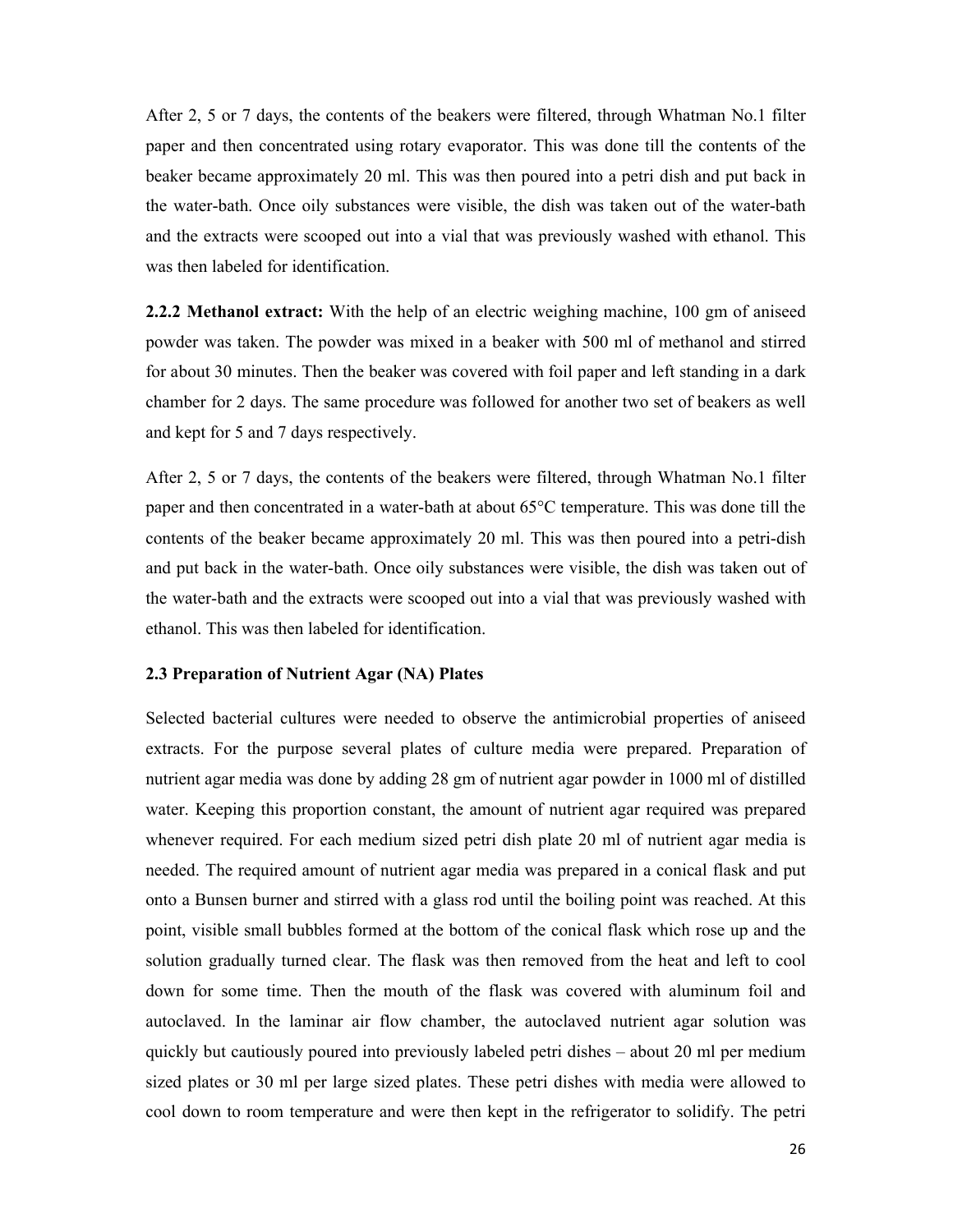dishes were labeled with the name of the agar, the name or initials of the person who made the agar and the date when it was made.

#### **2.4 McFarland Standard Solution (1.0 % v/v)**

McFarland standard solutions were used to visually compare the turbidity of bacterial suspension with its adjusted standard turbidity. The supplied commercial standard solution was used to prepare different standard solutions. This was done so that the number of bacteria in the suspension can be within a given range for standardizing the microbial tests. By using McFarland solutions of different concentration, the number of bacteria in a given suspension could be altered as well.

#### **2.5 Preparation of Saline Solution**

To make 0.9% (w/v) saline solution, 0.9 gm of sodium chloride (NaCl) was taken to make100 ml solution in distilled water. About 10 ml of the saline solution were put in each test tube. Several such test tubes were prepared and autoclaved, with the screw cap opened through 1.5 turns. When taken out of the autoclave machine, the screw caps were turned fully to close the mouth of the tube so that the saline does not get contaminated. These were used later, when required.

#### **2.6 Sub-culturing of Microbes**

The stock cultures of the 12 different species of bacteria were taken. To subculture, these were streaked on to the NA (nutrient agar) plates inside a laminar air flow chamber. For each organism, the plates were taken inside the chamber and then a loop was burned till red hot over a Bunsen burner flame. After cooling the loop, a loop full of microbes were taken from the stock culture and streaked onto a properly labeled NA plate. This was then incubated at 37°C temperature for 24 hours before use.

#### **2.7 Antimicrobial Tests**

For conducting antimicrobial tests, agar (or well) diffusion method was used. The microbes from the 24 hours incubated subculture were taken and a bacterial suspension made. After burning the loop till red hot, a loop full of bacteria was taken from the sub culture and suspended into the saline solution in the test tubes. This was then vortexed for homogenous mixing. Then the tube was visually compared to the McFarland standard solution by holding both of the tubes against a dark background. The turbidity of the suspension was adjusted to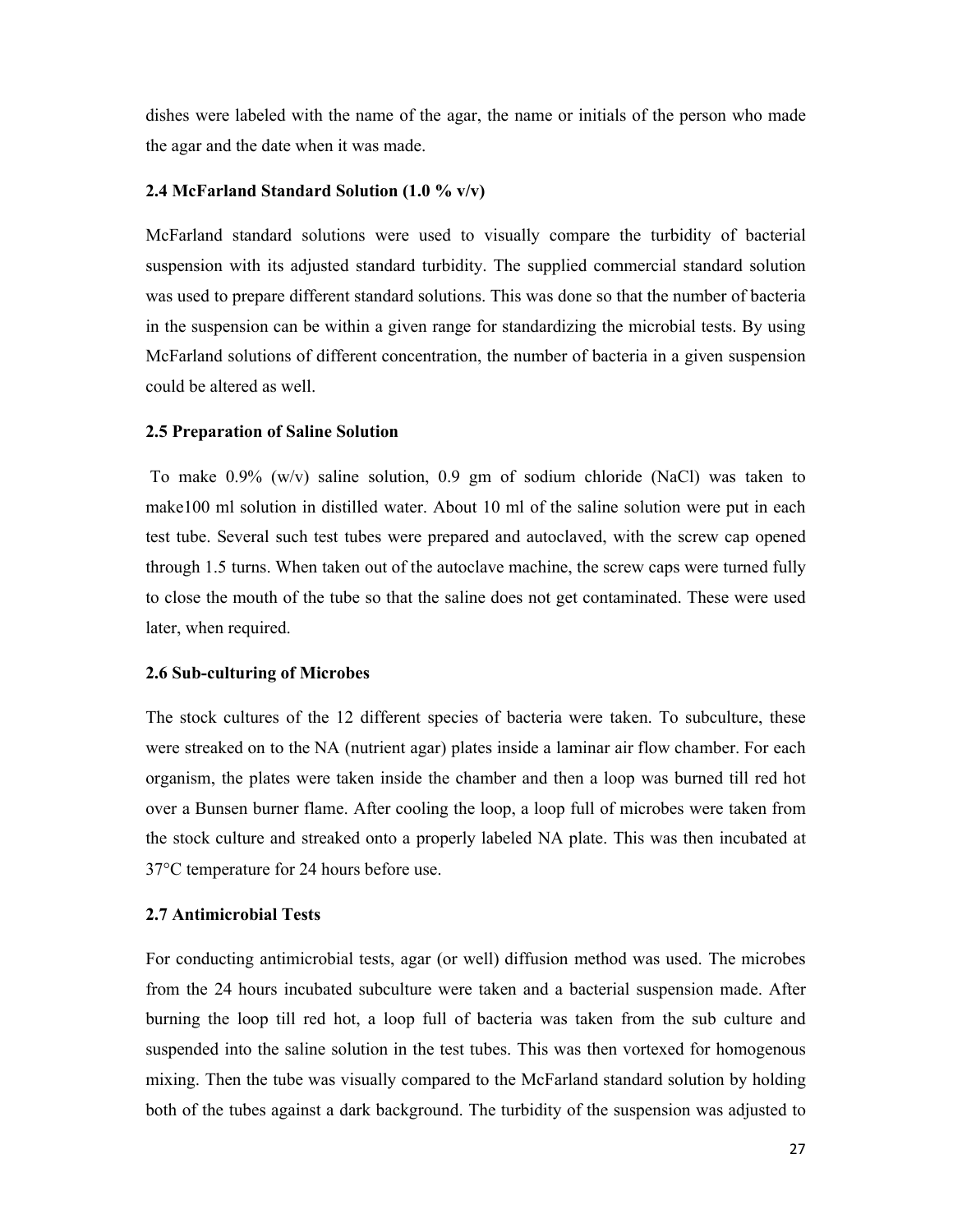match that of the McFarland solution. When the suspension was less turbid more bacteria were added and when it was more turbid more saline solution was added. An autoclaved cotton bud was then taken and dipped into the bacterial suspension. This was done to do lawn culture on properly labeled NA agar plates. This gives a uniform growth of bacteria. After making the lawn culture, holes were made on the media with cork borer. The holes were marked and accordingly the samples of aniseed extracts were poured into the holes with the help of separate autoclaved micropipettes, taking care that a positive control in the form of an appropriate antimicrobial disc is included in each plate. This was then incubated at 37°C temperature for 24 hours, at the end of which the presence of a clear zone around the hole indicated a positive result for antimicrobial tests. This process was followed separately for both the ethanol and methanol extracts for each of the nine microorganisms. The activity index (AI) values of the different extracts of aniseed were calculated for the microbes against which positive results were seen. The following formula was used to calculate the AI value:

#### **Activity Index (AI) = zone of inhibition of extracts / zone of inhibition of the antibiotics**

The zone of inhibition was measured in centimeter (cm) with the help of a scale. The width of the clear zone around the antibiotic disc and the well was measured and noted down.

#### **2.8 Phytochemical Tests**

Eight different types of biochemical assays were done. These were for tannins, saponins, terpenoids, flavonoids, cardiac glycosides, phenolic compounds and steroids. Around 10 gm of the powdered sample was taken in a beaker along with 100 ml of distilled water. This was boiled for about 10 minutes. The solution was filtered while still hot. Then the filtrate was let to cool down. This was then used to conduct further tests.

**2.8.1 Test for tannins:** Five to six drops of 10% of ferric chloride is added to 1 ml of the filtrate that was previously diluted with 5ml of distilled water. When there is a formation of bluish-black or brownish-green precipitate, it indicates positive results for the presence of tannins.

**2.8.2 Tests for saponins:** To 2.5ml of filtrate 10ml with distilled water was added to dilute it, and shaken vigorously for 2 minutes. When frothing is observed, it indicates presence of saponins in the filtrate.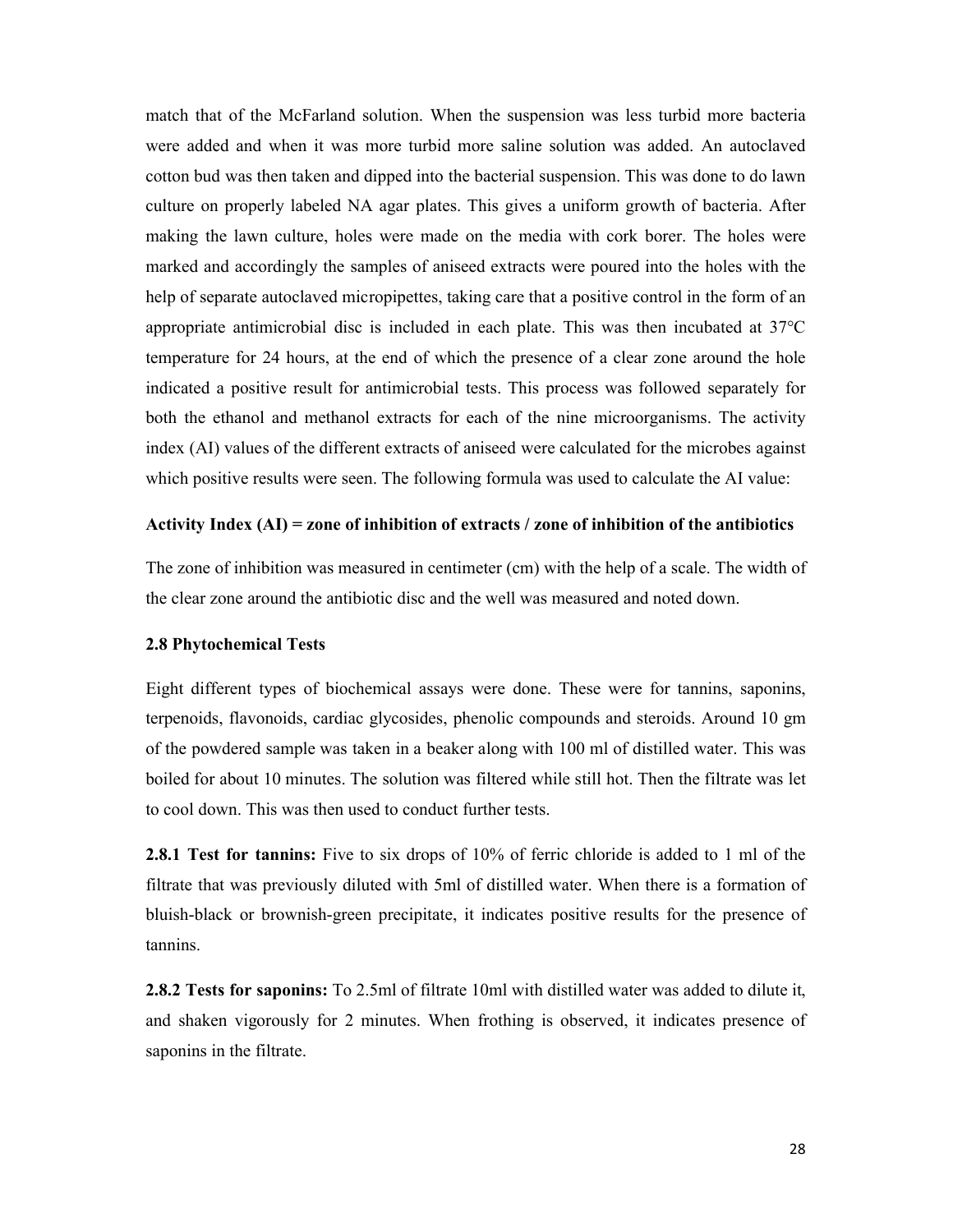**2.8.3 Tests for terpenoids:** To 5.0ml of extracts 2.0ml of chloroform was mixed. Then 3 ml of concentrated sulfuric acid was added to form a layer. If reddish brown precipitates are observed at the interface between the two layers, it implies a positive result for the presence of terpenoids.

**2.8.4 Tests for flavonoids:** To 1.0 ml of extract, a few drops of 20% sodium hydroxide solution were added. A change of color to yellow indicates a positive result. To reconfirm the test, acid was added and the solution turned back to its original color.

**2.8.5 Tests for cardiac glycoside:** To 5.0ml of extracts 2.0 ml of glacial acid (that contained 1 drop of ferric chloride solution) was added. Then 1.0 ml of sulphuric acid was added slowly down the side of the test tube. The presence of a brown ring at the interface indicates the deoxysugar characteristics of cardiac glycoside. There may also be a presence of violet ring below the ring while in the acetic acid layer; a greenish ring may be formed. .

**2.8.6 Tests for phenolic compounds:** To 5.0 ml of extract, 5% of ferric chloride was added. If the solution turns to dark green color, it indicates a positive result.

**2.8.7 Tests for steroids:** To 2.0 ml of extract, 2.0 ml of chloroform and 2.0 ml of sulphuric acid was added slowly down the side of the wall of the test tube. Red color produced in the lower chloroform layer indicates a positive result. These methods were followed to check on the antimicrobial and phytochemical properties of aniseed. The results of both these tests are discussed in the following chapter.

**2.8.8 Test for phlobatannins**: Seed extract was mixed with distill water in a test tube, then shaken well. Then to each extract, 1% aqueous hydrochloric acid was added and each extract sample was then boiled with the help of Hot plate stirrer. Formation of red colored precipitate confirmed a positive result for phlobatannins.

**2.8.9 Test for reducing compounds:** 1.0-2.0ml of water was added to 0.5ml of the extract the 0.5-1.0ml of Fehling solution were added. The mixture was then heated in a water bath. A brick red precipitate indicates the presence of reducing compound.

These methods were followed to check on the antimicrobial and phytochemical properties of aniseed. The results of both these tests are discussed in the following chapter.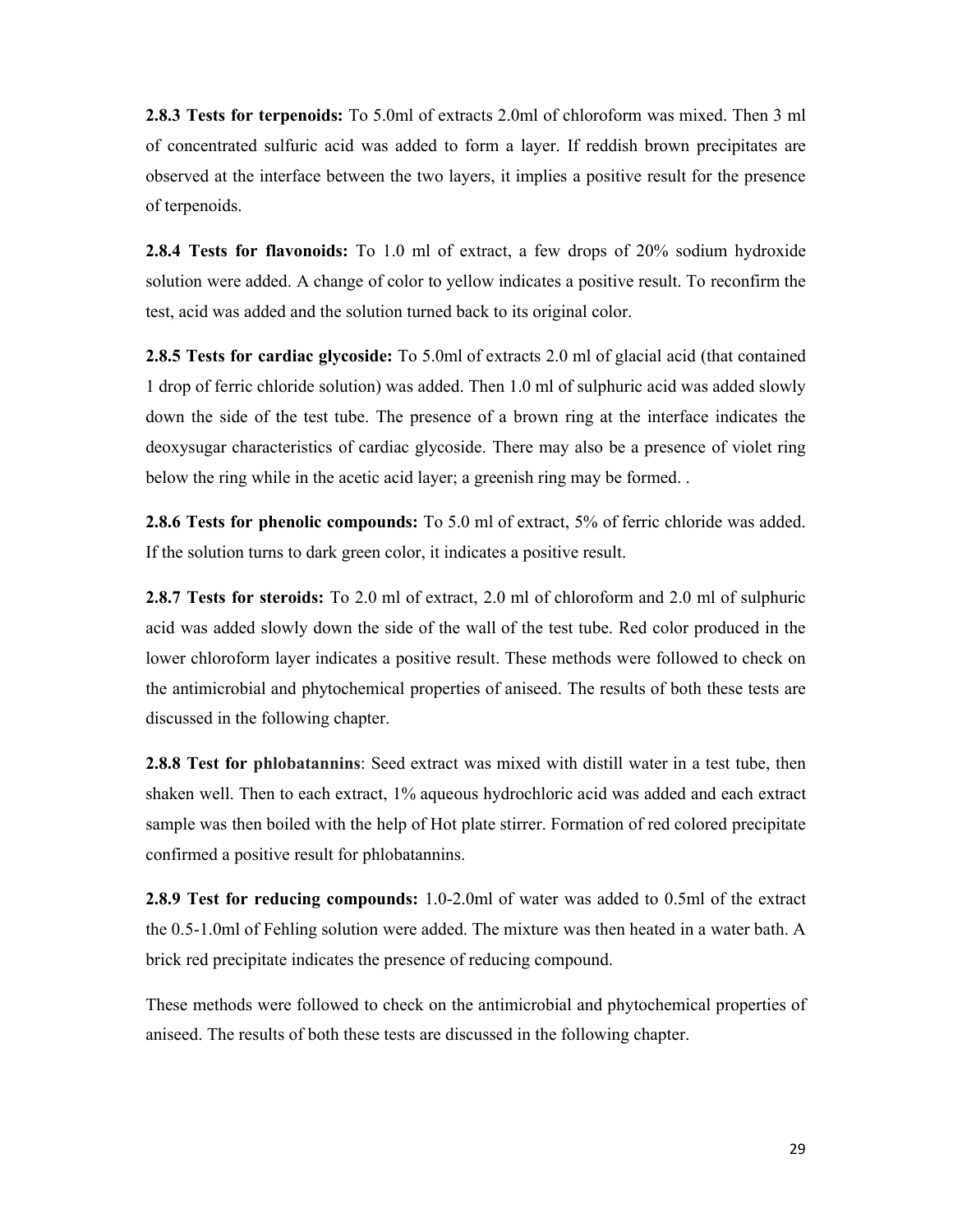### **CHAPTER THREE RESULTS**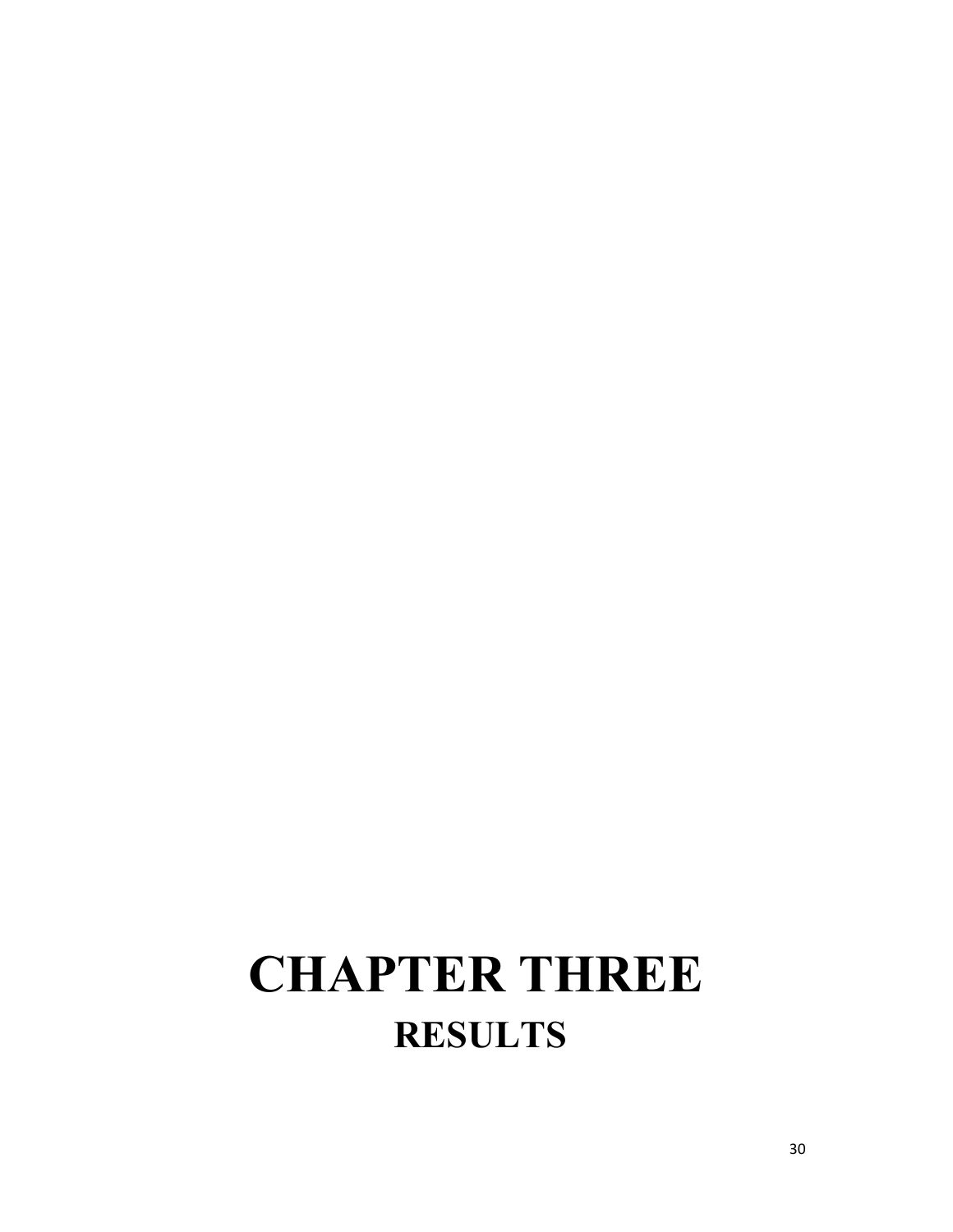#### **RESULTS**

#### **3.1 Results of Antibacterial Assay**

For the test of antimicrobial properties of ethanolicandmethanolic extract of aniseed, nine different pathogenic microbes were used. Amongst these nine microbes, the ethanolicandmethanolic extract of aniseed showed remarkable positive results against only four. The rest either gave negative or nondescript results. Different combinations of extracts were put on petri dishes to compare the results. Three replicates were made for better accuracy.

Antimicrobial discs were used as positive controls. The antibacterials used were:

- ampicilin (for *S. typhii*and *S. aureus*)
- gentamycin (for *E. coli* and *P. auriginosa*)
- tetracycline (for *B. cereus*)
- kanamycin (for *B.subtilis* and Klebsiella spp.)
- chloramphenicol (for *S. pneumonae*)
- nitrofurantoin (for *S. flexneri*).

The four microbes against which the ethanolic and methanolic extract of aniseed showed positive results for were*Shigellaflexineri, Bacillus subtilis, Streptococcus pneumoniae*and Enterotoxicogenic *E.coli.*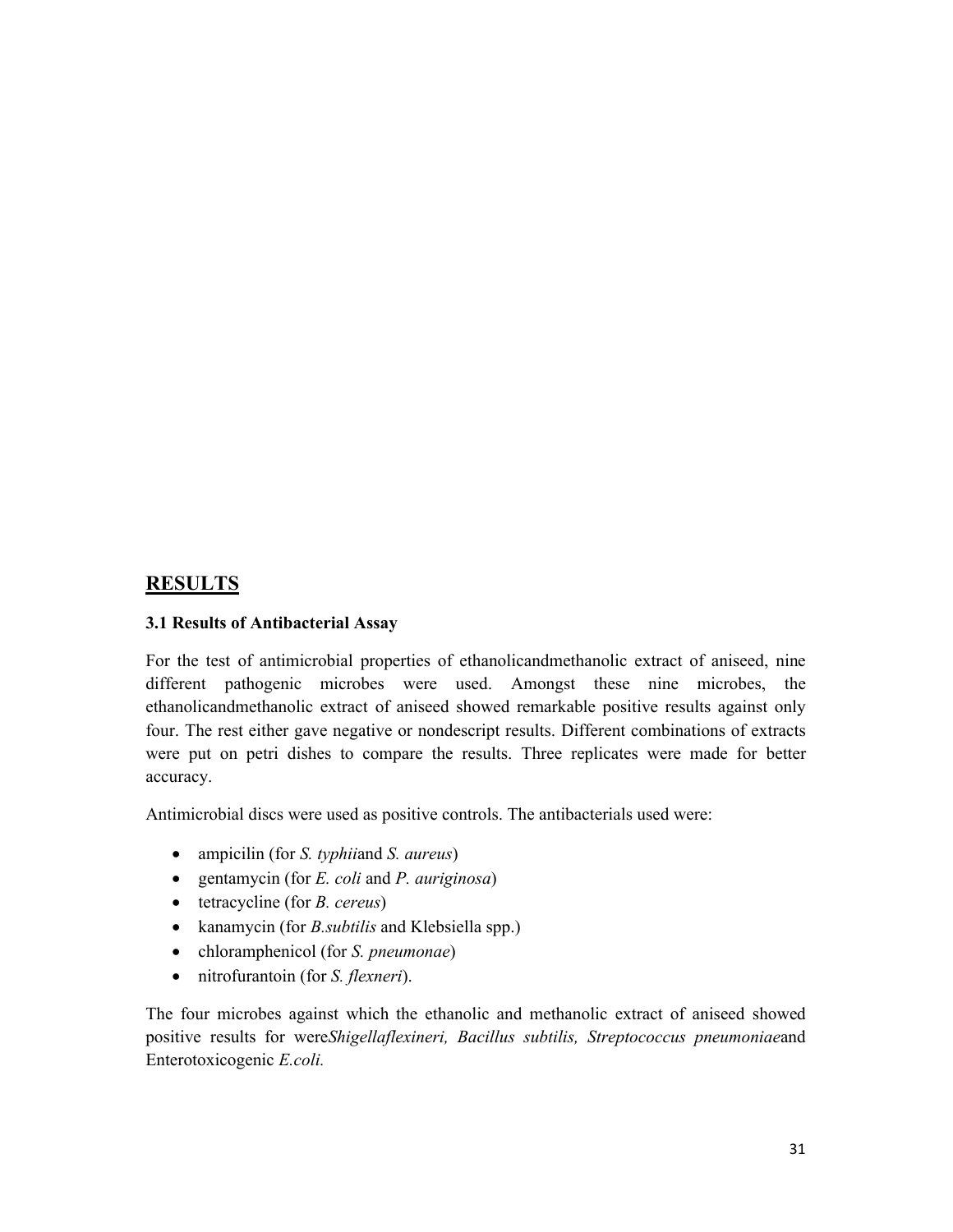#### **3.1.1 Extract Results:**

Antibacterial effect of 2nd, 5th and 7th day of both ethanol and methanol extract of aniseed is shown in the following table (table 1).

**Table 1: Antimicrobial effects (average zone of inhibition in cm) produced by ethanol and methanol extract of aniseed, and that in positive controls**

|                             | <b>Ethanol</b> |                |      |                  |                |       |                |      |      | <b>Methanol</b>  |             |       |
|-----------------------------|----------------|----------------|------|------------------|----------------|-------|----------------|------|------|------------------|-------------|-------|
|                             | Day            | Set1           | Set2 | Set <sub>3</sub> | Average        | AI(e) | Day            | Set1 | Set2 | Set <sub>3</sub> | Averag<br>e | AI(m) |
| Shigellaflexin<br>eri       | Control        | 2.4            | 2.5  | 2.4              | 2.43           |       | Control        | 3    | 3    | 3                | 3           |       |
|                             | $\overline{2}$ | 1.4            | 1.58 | 1.5              | 1.50           | 0.62  | $\overline{2}$ | 1.8  | 1.8  | 1.8              | 1.8         | 0.3   |
|                             | 5              | 0.8            | 1.0  | 1.0              | 0.93           | 0.38  | 5              | 1.5  | 1.4  | 1.5              | 1.47        | 0.49  |
|                             | $\overline{7}$ | 1.6            | 1.6  | 1.5              | 1.03           | 0.42  | $\overline{7}$ | 0.7  | 0.86 | 0.9              | 0.89        | 0.27  |
| <b>Bacillus</b><br>subtilis | Control        | $\overline{2}$ | 2.1  | 1.9              | $\overline{2}$ |       | Control        | 1.6  | 1.4  | 1.5              | 1.5         |       |
|                             | $\overline{2}$ | 1.9            | 1.9  | $\overline{2}$   | 1.73           | 0.87  | $\overline{2}$ | 1.36 | 1.42 | 1.4              | 1.38        | 0.92  |
|                             | 5              | 1.8            | 1.9  | 1.85             | 1.85           | 0.93  | $\overline{5}$ | 1.6  | 1.6  | 1.6              | 1.6         | 1.06  |
|                             | $\tau$         | 1.5            | 1.5  | 1.5              | 1.5            | 0.75  | $\tau$         | 1.29 | 1.2  | 1.5              | 1.3         | 0.88  |
| Streptococcus               | Control        | 2.67           | 2.63 | 2.6              | 2.62           |       | Control        | 2.5  | 2.0  | 2.7              | 2.4         |       |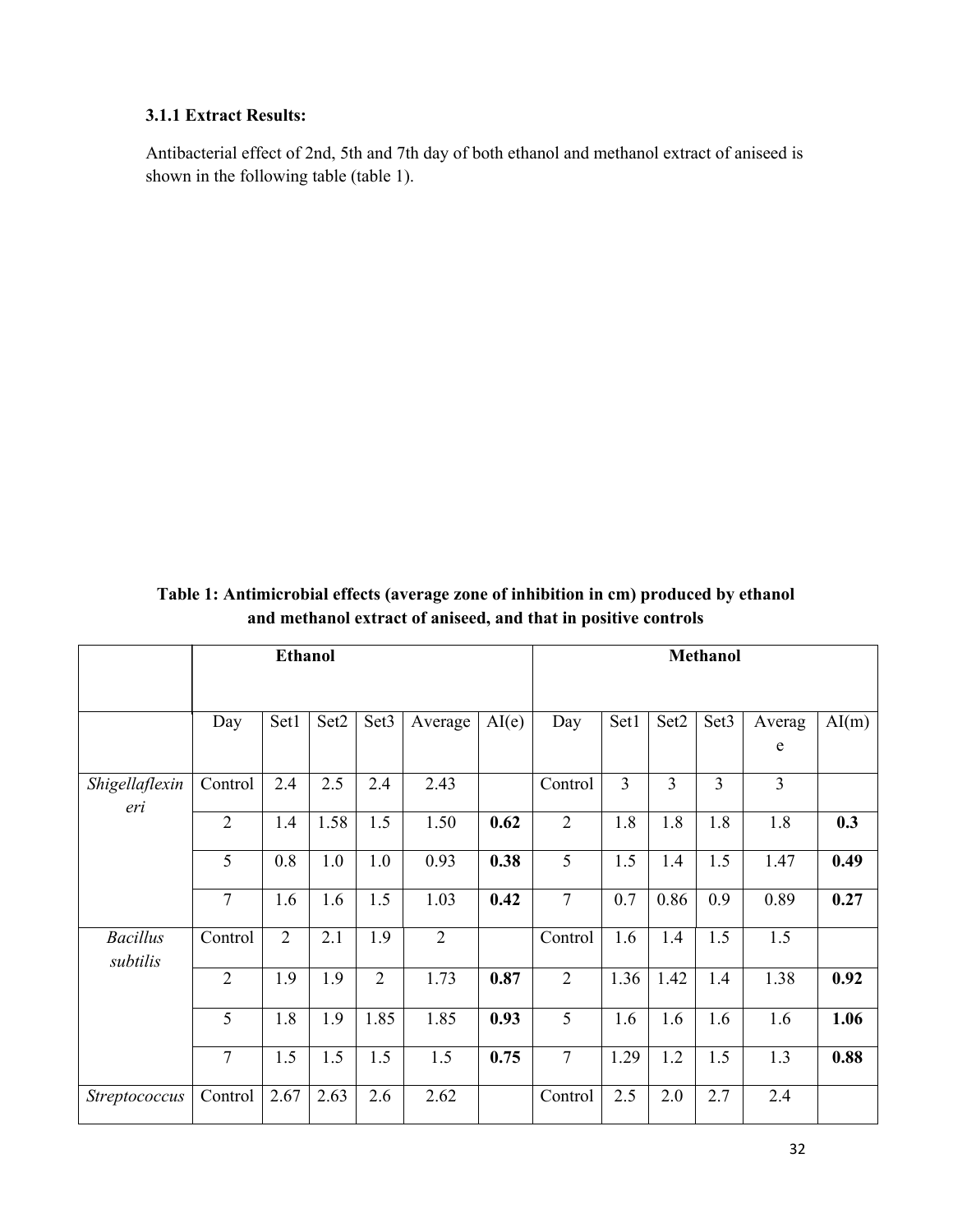| Pneumoniae              | $\overline{2}$              | 1.2                      | 1.4                          | $1.2\,$                      | 1.27                         | 0.48 | $\overline{2}$ | $\qquad \qquad \blacksquare$ | -                        | $\overline{\phantom{0}}$ | $\blacksquare$               |      |
|-------------------------|-----------------------------|--------------------------|------------------------------|------------------------------|------------------------------|------|----------------|------------------------------|--------------------------|--------------------------|------------------------------|------|
|                         | $\overline{5}$              | 1.4                      | 1.4                          | 1.6                          | 1.47                         | 0.6  | $\overline{5}$ | $\blacksquare$               | $\blacksquare$           | $\frac{1}{2}$            | $\blacksquare$               |      |
|                         | $\overline{7}$              | 1.8                      | $\overline{1.7}$             | 1.68                         | 1.73                         | 0.66 | $\overline{7}$ | 0.9                          | 0.7                      | 0.9                      | 0.83                         | 0.34 |
| ETEC                    | Control                     | 1.8                      | 1.8                          | $1.8$                        | 1.8                          |      | Control        | 1.7                          | 1.8                      | 1.8                      | 1.76                         |      |
|                         | $\overline{2}$              | $\blacksquare$           | $\blacksquare$               | $\blacksquare$               | $\blacksquare$               |      | $\overline{2}$ | $\overline{\phantom{a}}$     | $\blacksquare$           | $\blacksquare$           | $\blacksquare$               |      |
|                         | $\overline{5}$              | $\blacksquare$           | $\blacksquare$               | $\blacksquare$               | $\blacksquare$               |      | $\overline{5}$ | 0.46                         | 0.38                     | 0.45                     | 0.43                         | 0.24 |
|                         | $\overline{7}$              | $\blacksquare$           | $\overline{\phantom{0}}$     | $\blacksquare$               | $\overline{\phantom{a}}$     |      | $\overline{7}$ | L,                           | $\blacksquare$           | $\blacksquare$           | $\blacksquare$               |      |
| Klebsiellaspp           | Control                     | $1.4$                    | 1.5                          | 1.5                          | 1.46                         |      | Control        | 1.3                          | 1.3                      | $\blacksquare$           | 1.3                          |      |
| $\bullet$               | $\overline{2}$              | $\overline{\phantom{a}}$ |                              | $\overline{\phantom{a}}$     |                              |      | $\overline{2}$ | $\qquad \qquad \blacksquare$ | $\overline{\phantom{a}}$ |                          |                              |      |
|                         | $\overline{5}$              | $\blacksquare$           | $\overline{\phantom{0}}$     | $\blacksquare$               |                              |      | $\overline{5}$ | $\overline{\phantom{0}}$     | $\overline{\phantom{a}}$ | $\overline{\phantom{0}}$ |                              |      |
|                         | $\overline{7}$              | $\blacksquare$           |                              | $\frac{1}{2}$                |                              |      | $\overline{7}$ | $\blacksquare$               | $\blacksquare$           | $\overline{\phantom{0}}$ |                              |      |
|                         |                             |                          |                              |                              |                              |      |                |                              |                          |                          |                              |      |
| Organism                |                             |                          |                              |                              |                              |      |                |                              |                          |                          |                              |      |
| $\overline{S}$ . aureus | Control                     | 3.4                      | $\overline{3.4}$             | $\overline{3.1}$             | $\overline{3.3}$             |      | Control        | 3.2                          | 3.2                      | $\overline{3.2}$         | $\overline{3.2}$             |      |
|                         | $\overline{2}$              | $\frac{1}{2}$            |                              | $\qquad \qquad \blacksquare$ |                              |      | $\overline{2}$ | $\overline{\phantom{0}}$     | $\blacksquare$           | -                        |                              |      |
|                         | $\overline{5}$              | $\overline{\phantom{a}}$ |                              | $\overline{\phantom{a}}$     |                              |      | $\overline{5}$ | $\qquad \qquad \blacksquare$ | $\overline{\phantom{a}}$ | $\overline{\phantom{a}}$ |                              |      |
|                         | $\overline{7}$              | $\blacksquare$           | $\overline{\phantom{0}}$     | $\blacksquare$               |                              |      | $\overline{7}$ | $\qquad \qquad \blacksquare$ | $\overline{\phantom{a}}$ | $\blacksquare$           |                              |      |
| K.<br>pneumonea         | Control                     | 0.9                      | 1.0                          | 0.9                          | 0.93                         |      | Control        | 1.0                          | 0.8                      | 0.8                      | 0.86                         |      |
|                         | $\overline{2}$              | $\overline{\phantom{a}}$ | $\blacksquare$               | $\blacksquare$               | $\blacksquare$               |      | $\overline{2}$ | $\overline{\phantom{a}}$     | $\overline{\phantom{a}}$ | $\blacksquare$           | $\frac{1}{2}$                |      |
|                         | $\overline{5}$              | $\blacksquare$           | $\qquad \qquad \blacksquare$ | $\blacksquare$               | $\blacksquare$               |      | $\overline{5}$ | $\overline{\phantom{a}}$     | $\blacksquare$           | $\overline{\phantom{a}}$ | $\overline{\phantom{a}}$     |      |
|                         | $\overline{7}$              | $\overline{\phantom{a}}$ | $\overline{\phantom{a}}$     | $\blacksquare$               | $\qquad \qquad \blacksquare$ |      | $\overline{7}$ | $\frac{1}{2}$                | $\blacksquare$           | $\blacksquare$           | $\qquad \qquad \blacksquare$ |      |
| Salmonella<br>typhi     | $\overline{\text{Control}}$ | 2.6                      | $\overline{3}$               | $\overline{3}$               | 2.87                         |      | Control        | 2.9                          | 2.9                      | 2.9                      | 2.9                          |      |
|                         | $\overline{2}$              | $\blacksquare$           | $\overline{\phantom{0}}$     | $\blacksquare$               | $\overline{\phantom{a}}$     |      | $\overline{2}$ | $\overline{\phantom{0}}$     | $\frac{1}{2}$            | $\overline{\phantom{0}}$ | $\overline{\phantom{a}}$     |      |
|                         | $\overline{5}$              | $\blacksquare$           | $\blacksquare$               | $\blacksquare$               | $\overline{\phantom{a}}$     |      | $\overline{5}$ | $\frac{1}{2}$                | $\overline{\phantom{a}}$ | $\overline{\phantom{a}}$ | $\overline{\phantom{a}}$     |      |
|                         | $\overline{7}$              | $\overline{\phantom{a}}$ | -                            | $\blacksquare$               | $\qquad \qquad \blacksquare$ |      | $\overline{7}$ | $\qquad \qquad \blacksquare$ | $\overline{\phantom{a}}$ | $\blacksquare$           | $\qquad \qquad \blacksquare$ |      |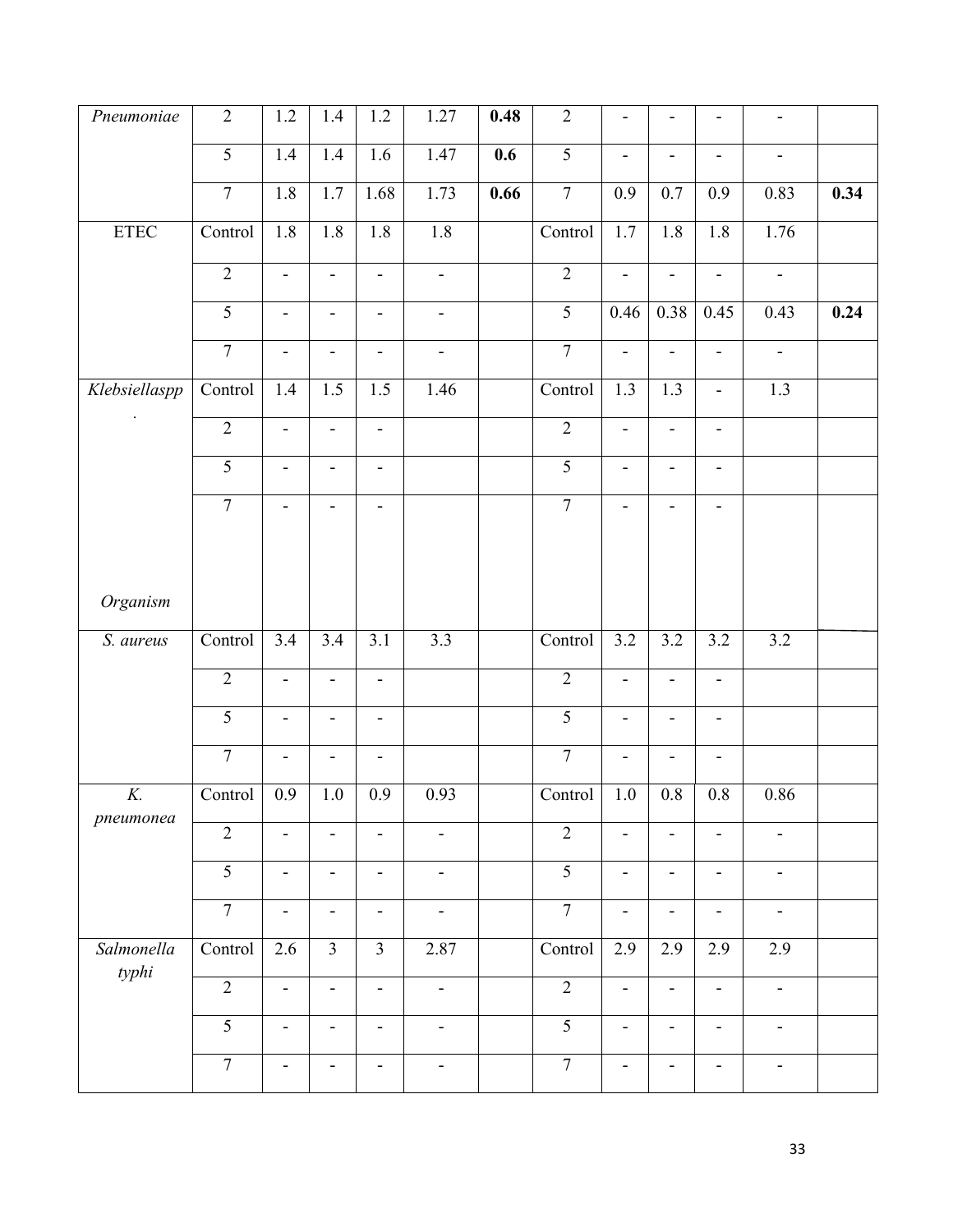| P. aeruginosa | Control        | 2.4                      | 2.4                      | 2.4                      | 2.4                      | Control        | 2.4                      | 2.4                      | 2.4            | 2.4  |  |
|---------------|----------------|--------------------------|--------------------------|--------------------------|--------------------------|----------------|--------------------------|--------------------------|----------------|------|--|
|               |                |                          |                          |                          |                          |                |                          |                          |                |      |  |
|               | 2              |                          |                          |                          |                          | $\overline{2}$ |                          |                          |                |      |  |
|               | 5              |                          |                          |                          |                          | 5              |                          |                          |                |      |  |
|               | 7              |                          |                          |                          |                          | 7              |                          |                          |                |      |  |
|               | Control        | 0.9                      | 0.9                      | 1.1                      | 0.96                     | control        | 0.85                     | 0.9                      | 1.0            | 0.92 |  |
| Streptococcus | 2              | $\blacksquare$           | $\overline{\phantom{a}}$ | $\overline{\phantom{a}}$ | $\overline{\phantom{a}}$ |                | $\overline{\phantom{a}}$ | $\overline{\phantom{0}}$ | $\blacksquare$ |      |  |
| pyogenes      |                |                          |                          |                          |                          |                |                          |                          |                |      |  |
|               | 5              | $\blacksquare$           | $\overline{\phantom{0}}$ | $\overline{\phantom{0}}$ | $\overline{\phantom{a}}$ |                | $\overline{\phantom{0}}$ | $\overline{\phantom{0}}$ | $\blacksquare$ |      |  |
|               | $\overline{7}$ | $\overline{\phantom{a}}$ | $\overline{\phantom{a}}$ | $\overline{\phantom{a}}$ | $\overline{\phantom{a}}$ |                | $\overline{\phantom{a}}$ | $\overline{\phantom{a}}$ |                |      |  |

A positive result was shown only for *Shigellaflexineri, Bacillus subtilis, Streptococcus pneumonia* andETEC. None of the other organisms tested showed any clear zones, that is neither of the methanol or ethanol extract of aniseed had any effect on the organisms. Only the respective antibiotics showed a positive result in them.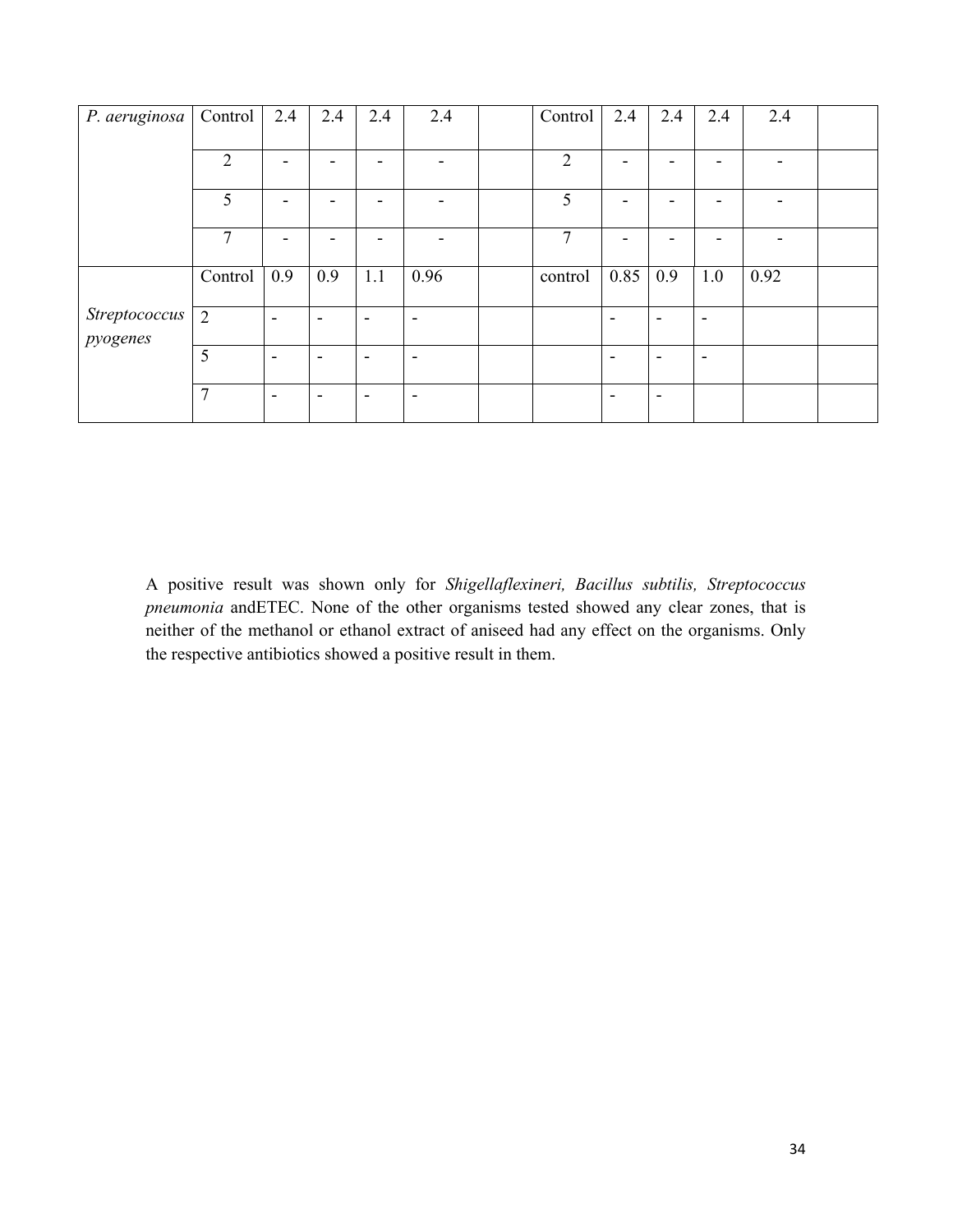**Table 2: Positive antimicrobial effects (average zone of inhibition in cm) produced by ethanol extract of aniseed, and that in positive controls**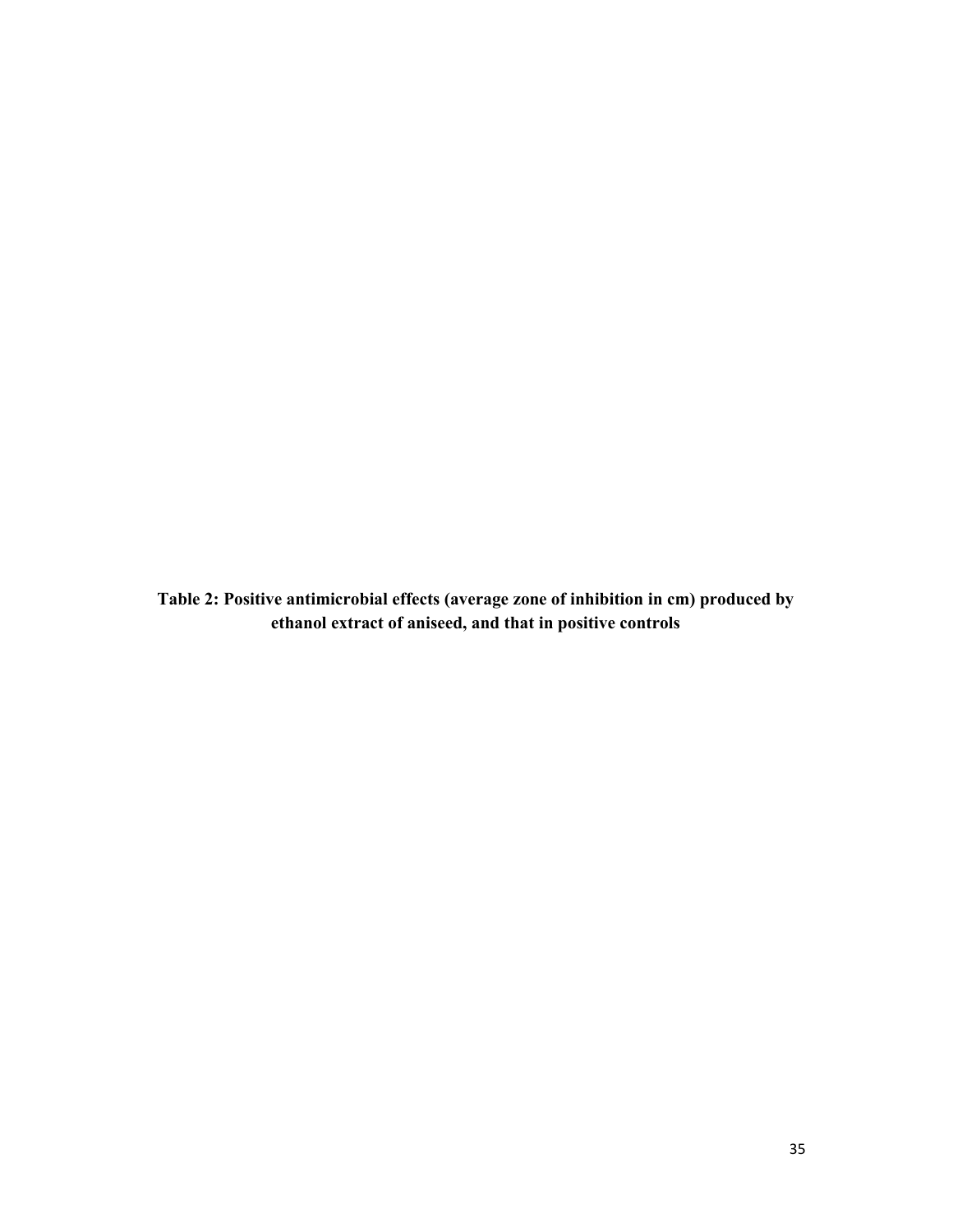|                     | Zone of Inhibition $(cm)$ |         |                          |         |                             |         |                              |         |  |
|---------------------|---------------------------|---------|--------------------------|---------|-----------------------------|---------|------------------------------|---------|--|
| Day of              | ShigellaFlexineri         |         | <b>Bacillus Subtilis</b> |         | Streptococcus<br>Pneumoniae |         | $ETEC$                       |         |  |
| Extraction          | Per<br>Trial              | Average | Per<br>Trial             | Average | Per<br>Trial                | Average | Per<br>Trial                 | Average |  |
|                     | 1.4                       |         | $\overline{1.9}$         |         | $\overline{1.2}$            |         | $\qquad \qquad \blacksquare$ |         |  |
| $2^{\rm nd}$ Day    | 1.58                      | 1.50    | 1.9                      | 1.73    | 1.4                         | 1.27    | $\blacksquare$               |         |  |
|                     | 1.5                       |         | 2.0                      |         | 1.2                         |         |                              |         |  |
|                     | 0.8                       |         | 1.8                      |         | 1.4                         |         | $\overline{\phantom{0}}$     |         |  |
| $5^{\rm th}$ Day    | $1.0\,$                   | 0.93    | 1.9                      | 1.85    | 1.44                        | 1.47    |                              |         |  |
|                     | 1.0                       |         | 1.85                     |         | 1.58                        |         |                              |         |  |
|                     | 1.6                       |         | 1.5                      |         | 1.8                         |         |                              |         |  |
| $7^{\rm th}$ Day    | 1.6                       | 1.03    | 1.5                      | 1.5     | 1.7                         | 1.73    |                              |         |  |
|                     | 1.5                       |         | 1.5                      |         | 1.68                        |         | $\overline{\phantom{0}}$     |         |  |
|                     | 2.4                       |         | $\overline{2}$           |         | 2.67                        |         | 1.8                          |         |  |
| Positive<br>Control | 2.5                       | 2.43    | $\overline{2.1}$         | 2.0     | 2.63                        | 2.62    | 1.8                          | 1.8     |  |
|                     | 2.4                       |         | 1.9                      |         | 2.6                         |         | 1.8                          |         |  |

**3.1.2. Result of Ethanol extract:**It is observed that the antibacterial effect of the ethanol extract of 2nd, 5th and 7th is observed as the zone of inhibition for the three microbes – *Bacillus subtilis,Shigellaflexineri* and*Streptococcuspneumoniae.* The maximum zone of inhibition was seen for the day 5 extract on*Bacillussubtilis* colonies, day 2 on *Shigellaflexineri* colonies and day 7 extract on *Streptococcus pneumonia* colonies. This result was constant in all 3 replicates of the experiment.The lowest average zone of inhibition was shown against *Shigellaflexineri* colonies using the day 5 extract.

**(a) (b)**

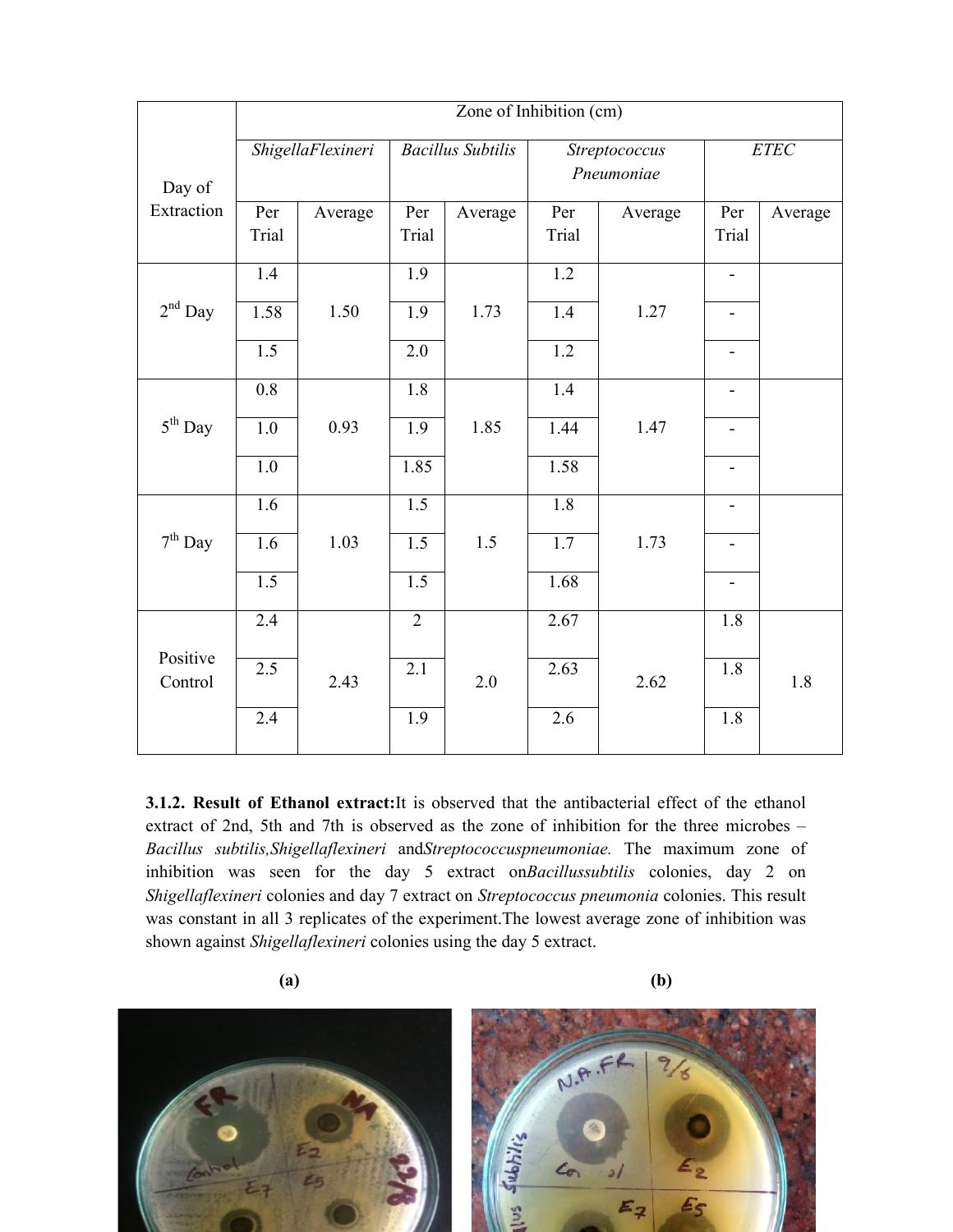

**(c) (d)**

**Fig 3.1 : The antibacterial effect of ethanol extract of aniseed of 2nd, 5th and 7th day of extraction along with the positive control against (a)** *Shigella flexineri (b) Bacillus subtilis (c) S. pneumonia* **and** *(d) E. coli (negative result)*

| Table 3: Positive antimicrobial effects (average zone of inhibition in cm) produced by |
|----------------------------------------------------------------------------------------|
| methanol extract of aniseed, and that in positive controls                             |

|                      | Zone of Inhibition in cm |                   |                          |         |                                    |         |              |         |  |
|----------------------|--------------------------|-------------------|--------------------------|---------|------------------------------------|---------|--------------|---------|--|
| Day of<br>Extraction |                          | ShigellaFlexineri | <b>Bacillus Subtilis</b> |         | <i>Streptococcus</i><br>Pneumoniae |         | <b>ETEC</b>  |         |  |
|                      |                          |                   |                          |         |                                    |         |              |         |  |
|                      | Per<br>Trial             | Average           | Per<br>Trial             | Average | Per Trial                          | Average | Per<br>Trial | Average |  |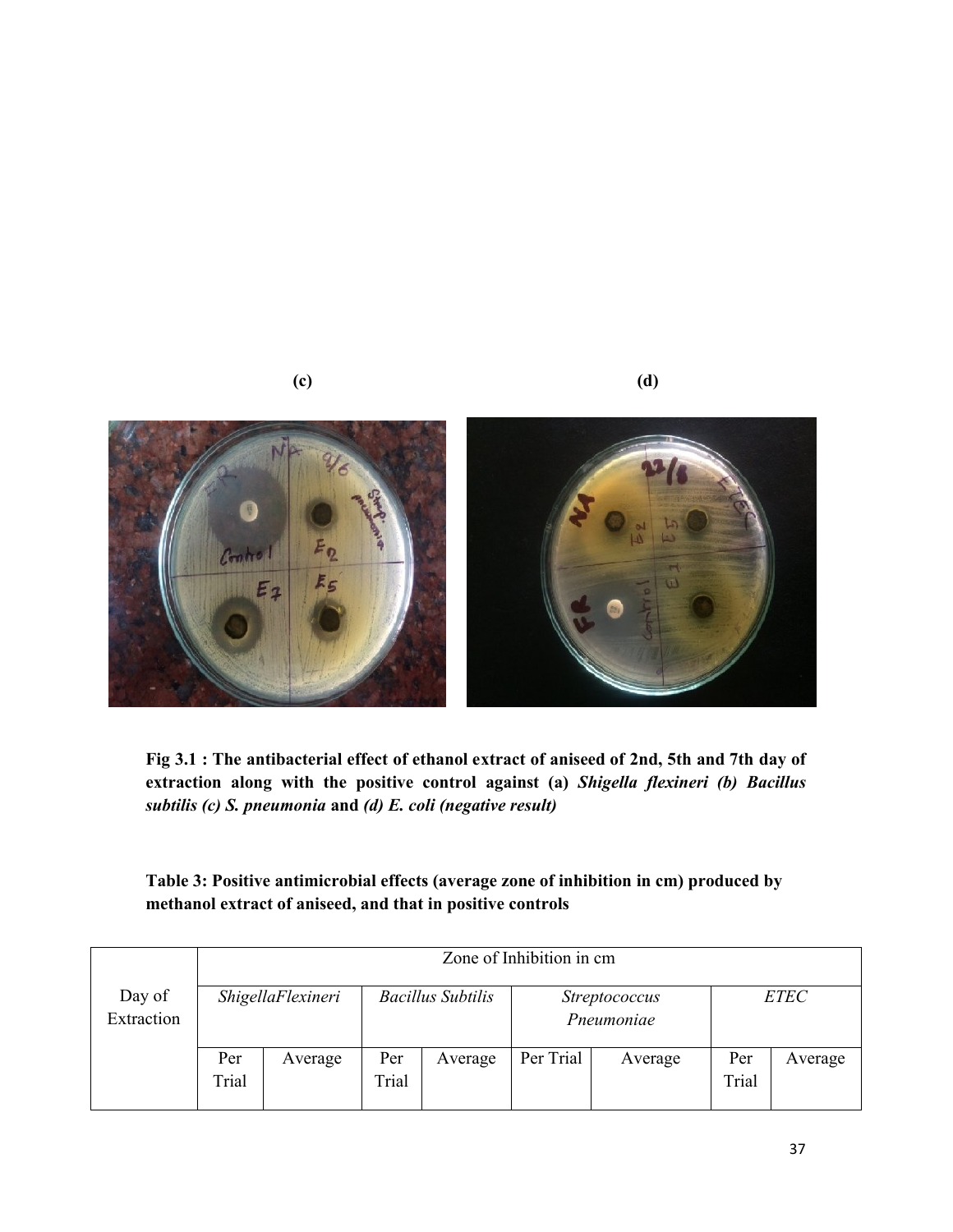|                  | 1.8            |      | 1.36 |         |         |      |      |      |
|------------------|----------------|------|------|---------|---------|------|------|------|
| $2^{\rm nd}$ Day | 1.8            | 1.8  | 1.42 | 1.38    |         |      |      |      |
|                  | 1.8            |      | 1.4  |         |         |      |      |      |
|                  | 1.5            |      | 1.6  |         |         |      | 0.46 |      |
| $5^{th}$ Day     | 1.4            | 1.47 | 1.6  | 1.6     |         |      | 0.38 | 0.43 |
|                  | 1.5            |      | 1.6  |         |         |      | 0.45 |      |
|                  | $0.7\,$        |      | 1.29 |         | 0.9     |      |      |      |
| $7^{\rm th}$ Day | 0.86           | 0.89 | 1.2  | 1.33    | $0.7\,$ | 0.83 |      |      |
|                  | 0.9            |      | 1.5  |         | 0.9     |      |      |      |
|                  | $\overline{3}$ |      | 1.6  |         | 2.5     |      | 1.7  |      |
| Positive         | $\overline{3}$ | 3.0  | 1.4  | $1.5\,$ | 2.0     | 2.4  | 1.8  | 1.76 |
| Control          |                |      |      |         |         |      |      |      |
|                  | $\overline{3}$ |      | 1.5  |         | 2.7     |      | 1.8  |      |

**3.1.3. Result of Methanol Extract**: It is observed that the antibacterial effect of the methanol extract of 2nd, 5th and 7th is observed as the zone of inhibition for the two microbes – *Bacillus subtilis*and*Shigellaflexineri*. The largest clear zone shown constantly over the three replicates was shown by the 2nd day methanol extract on *Shigellaflexineri* and day by day 5 extract in bacillus subtilis. The day 7 and 5 methanol extracts showed a positive effect on *Streptococcus pneumonia* and ETEC respectively only and constantly over all the three replicates of it as well.Thesmallest average zone of inhibition was shown day 7 extract on*Shigellaflexineri*and by day 5 extract on ETEC.

**(a) (b)** 

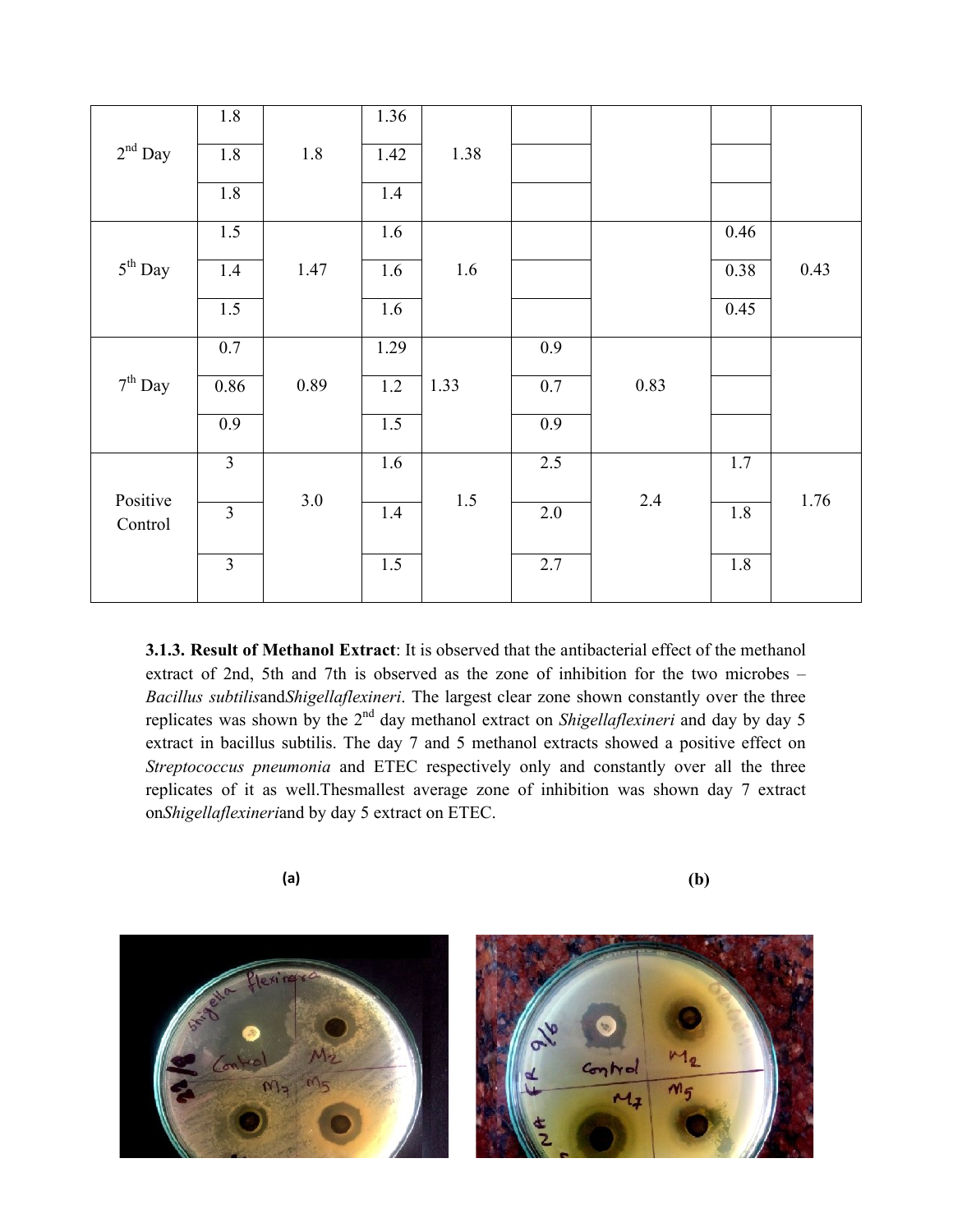

**Fig 3.2 : The antibacterial effect of methanol extract of aniseed of 2nd, 5th and 7th day of extraction along with the positive control against (a)** *Shigella flexineri* **(b)** *Bacillus subtilis***(c)** *S. pneumonia* **and(d)** *E. coli (negative result)*

**(c)**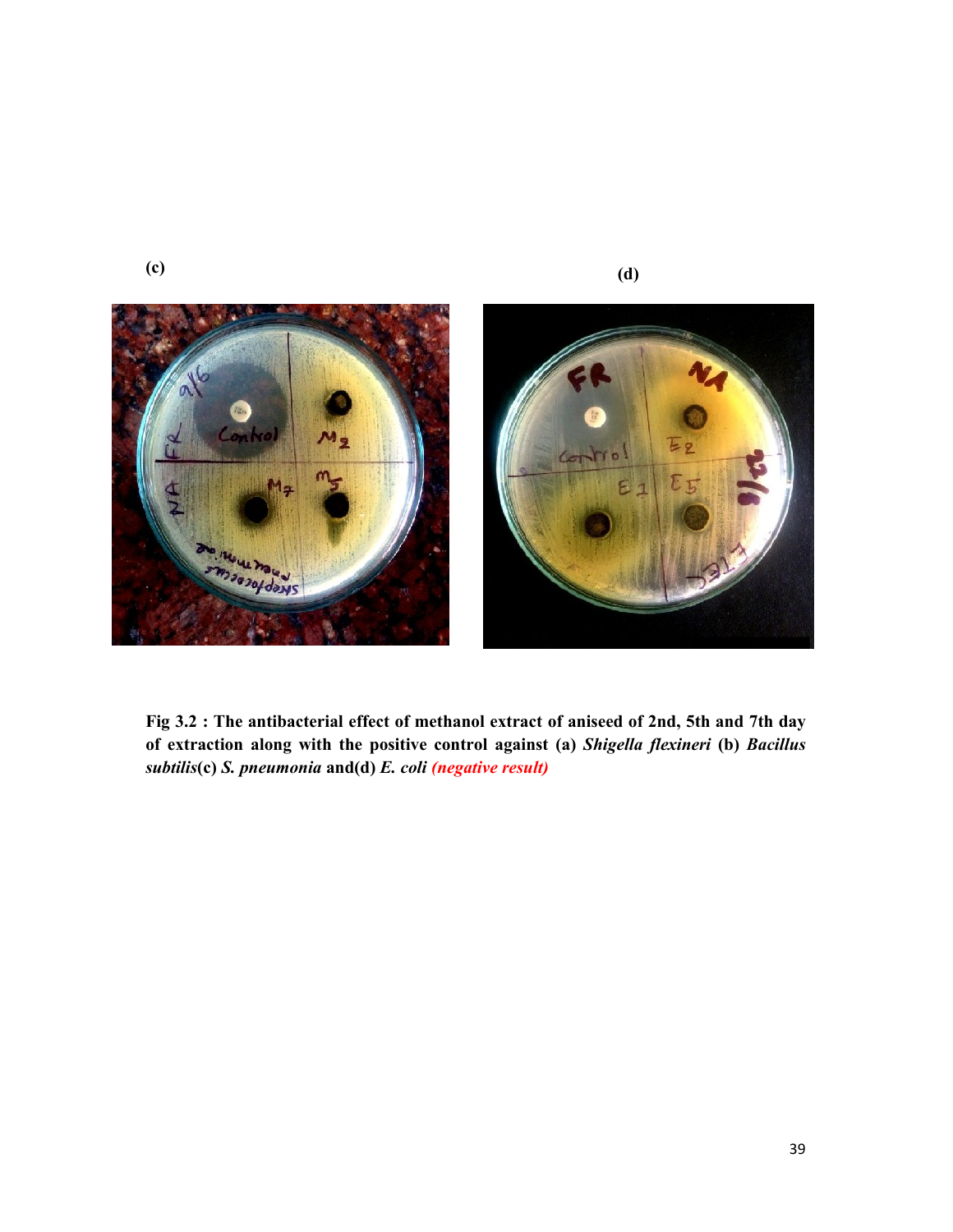

**Figure 3.3 : Average Zone of Inhibition in cm by Ethanol Extract**



**Figure 3.4 : Average Zone of Inhibition in cm by Methanol Extract**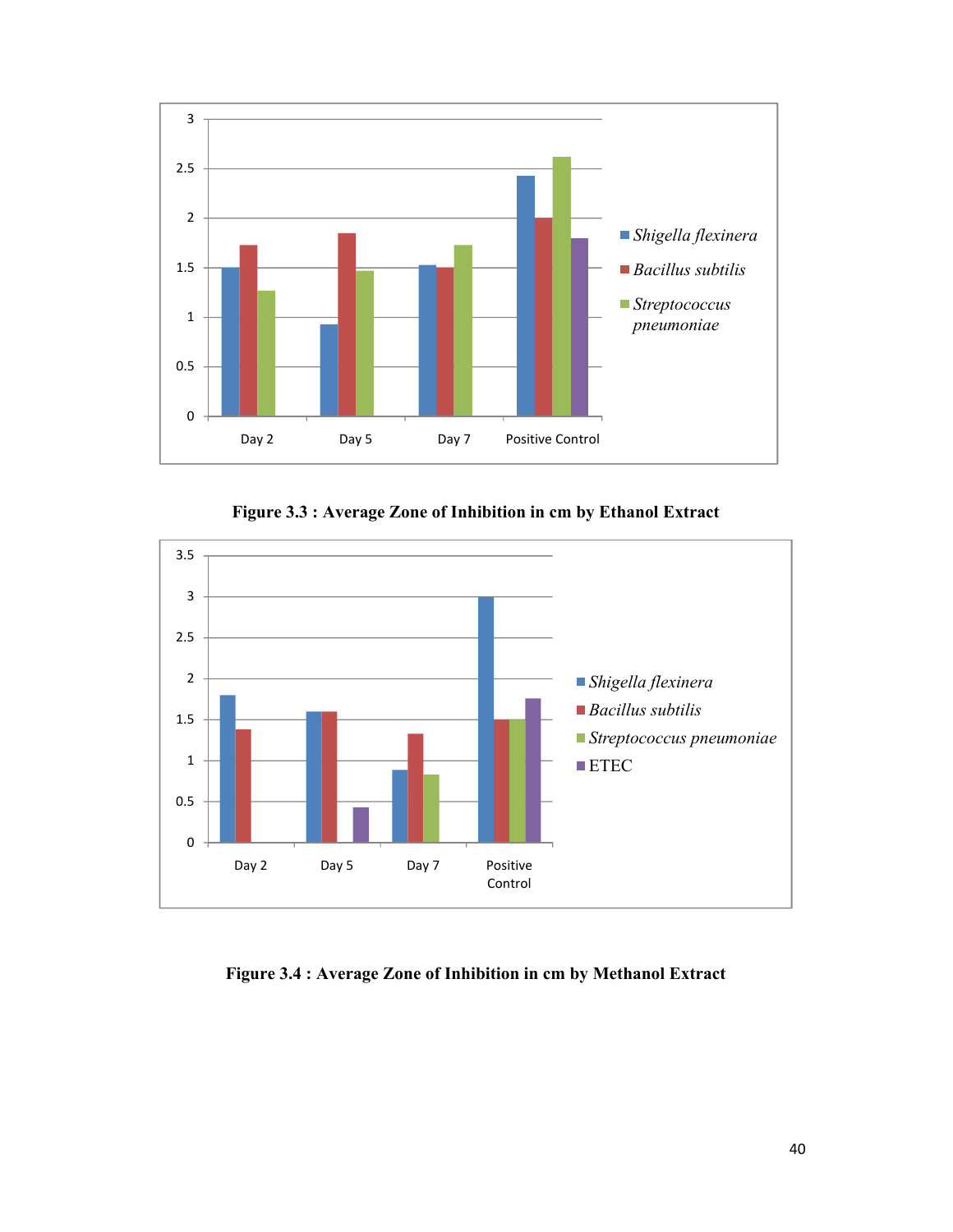#### **3.1.4 Comparison of the positive result (zone of inhibition in cm) of Different Extracts:**

From table 1 it can be clearly seen that day 2 extract of both ethanol and methanol had the greatest positive result on *Bacillus subtilis*. The replicates showed a more or less constant zone of inhibition for both and the activity index too was the greatest. Both the day 2 ethanol and methanol extract had positive effects, that is, showed zones of inhibition on both *Shigellaflexineri* as well. However the day 2 ethanol extract showed a clear zone on *Streptococcus pneumoniae* but not the day 2 methanol extract. No effect of day 2 extract of either ethanol or methanol was visible on ETEC.

The best day 5 result of both the ethanol and methanol extract was also seen in petri dishes containing *Bacillus subtilis*; the methanol extract showed a better activity index too. Alongside the second best result was seen in *Shigellaflexineri* for boththe day 5 ethanol and methanol extracts. Positive result of day 5 ethanol extract was also seen in *Streptococcus pneumoniae* but the methanol day 5 extract had no effect on it. But then again, a positive and constant effect was seen by the  $5<sup>th</sup>$  day methanolic extract on ETEC.

*Bacillus subtilis* continued to be the most susceptible organism tested. Both the day 7ethanol and methanol extract too had the best result on *Bacillus subtilis*. Next best effect was seen on *Shigellaflexineri*. The day 7 ethanol extract had no effect on *Streptococcus pneumoniae* but the methanol extract did show clear zones of inhibition. Neither of the day 7 ethanol and methanol extract had any effect on ETEC although.

The rest of the organisms tested were not susceptible to the any of the  $2<sup>nd</sup>$ ,  $5<sup>th</sup>$  or  $7<sup>th</sup>$  day extract.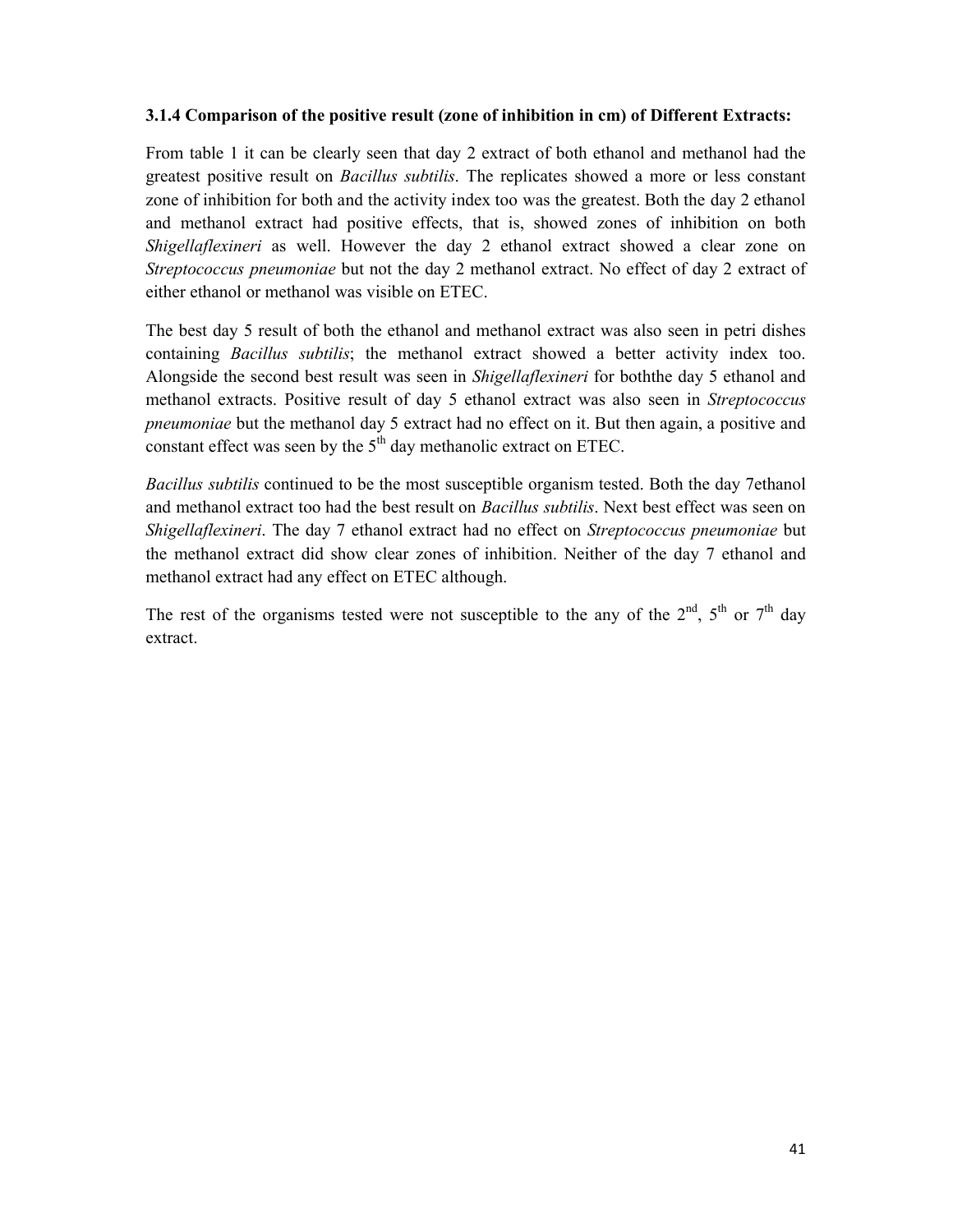#### **3.1.5 Comparison of Activity Index:**

The activity index values of all three types of extracts were calculated using the following formula:

Activity Index  $(AI)$  = zone of inhibition of extracts/ zone of inhibition of the antibiotics

The activity index value is a measure of the antimicrobial activity which is quantitatively compared to the respective standard antibiotics.

In general maximum activity index was seen in *Bacillus subtilis* by both the ethanol and methanol extract. The highest was shown by day 5 extract of both ethanol and methanol on *Bacillus subtilis*. The second most susceptible organism in the study turned out to be *Shigella flexineri.* Though both type of extract showed significant effect on *Bacillus subtilis*, I general the ethanol extract worked a lot better on this organism. Further comparing the overall effect of ethanol and methanol extract on *Streptococcus pneomoiae* it can be clearly seen that day 2 and day 5 methanolic extract had no effect on streptococcus pneumonia. However it all the ethanolic extract of the 3 days had effect on the same organism. Maximum activity index shown in this organism was by day 7 ethanolic extract. As for ETEC the activity index result was inconsistent too as the ethanolic extract of no single day had any effect on the organism; but the  $5<sup>th</sup>$  day methanolic extract had effect on ETEC.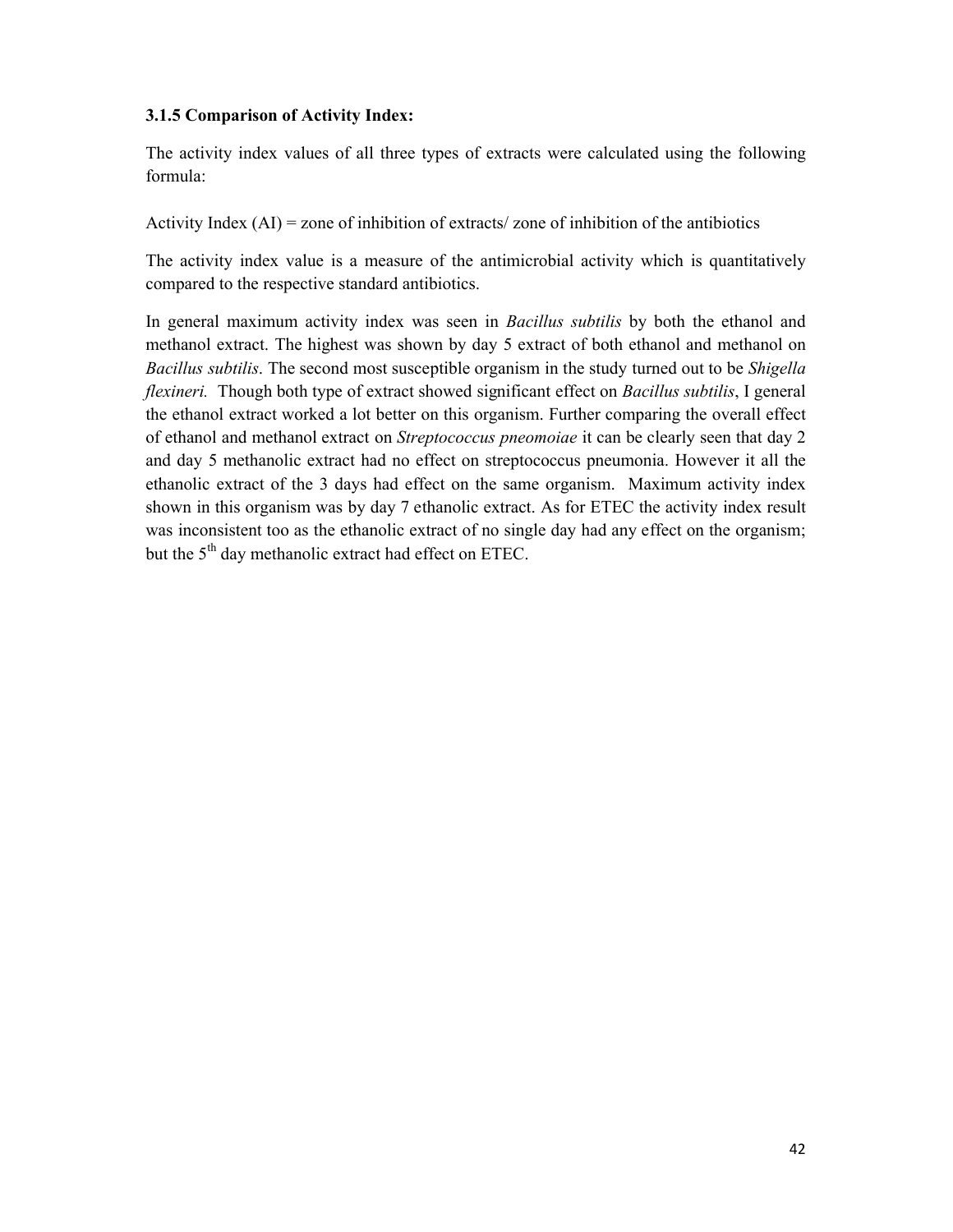| Ethanol                             |                       |                             |                            |      | Methanol              |                             |                             |        |  |
|-------------------------------------|-----------------------|-----------------------------|----------------------------|------|-----------------------|-----------------------------|-----------------------------|--------|--|
|                                     |                       |                             |                            |      |                       |                             |                             |        |  |
|                                     | Shigella<br>flexineri | <b>Bacillus</b><br>subtilis | Streptococus<br>pneumoniae | ETEC | Shigella<br>flexinera | <b>Bacillus</b><br>subtilis | Streptococcus<br>pneumoniae | $ETEC$ |  |
| Day 2<br>$\mathbf{AI}_{\mathrm{E}}$ | 0.62                  | 0.87                        | 0.48                       | 0.0  | 0.3                   | 0.92                        | 0.0                         | 0.0    |  |
| Day 5<br>$\mathbf{AI}_{\mathrm{E}}$ | 0.38                  | 0.925                       | 0.56                       | 0.0  | 0.49                  | 1.06                        | 0.0                         | 0.24   |  |
| Day 7<br>AI <sup>E</sup>            | 0.42                  | 0.75                        | 0.66                       | 0.0  | 0.27                  | 0.88                        | 0.34                        | 0.0    |  |

**Table 4: Activity Index of 2nd, 5th and 7th day ethanol and methanol extract of** *Pimpinella anisum*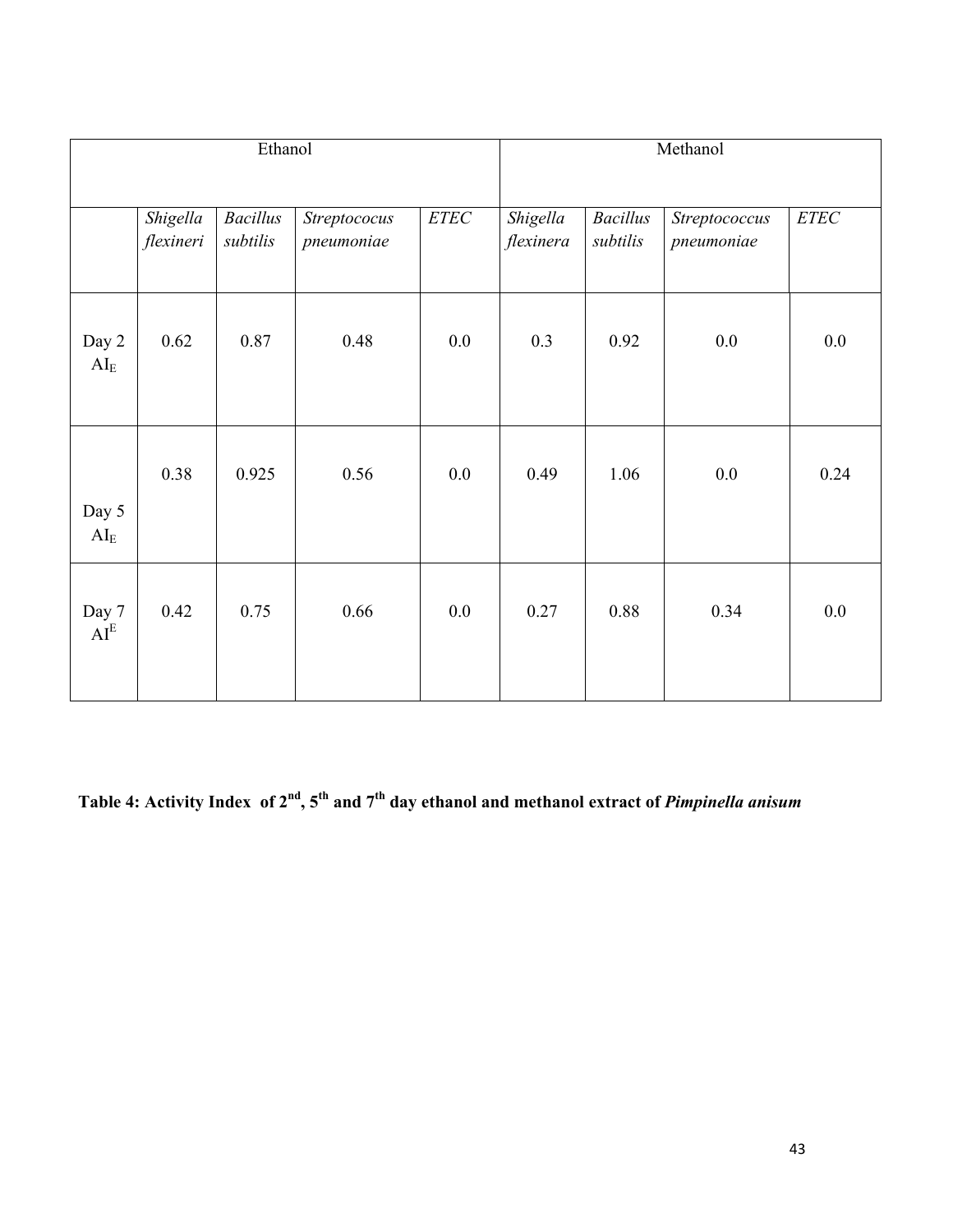

**Fig 3.5: Activity index from ethanol extract of 2nd,5th and 7th day.**



**Fig 3.6: Activity index from methanol extractof2nd,5th and 7th day**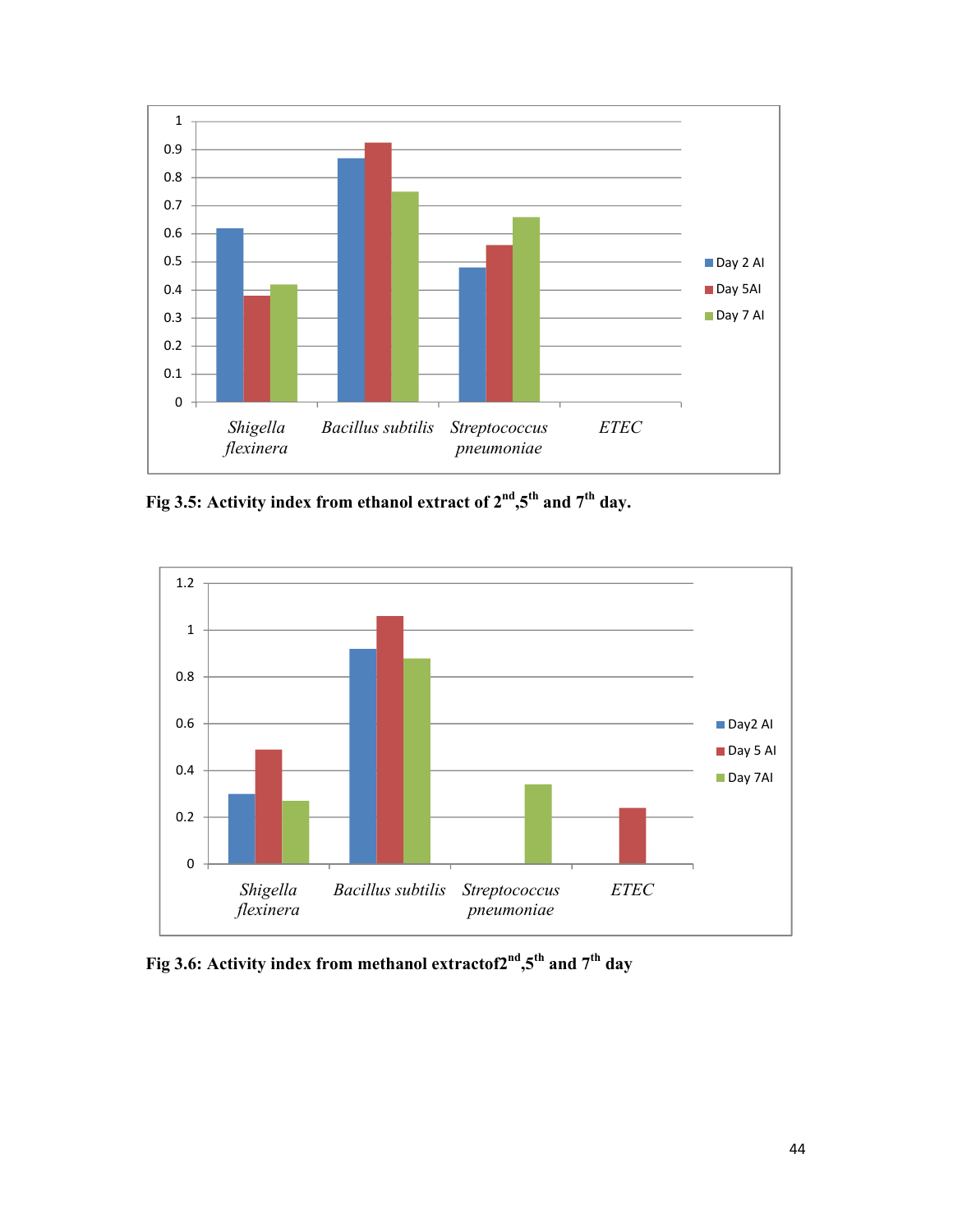#### **3.2Results of Phytochemical Screening**

| Name of tested<br>chemical | Figure         |          | <b>Result</b>   |                 |  |
|----------------------------|----------------|----------|-----------------|-----------------|--|
|                            | <b>Ethanol</b> | Methanol | <b>Ethanol</b>  | Methanol        |  |
| <b>Tanin</b>               |                |          | Positive        | Positive        |  |
| Saponin                    |                |          | <b>Positive</b> | Positive        |  |
| Phlobatannin               |                | Methanol | <b>Negative</b> | <b>Negative</b> |  |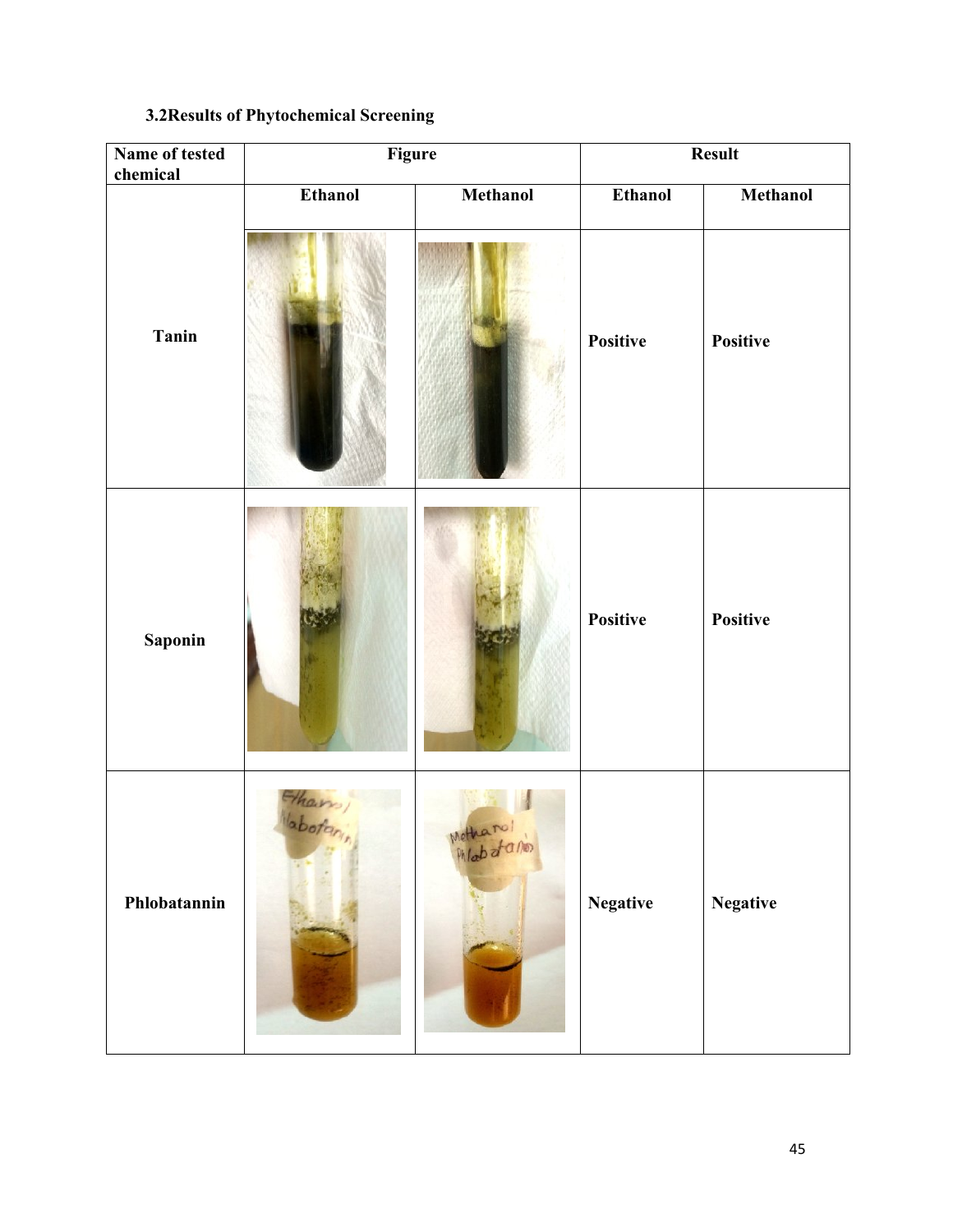| Name of<br>Chemical   |                               | Figure                   | <b>Result</b>   |                 |  |
|-----------------------|-------------------------------|--------------------------|-----------------|-----------------|--|
|                       | <b>Ethanol</b>                | <b>Methanol</b>          | <b>Ethanol</b>  | Methanol        |  |
| Terpenoid             |                               |                          | Positive        | Positive        |  |
| Flavonoid             |                               | Me .                     | Positive        | Positive        |  |
| Cardiac<br>glycosides | Ethanol<br>Ardiac<br>glycosio | methan<br>mdiac<br>yosid | <b>Negative</b> | <b>Negative</b> |  |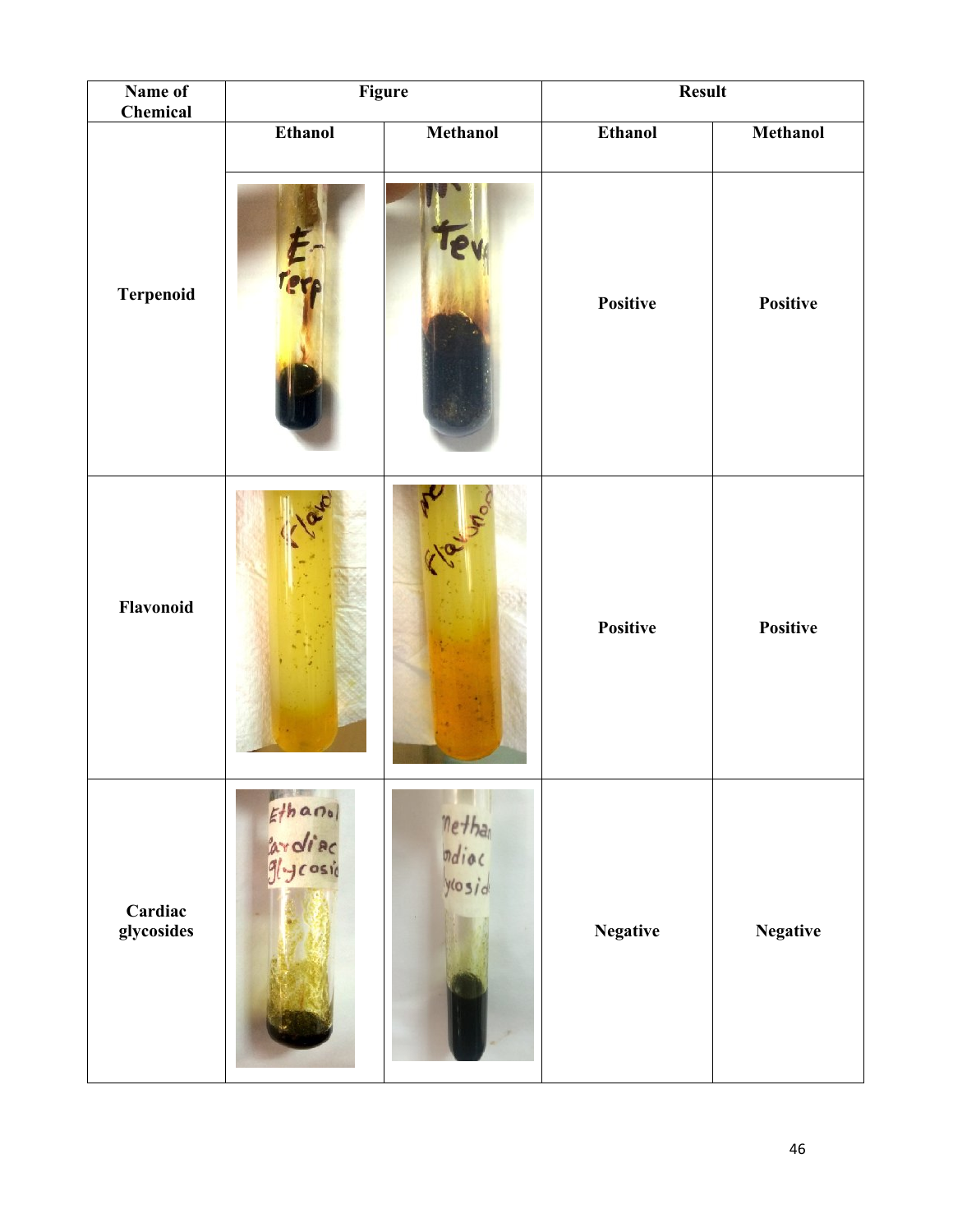| Name of<br>Chemical   | Figure         |                 | <b>Result</b>   |                 |  |
|-----------------------|----------------|-----------------|-----------------|-----------------|--|
|                       | <b>Ethanol</b> | <b>Methanol</b> | <b>Ethanol</b>  | <b>Methanol</b> |  |
| Phenolic<br>Compounds |                |                 | Positive        | Positive        |  |
| <b>Reducing Sugar</b> |                |                 | Positive        | Positive        |  |
| <b>Steroids</b>       | next<br>loree  | Wetter          | <b>Negative</b> | <b>Negative</b> |  |

**Table 5: Results yielded for each phytochemical tested in** *Pimpinella anisum*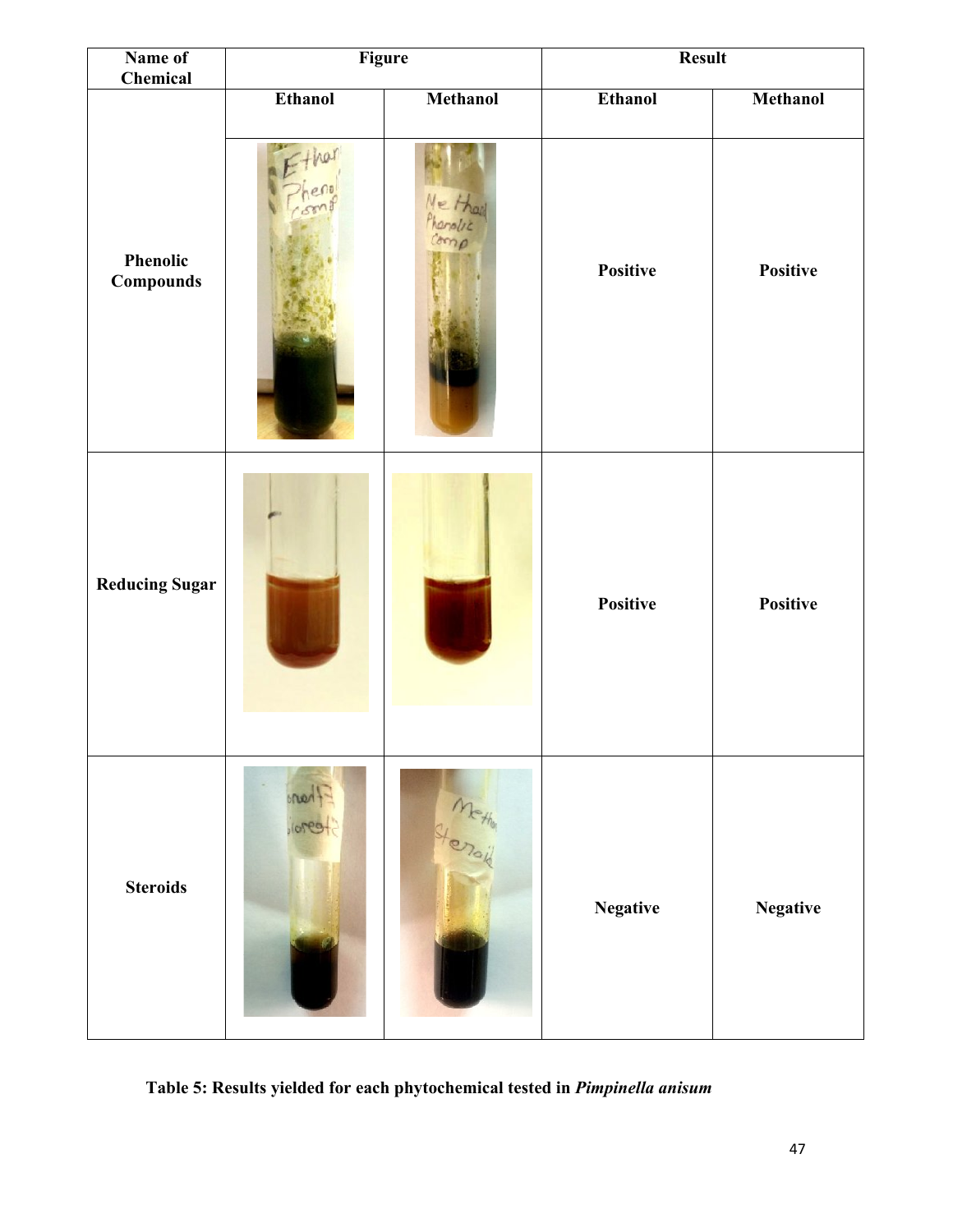## **CHAPTER 4**

### **DISCUSSION**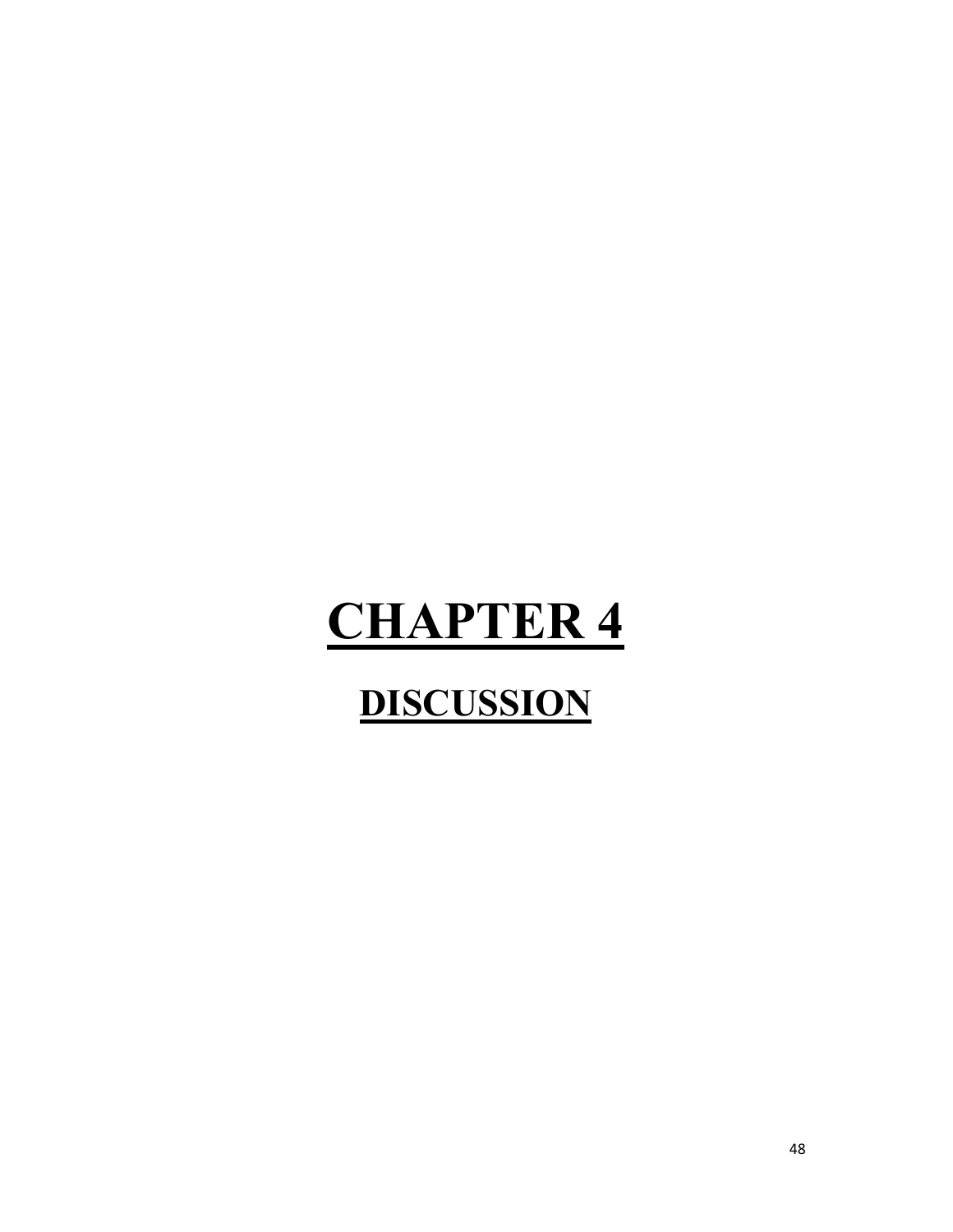#### 4.1 DISCUSSION

Plants are a large source of new bioactive molecules with therapeutic potentials. Only a small percentage of living plants on Earth have been phytochemically investigated. Many bacteria are getting resistant to more than a single antibiotic. Such resistant pathogens are hard to treat (Gilchrist *et al,* 2007). These pathogens are also called multi-drug resistant bacteria. They may develop due to the unintentional misuse and/or overuse of antibiotics (McEachran et *al*, 2015). As a result, alternative sources of more natural antibiotics, in the form of medicinal plants, are being researched these days. Many medicinal plants possess natural antimicrobial compounds. The extracts of such plants have the potential to be used as new agents that are effective against many infections (Wendakoon *et al*, 2012). Medicinal plants are increasingly gaining acceptance even among the literates in urban areas.

Aniseed is one such plant that has many therapeutic properties. The antibacterial properties of aniseed are not yet fully understood, and so are still being researched. *Pimpinella anisum*  isaspice that comes from a plant that falls under the Umbelliferae family. It is sometimes used in cooking due to its distinct anise-like flavor and smell. As mentioned earlier it helps in relieving gastrointestinal spasms and it has carminative properties (Shojaii and Fard, 2012). It is one of the many traditionally used medicines. Not much of the cultivation of aniseed is done in Bangladesh. The spice is usually imported from other countries. But, because of its many therapeutic properties, it can be a great asset for the country, if its cultivation increased.

The purpose of this experiment was to investigate the phytochemical properties of the selected plant species and also to find its antimicrobial properties against the most prevalent organisms in context of Bangladesh.

In general, the results showed that *Pimpinellaanisum* had desirable effects on quite a few organisms that are mostly prevalent in perspective of Bangladesh and also showed to contain quite a few phytochemicals in both the ethanol and methanol extracts of it.

A study at Maharashtra Animal and Fishery Sciences University revealed antimicrobial effects after 48 hours of mixing aniseed powder with 50% methanol, and with distilled water. The results showed that the aqueous extract was slightly more effective than the methanol extract against all bacteria that was tested using the disc diffusion method (Akhtar*et al*,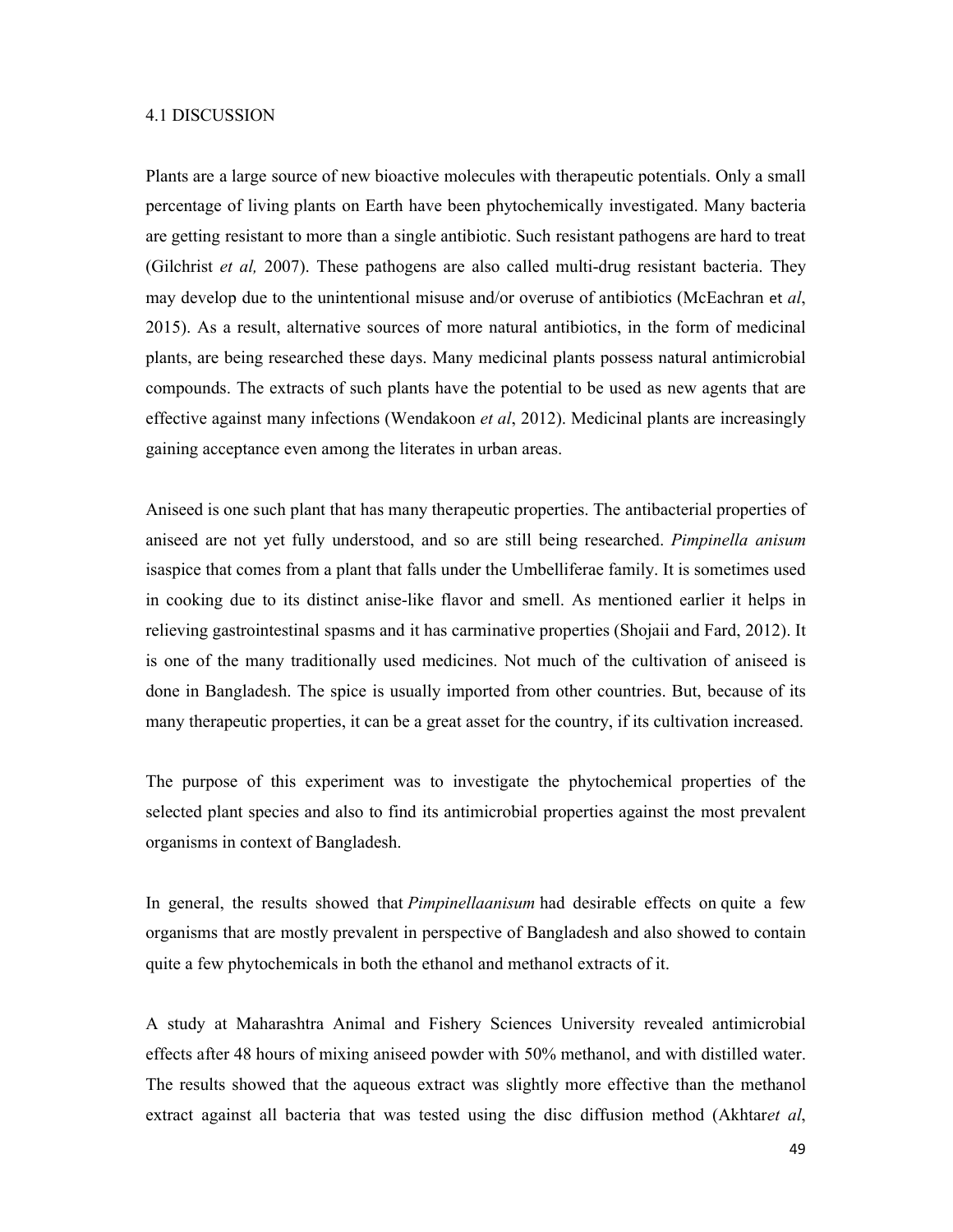2008). In this study, the zone of inhibition for namely the four bacteria *Shigella flexineri, Bacillus subtilis, Streptococcus pneumonia* was maximum. Day 5 methanol extract showed the greatest activity against *Bacillus subtilis* and *Streptococcus pneumoniae*. Also the day 5 ethanol extract showed maximum activity against *Shigellaflexineri*, *Bacillus subtilis*  andEnterotoxicogenic*E.coli* (ETEC) indicating high sensitivity to the extract.

On comparing, the aqueous extract of aniseed was not as effective as the ethanol or methanol extracts for any of the microbes that were seen to be sensitive (Rakshanda, 2015). However, the the average zone of inhibition for both ethanolic and methanolic extract on *Bacilus subtilis* was more or less similar to that mentioned in the study by (Rakshanda, 2015). This one common organism in both the studies yielded a similar result. Another study by (Gulcin*et al*, 2006) showed that the aqueous extract was made by mixing the aniseed sample with boiling water for only 15 minutes. Both the ethanol and aqueous extracts showed strong antibacterial effect against *Staphylococcus aureus* (Gulcin *et al*, 2003). But, in this research, no antibacterial effect was found against *Staphylococcus aureus* for any of the two extracts that were tested. This differences in results may be due to any or all of the reasons, including the slight variation in the aniseed grown in the different soil type, the difference in environmental and/or experimental conditions, genotype, and the concentrations of the alcohols used, all of which may have an impact on the extract and its composition.

All in all on comparison of the ethanol and methanol extracts with the aqueous extract it can be seen that the ethanolic and methanolic forms of it had better effect but sadly even though we do consume this plant it is usually either eaten raw or cooked down with food or used as a flavoring agent coming down to being used in its aqueous form. As such we cannot expect to have any of the expected results that we are getting in vitro as in vivo.

Further there had been other studies that showed positive antifungal activities of aqueous extract of aniseed against species of yeasts, dermatophytes and saprophytes. The essential oil of anise also showed strong antifungal activity against yeasts and dermatophytes*(*Kosalec*et al,* 2005*;* Özcan *and* Chalchat,2006*;* Yazdani*et al,*2009*).* Unfortunately I could not perform the antifungal effects of aniseed extracts in this study due to limitations in the lab, but may be undertaken by other researchers.

Another finding of the study is the activity index (AI) values of aniseed from different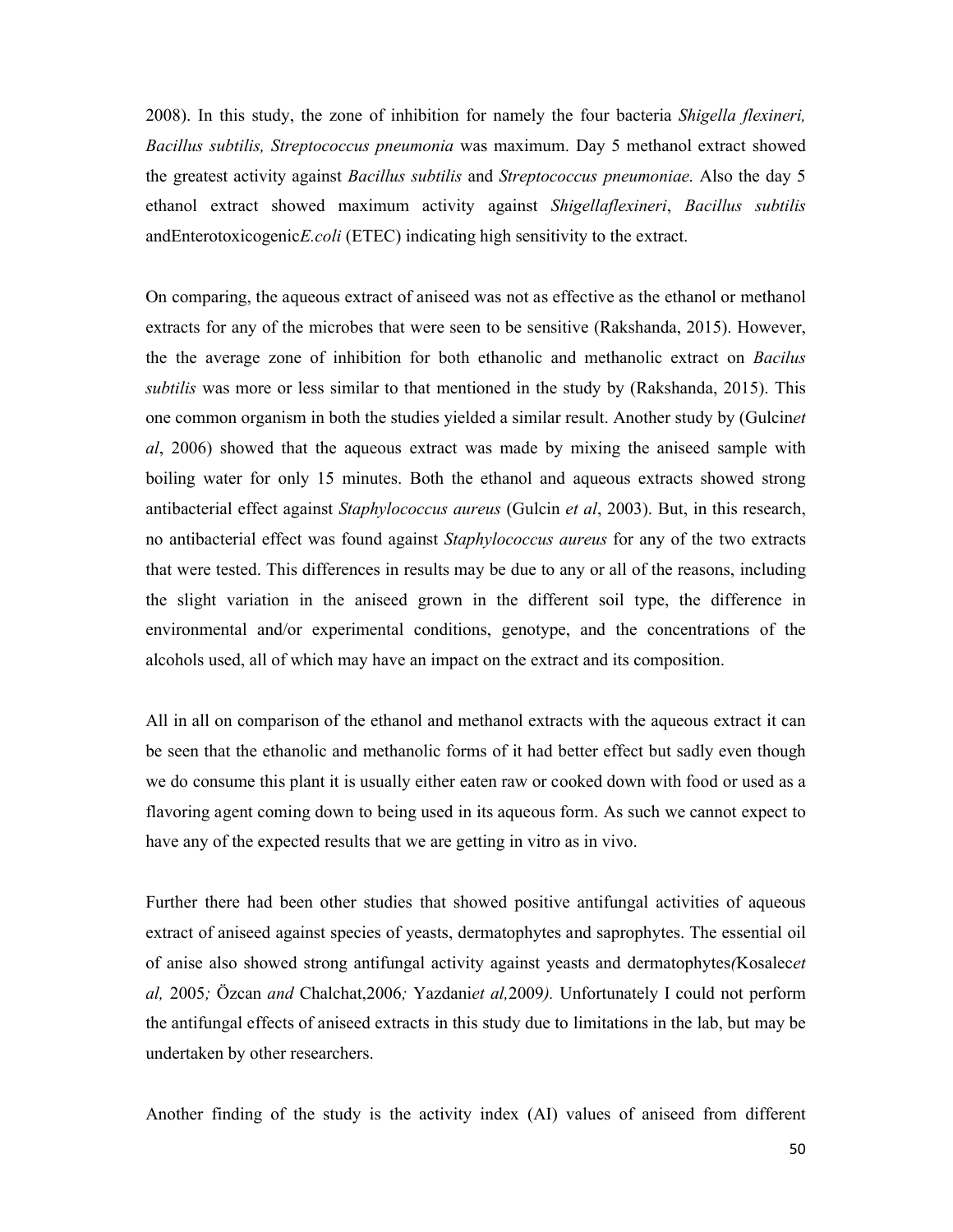extraction methods. The AI values are used to find the potential of antimicrobial activity of an extract that is quantitatively compared to the respective standard antibiotics. High AI values imply that the extracts have a good activity against the bacteria in comparison with the standard antibiotics *(*Sridhar *et al,* 2014)*.*Both theethanol and methanol yielded maximum activity on*Bacillus subtilis* and *Shigella flexineri* showed maximum result and also it was specifically the day 5 extract in each case.

However, there was no activity of the ethanol extract on *ETEC* and the methanolic extract had no effect on *S. pneumoniae* apart from the day 7 extract of it. Also only the day 5 methanolic extract had some effect on ETEC but it was too insignificant.

As for the phytochemical testing part both the ethanol and methanol extracts showed to contain tanin, saponin, reducing compounds, phenolic compounds, terpenoids and flavonoids whereas cardiac glycosides and steroids were absent in the extracts. The phytochemical analysis of the aqueous extract revealed the presence of alkaloids, flavonoids, saponins, tannins, terpenoids, phenolic compounds and cardiac glycosides. However, the aqueous extract of aniseed did not contain any steroid. So it is clearly seen that none of the three types of extracts of this plant contained steroid.

Medicinal values of many spices lie in the presence of chemical substances that have a definite physiological action on the human body. Different phytochemicals have been found to possess different activities. For example, alkaloids protect against chronic diseases and saponins protect against hypercholesterolemia and also possess antibiotic properties. In a study conducted at Andhra University, various extracts from some spices, including aniseed were screened for the presence of alkaloids, flavonoids, steroids, saponins, tannins and terpenoid (Harsha *et al,* 2013). In a different study by Prof. Hayder M Al Quraishy (2012), phytochemical analysis of aniseed extracts showed the presence of tannin, saponins, terpenoids, phenolic agents, flavonoids and alkaloids. The results of this study are in conformity with these studies as it showed positive results for the presence of all of the phytochemical properties saponins, tannins, terpenoids, flavonoids, alkaloids and phenolics. I also did a test for cardiac glycosides, phlobatannin and steroids results for which was negative for both ethanol and methanol extracts.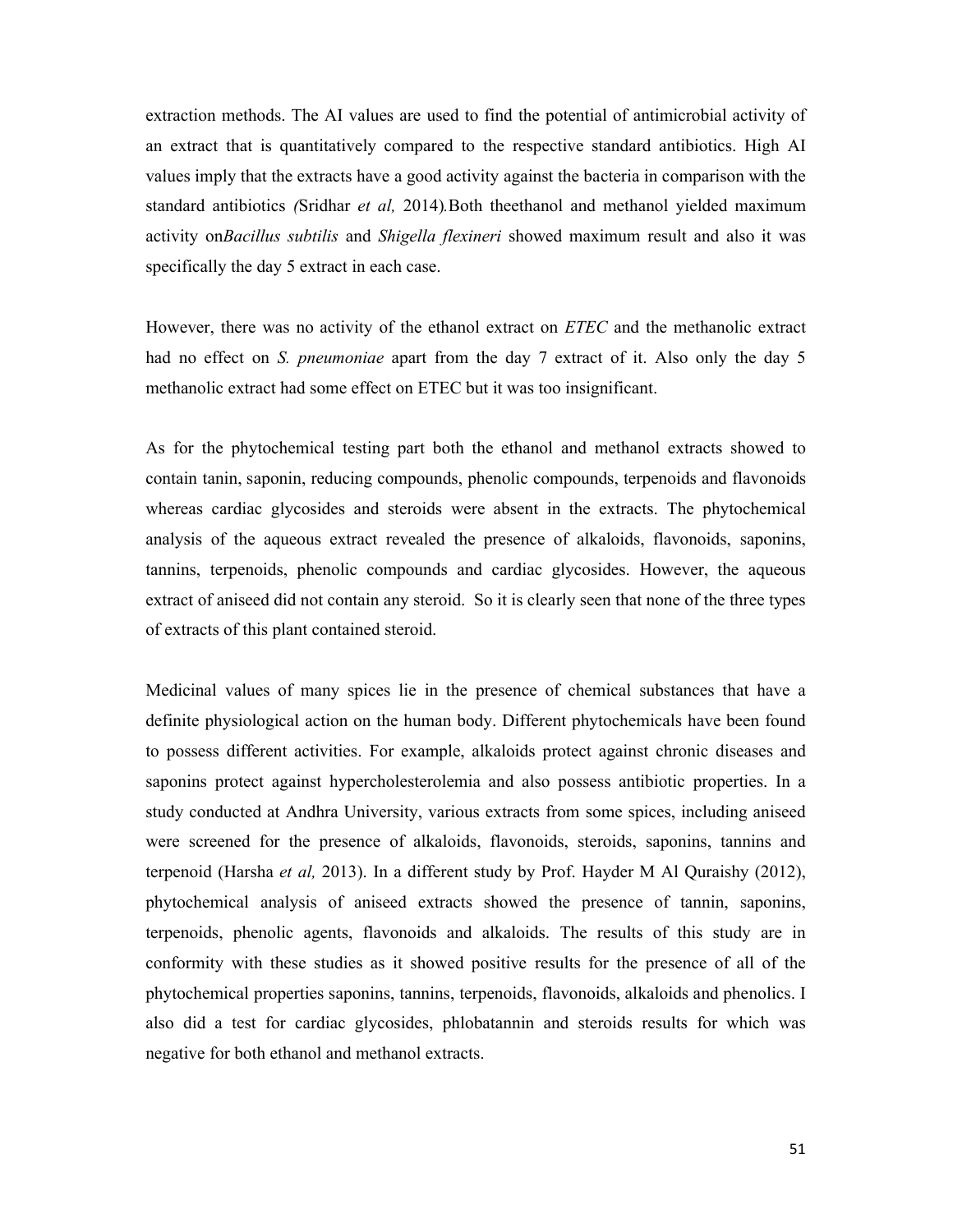Only cardiac glycoside was out of the line as it showed absent in my extracts. This may have been because of the reagents used not being up to par and also because the strain of pimpinella anisum used was different based on the soil it was grown in.

The purpose of this study was to collect the ethanol and methanol extracts from different days of extraction and compare to the aqueous extracts of aniseed and to investigate the presence of phytochemicals in *Pimpinellaanisum*. Antibacterial tests showed that the plant extracts may be used effectively as an antibiotic agent against microorganisms such as *S. flexineri*, *B. subtilis*, ETEC and *S. pneumonae*. The comparison of the different extracts showed that the 5th day of extraction of both the ethanolic and methanolic extraction has the greatest antimicrobial effect against B. subtilis. The phytochemical analysis of the aqueous extract revealed the presence of alkaloids, flavonoids, saponins, tannins, terpenoids, phenolic compounds but no phlobatannins, cardiac glycosides and steroids. However, the aqueous extract of aniseed did not contain any steroid as well. This shows that these phytochemicals could be responsible for the observed antimicrobial properties.

To sum it up it can be said that *Pimpinellaanisum* seems to be a promising source of antimicrobial properties in a time when resistant bacteria are on the rise. Based on the overall findings of antimicrobial effects of aniseed extracts in this study, it can be stated that further intensive empirical in-vitro investigation leading to clinical trial may be undertaken to not only help Bangladesh but any developing countries as a matter of fact. This is an inexpensive and abundant source and should be resorted to.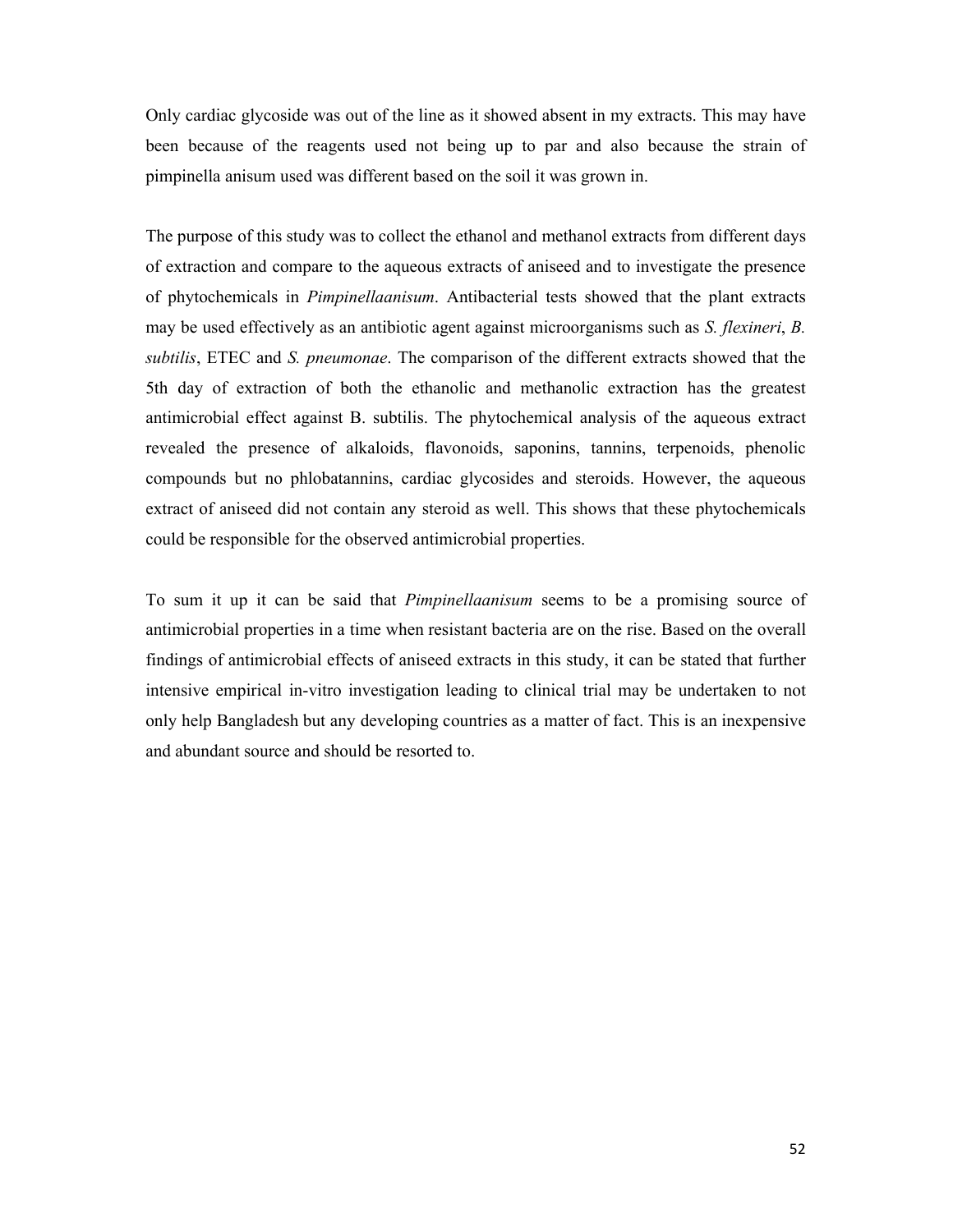#### **REFERENCE**

- 1. A.Akhtar, A.A.Deshmukh, A.V.Bhonsle, P.M. Kshirsagar and M.A.Kolekar (2008)., In vitro Antibacterial activity of *Pimpinellaanisum* fruit extracts against some pathogenic bacteria., Department of Pharmacology and Toxicology, College of Veterinary and Animal Sciences, 2008., Vol.1(9): 272-274 pages.
- 2. A. AL Maofari, S. EL Hajjaji1, A. Debbab, S.Zaydoun1, B. Ouaki, R. Charof, Z. Mennane, A. Hakiki, M. Mosaddak (2013).,Chemical composition and antibacterial properties of Essential oils of *Pimpinellaanisum*.L. Growing in Morocco and Yemen., Chemistry & Chemical Engineering, Biotechnology, Food Industry, 2013.,14 (1), pp.  $011 - 016$  pages.
- 3. NA. Afifi, A. Ramadan, EA El-Kashoury,H. A. El-Banna, ( 1994).,Some pharmacological activities of essential oils of certain umbelliferous fruits., Vet. Med. J. Giza, 1994.,42: 85– 92 pages.
- 4. S. M. AAlbulushi, H. ASaidi, N. Amaresh, and A.R. Mullaicharam, (2014)., Study of physicochemical properties, antibacterial and GC-MS analysis of essential oil of the aniseed (*Pimpinellaanisum* Linn.) in Oman.,Research and Reviews: Journal of Pharmacognosy and Phytochemistry*,* 2014., *2*(4), 24-33 pages.
- 5. S. Al-Daihan, M. Al-Faham, N. Al-Shawi, R. Almayman, A. Brnawi, S.Zargar, and Bhat, R. S. (2013)., Antibacterial activity and phytochemical screening of some medicinal plants commonly used in Saudi Arabia against selected pathogenic microorganisms., Journal of King Saud University - Science, 2013.,*25*(2), 115-120 pages.
- 6. N. M. Chaudhry and P. Tariq, (2006)., Bactericidal activity of black pepper, bay leaf, aniseed and coriander against oral isolates.,*Pakistan* Journal of Pharmaceutical Sciences, 2006.,*19*(3), 214-8 pages.
- 7. J. H. Doughari, (2012).,Phytochemicals: Extraction methods, basic structures and mode of action as potential chemotherapeutic agents.,Department of Microbiology, School of Pure and Applied Sciences, Federal University of Technology, 2012.
- 8. M. J. Gilchrist,C.Greko, D. B. Wallinga, G. W. G. Beran, D.G. Riley and P.S. Thorne,(2007)., The potential role of concentrated animal feeding operations in infectious disease epidemics and antibiotic resistance.,*Environ Health Perspect,*  2007., *115*(2), 313–316 pages.
- 9. I. Gulcin, M. Oktay, E. Kıreccı, and O. I. Kufrevıoglu, (2003)., Screening of antioxidant and antimicrobial activities of anise (*Pimpinellaanisum*L.) seed extracts.,Food Chemistry, 2003., 83(3), 371–382 pages.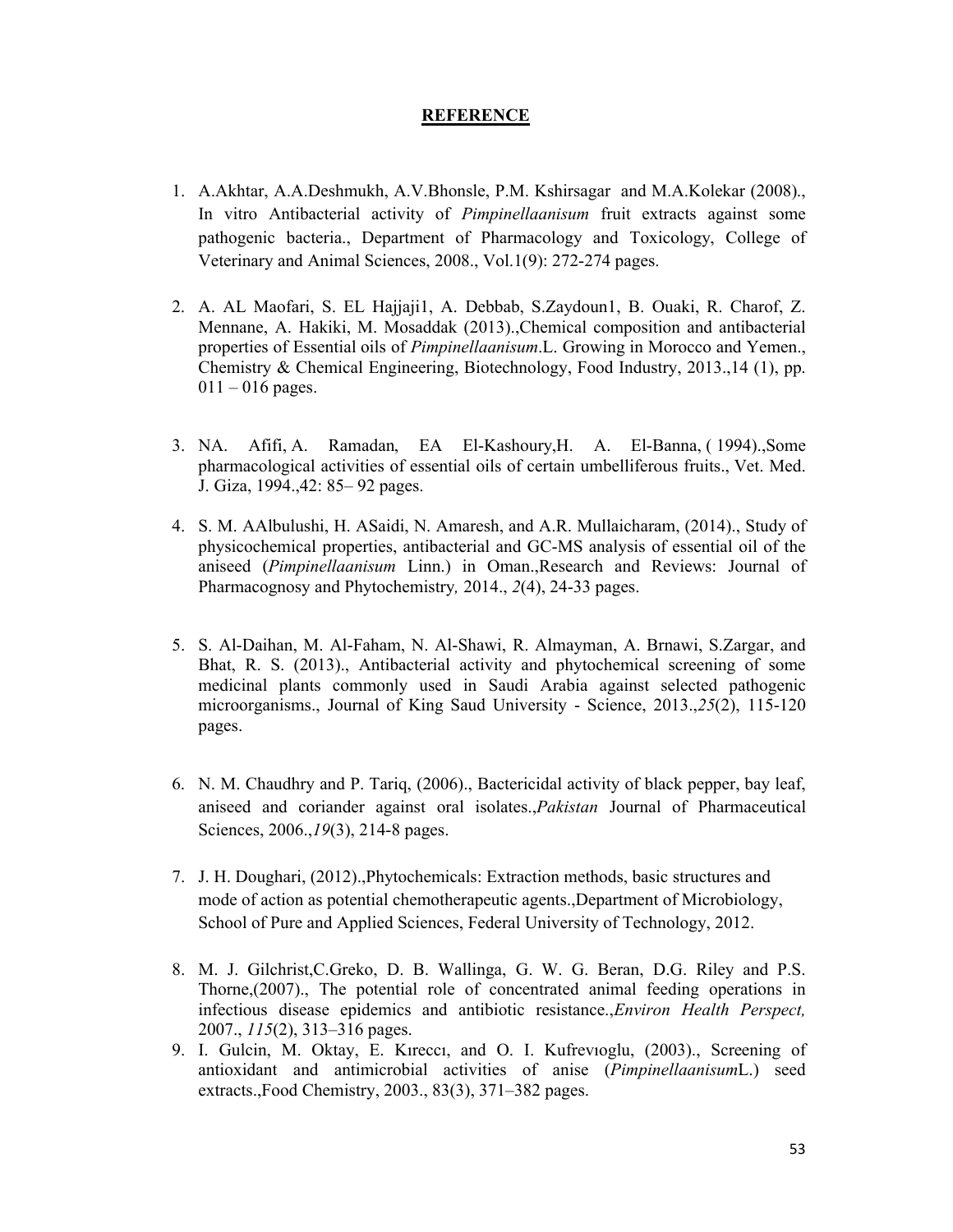- 10. N. Harsha, V. Sridevi, M.V.V. C. Lakshmi, K. Rani and N. D. S. Vani, (2013)., Phytochemical analysis of some selected spices.,International Journal of Innovative Research in Science, Engineering and Technology, 2013., 2(11), 6618-6621 pages.
- 11. R. Khan, B. Islam, M. Akram, S. Shakil, A. Ahmad, S.M. Ali, M. Siddiqui, and A.U. Khan, (2009)., Antimicrobial activity of five herbal extracts against multi drug resistant (MDR) strains of bacteria and fungus of clinical origin., Molecules, 2009., 14(2), 586-597 pages.
- 12. I. Kosalec,S. Pepeljnjak, and D. Kustrak, (2005). Antifungal activity of fluid extract and essential oil from anise fruits (*Pimpinellaanisum*L., *Apiaceae*).,Acta Pharm. 55, 2005., 377–385 pages.
- 13. M. A. Mahmood, Z. A. Al- Dhaher, A. S. AL-Mizraqchi, (2010)., Antimicrobial activities of aqueous extracts of pomegranate, sumac, sage, anise, hand bull tongue, thyme, cloves, lemon and mint against some food-borne pathogens., Iraqi Journal of Veterinary Medicine, 2010.,*34*(2), 85-94 pages.
- 14. M. Ciftci, T.Güler, B.Dalkiliç and O. NihatErtas (2005)., Department of Animal Nutrition, Faculty of Veterinary Medicine, University of Firat, 23119 Elazig, Turkey., The Effect of Anise Oil (*Pimpinellaanisum L.)* On Broiler Performance., International Journal of Poultry Science, 2005.,4 (11): 851-855 pages.
- 15. M.M. Özcan, and J.C. Chalchat, (2006)., Chemical composition and antifungal effect of anise (*Pimpinellaanisum*L.) fruit oil at ripening stage.,Annals of Microbiology, 2006.,*56*(4), 353-358 pages.
- 16. M.H. Pourgholami,S. Majzoob, M. Javadi, et al., (1999)., The fruit essential oil of *Pimpinellaanisum* exerts anticonvulsant effects in mice., Journal of Ethnopharmacology 1999., 66: 211-5 pages.
- 17. A. Shojaii, and M.A. Fard, (2012)., Review of pharmacological properties and chemical constituents of*Pimpinellaanisum*., International Scholarly Research NoticesPharmaceutics,2012., Article ID 510795, 8 pages.
- 18. G. Singh, I.P. Kapoor, S.K. Pandey, U.K. Singh and R.K. Singh, (2002)., Studies on essential oils: part 10; Antibacterial activity of volatile oils of some spices., Phototherapy Research, 2002., 16: 680-2 pages.
- 19. K.M. Soliman and R.I. Badea (2002)., Effect of oil A. Velluti, V. Sanchis, A.J. Ramos, J. Egido and S. Marin. extracted from some medicinal plants on different mycotoxigenicfungi.,Food Chemistry and Toxicology, 2002., 40: 1669-1675 pages.
- 20. S. Al-Daihan, M. Al-Faham, N. Al-shawi,R. Almayman, A.Brnawi, S.Zargar, R.S.Bhat (2013).,Antibacterial activity and phytochemical screening of some medicinal plants commonly used in Saudi Arabia against selected pathogenic microorganisms.,Journal of King Saud University of Science,2013., Volume 25, Issue 2, 115–120 pages.